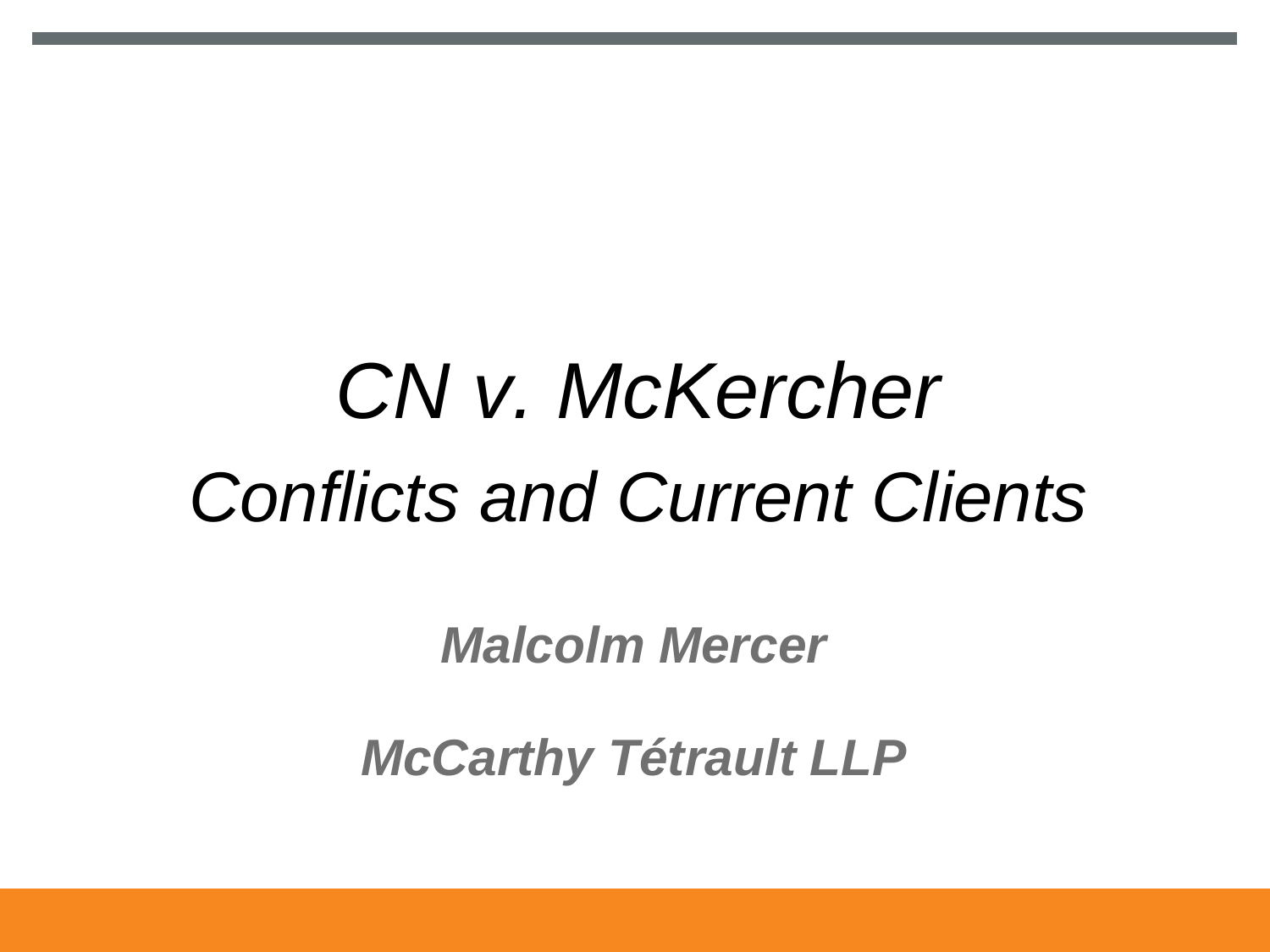- ¬ Lawyers, as fiduciaries, have a duty to avoid conflicting interests
- ¬ A conflicting interest can be a personal interest or a duty to another
- ¬ The *Neil* case provides a good example of a conflicting duty
- ¬ The *Strother* case provides a good example of a conflicting personal interest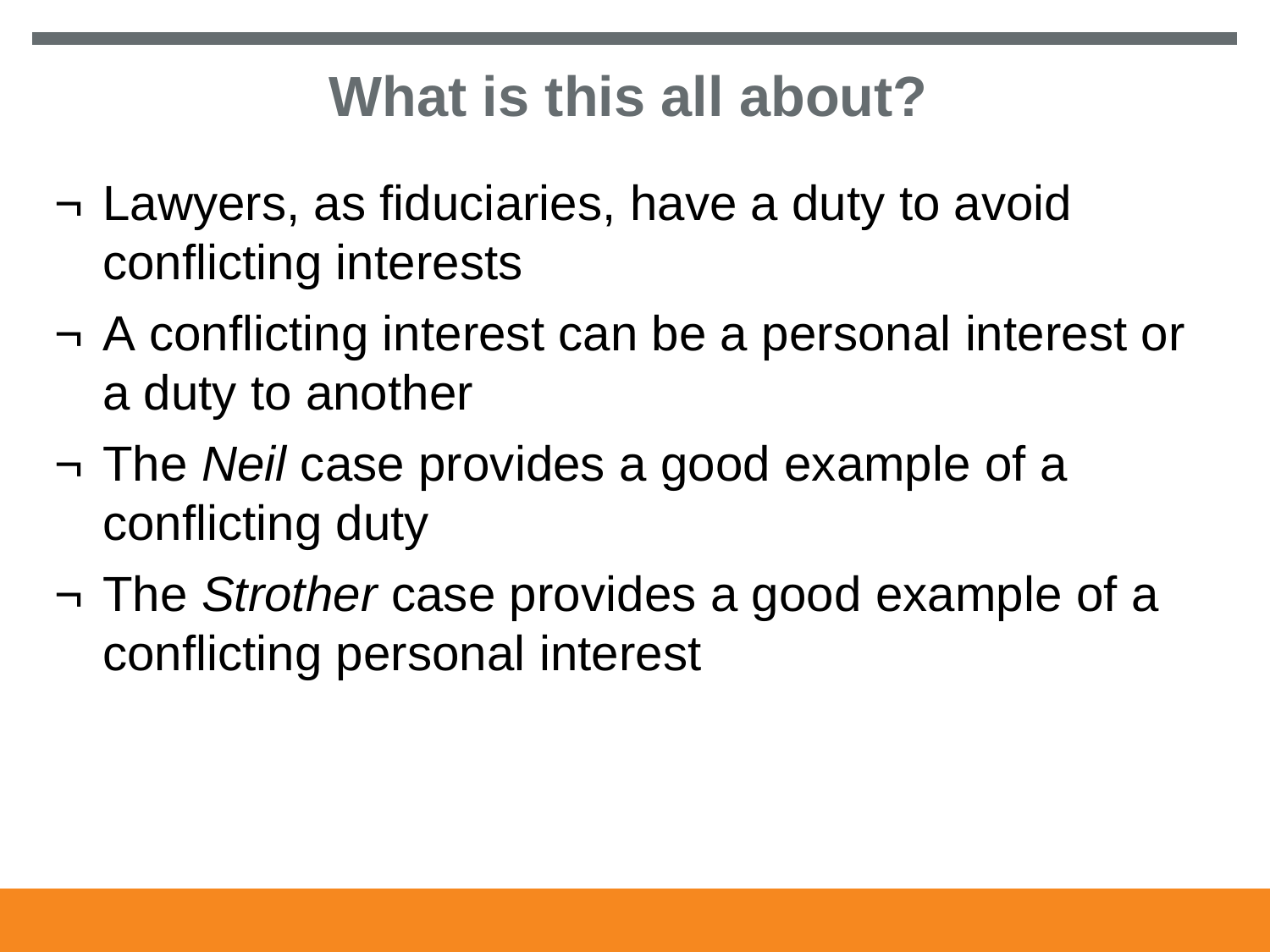- ¬ When we talk about conflicting interests, we are not talking about actual impairment the work entrusted to the fiduciary but rather the risk of impairment
- ¬ A trustee borrowing trust property provides a good example.
- ¬ There is a conflict between the trustee's personal interest and the trustee's duty to beneficiaries for the trustee decide to borrow, even on perfectly reasonable commercial terms
- ¬ It is for the beneficiary, not the trustee, to determine whether the risk should be accepted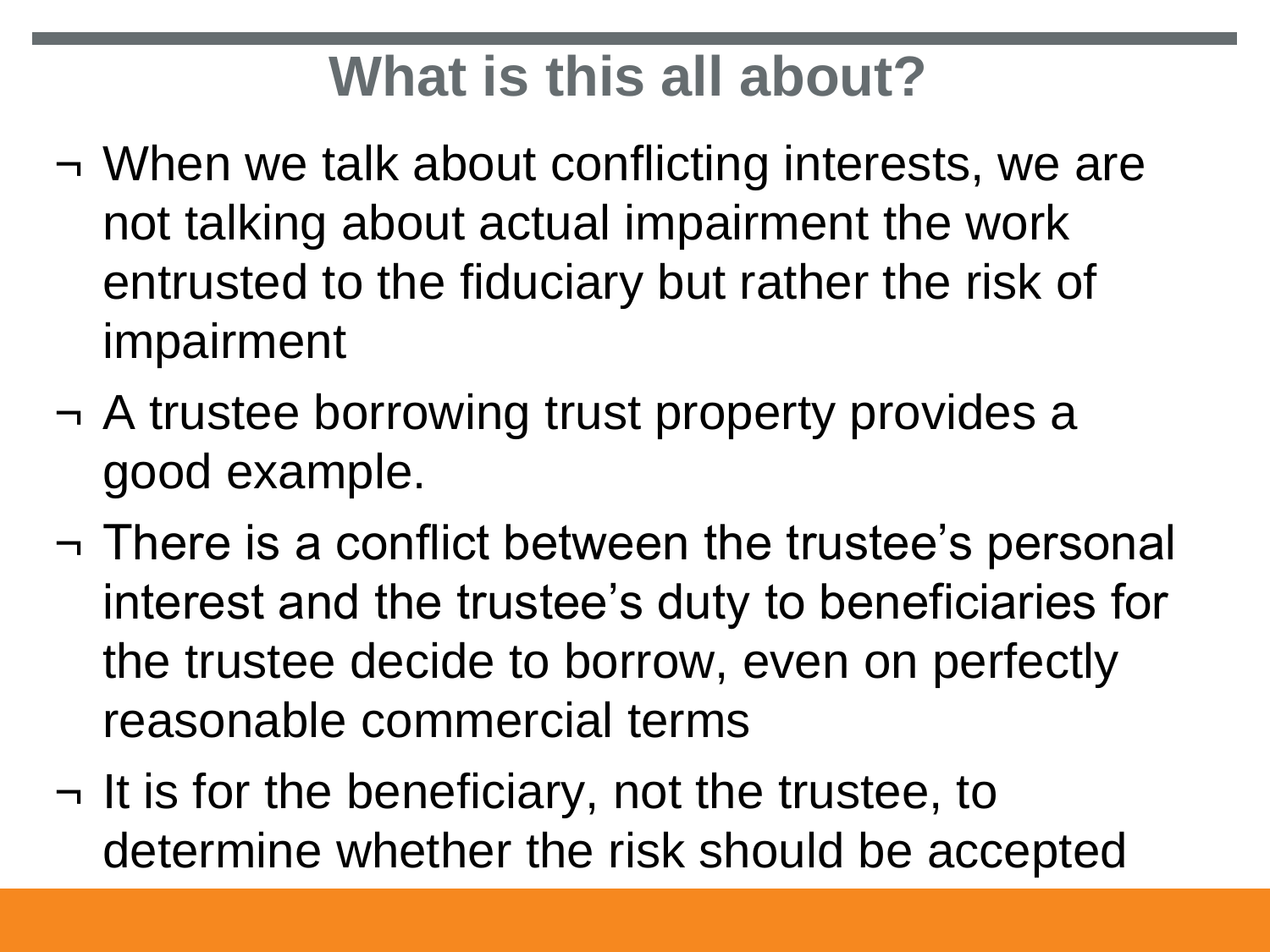- ¬ For this reason, the English courts sometimes refer to potential conflicts in contradistinction to an actual conflicts
- ¬ Using this language, a potential conflict exists where there is a risk that the competing personal interest or duty will compromise that which is entrusted to the fiduciary – and it is not for the fiduciary to decide whether the risk is acceptable
- ¬ The English courts say that an actual conflict exists where it is no longer a matter of risk of impairment. There is impairment. And consent is no solution.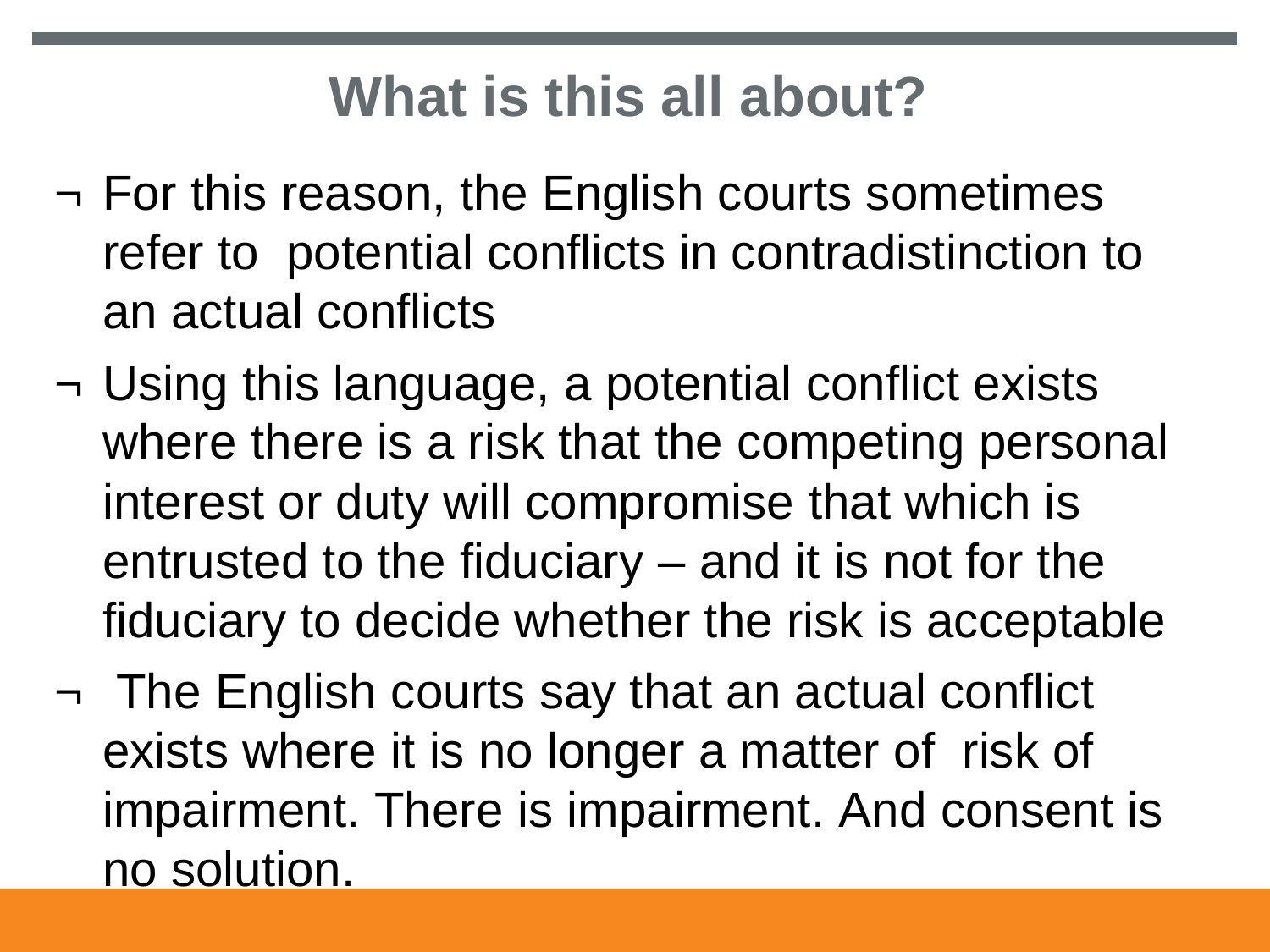- ¬ For lawyers, this is old news. Where our duty to our client is potentially impaired by our selfinterest or by our duty to another person then we have a conflict
- ¬ A conflict may be waived by the client with informed consent but there are limits to waiver
- ¬ Nothing has changed other than rebranding
- ¬ This old concept of a conflict of duty with interest or duty with duty is now called the "substantial risk principle"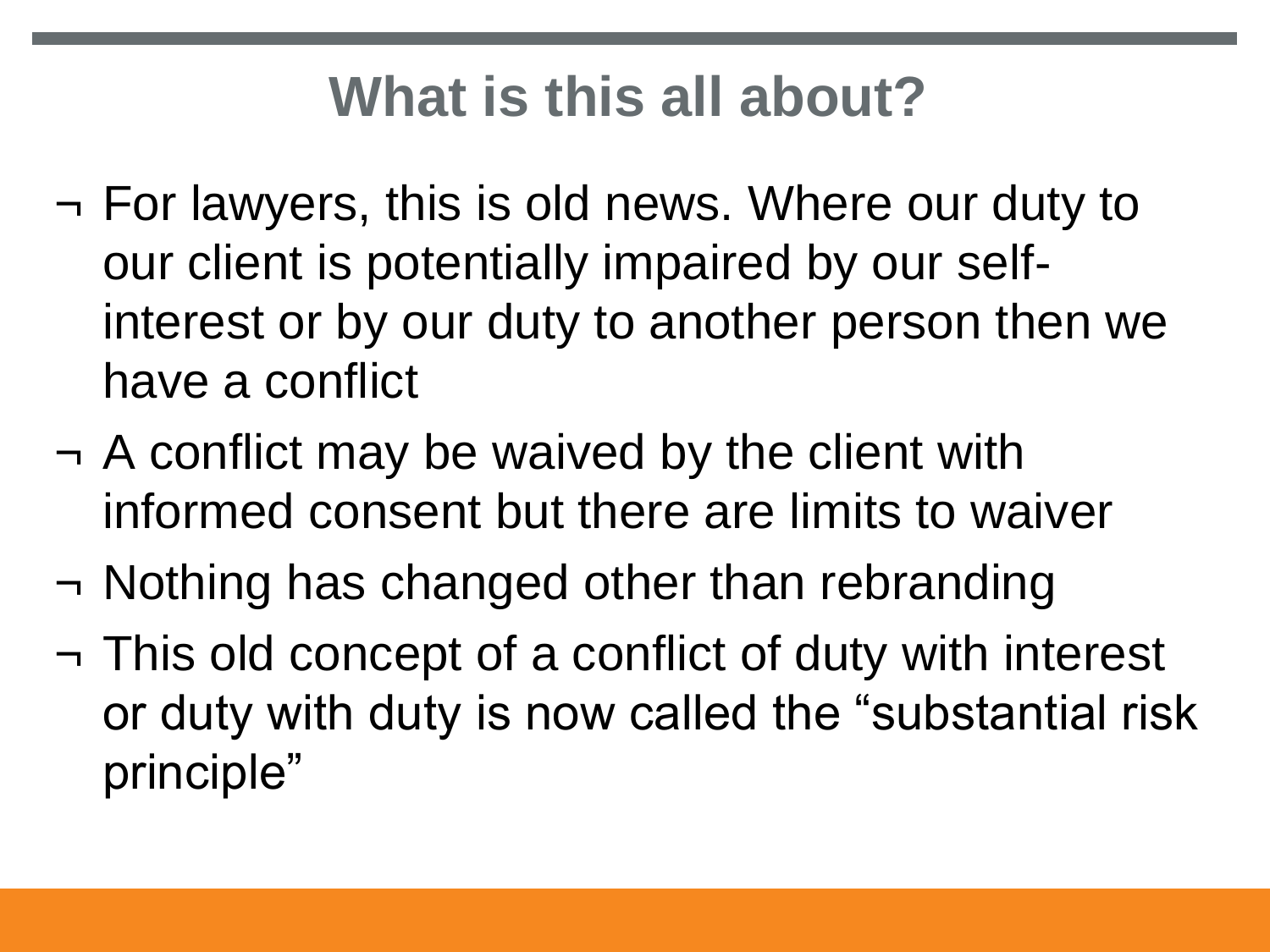## **The Substantial Risk Principle**

¬ In *R. v. Neil*, Justice Binnie said:

¬ I adopt, in this respect, the notion of a "conflict" in § 121 of the *Restatement Third, The Law Governing Lawyers* (2000), vol. 2, at pp. 244-45, as a "substantial risk that the lawyer's representation of the client would be materially and adversely affected by the lawyer's own interests or by the lawyer's duties to another current client, a former client, or a third person".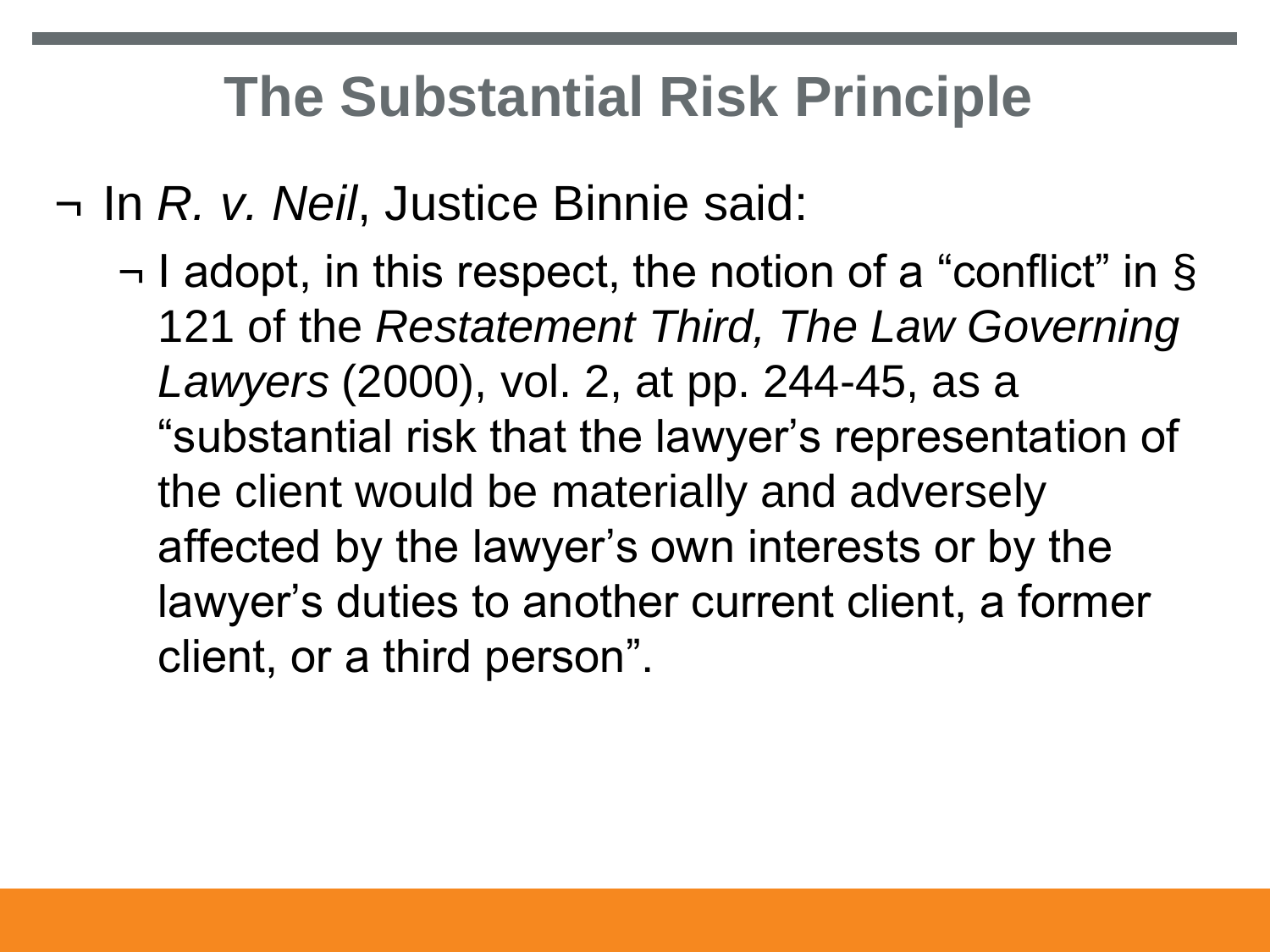## **The Substantial Risk Principle**

- ¬ This definition of a conflict has been cited with approval by the Supreme Court of Canada in:
	- ¬ *Strother v. 3464920 Canada Inc., 2007 SCC 24*
	- ¬ *Galambos v. Perez, 2009 SCC 48*
	- ¬ *Sharbern Holding Inc. v. Vancouver Airport Centre Ltd., 2011 SCC 23*
	- ¬ *Sun Indalex Finance, LLC v. United Steelworkers, 2013 SCC 6*
	- ¬ *Canadian National Railway Co. v. McKercher LLP, 2013 SCC 39*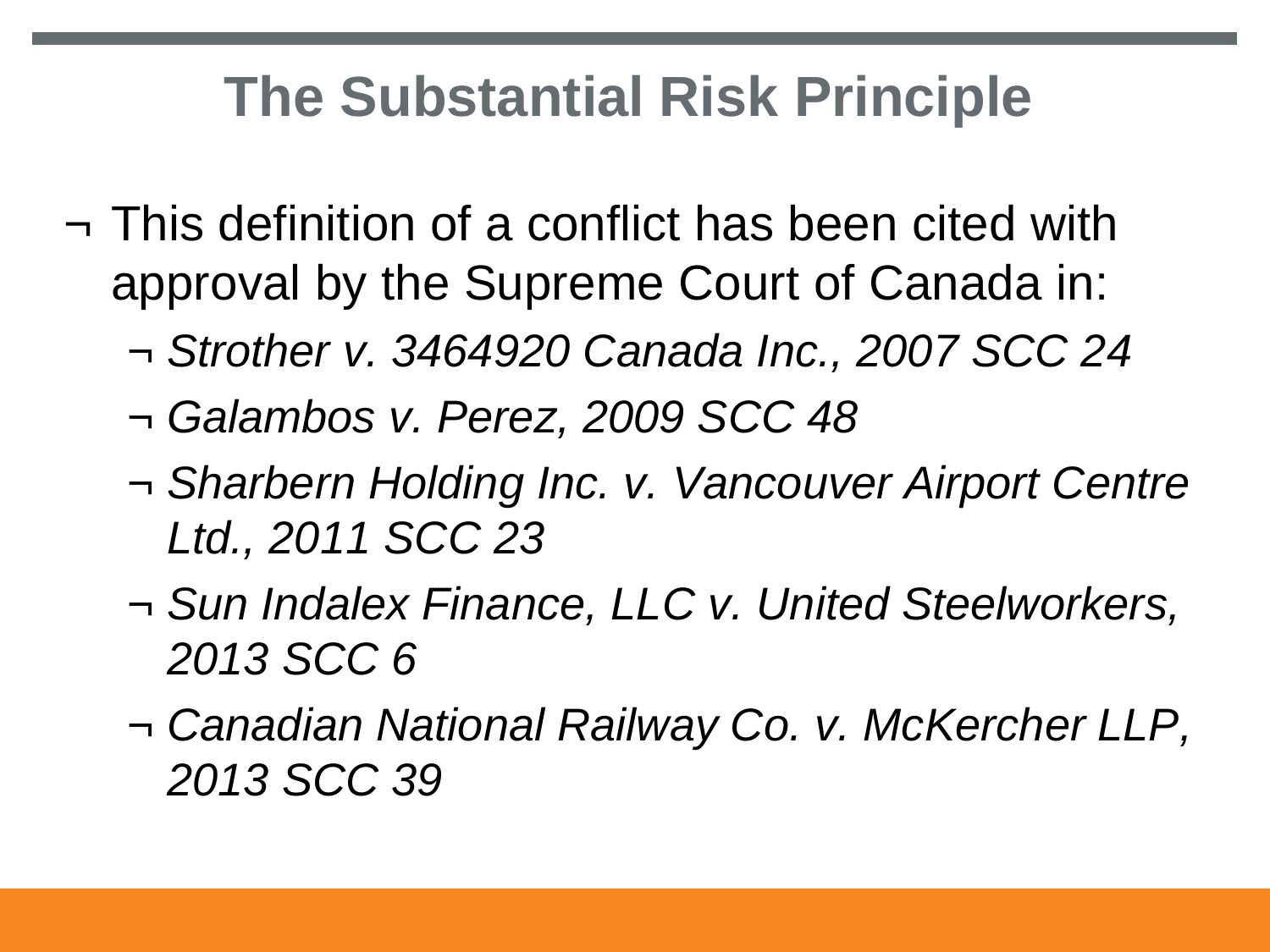## **The Substantial Risk Principle**

- ¬ Probably the most important take away should be that the substantial risk principle always applies
- ¬ If a lawyer's self-interest or duty to another gives rise to substantial risk of material impairment of client representation, then the lawyer has a conflict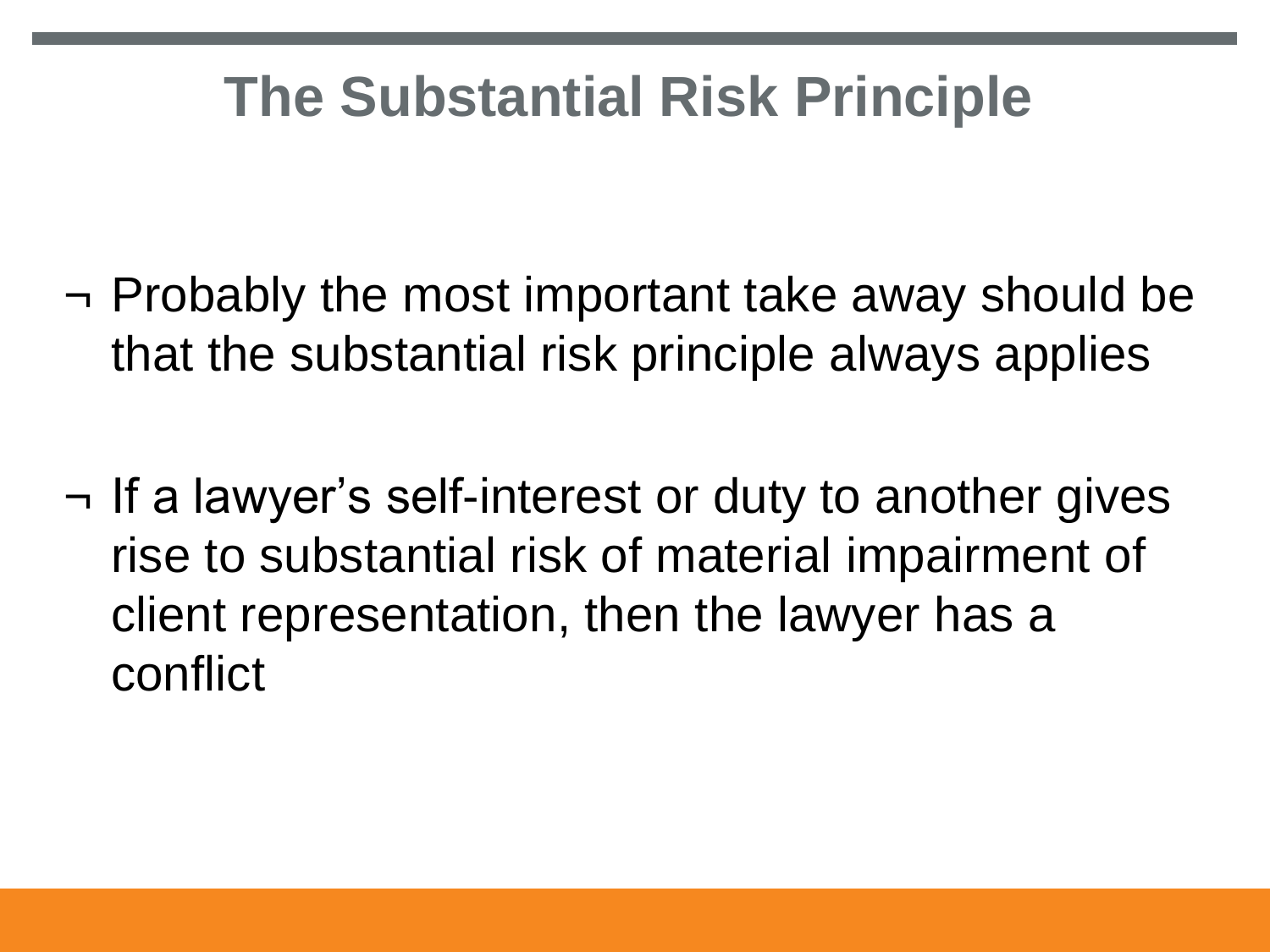- ¬ The *Neil* case established a new conflicts rule that applied in a particular context, namely, where a lawyer acts for one client adverse to another current client
- ¬ This is the "bright line" rule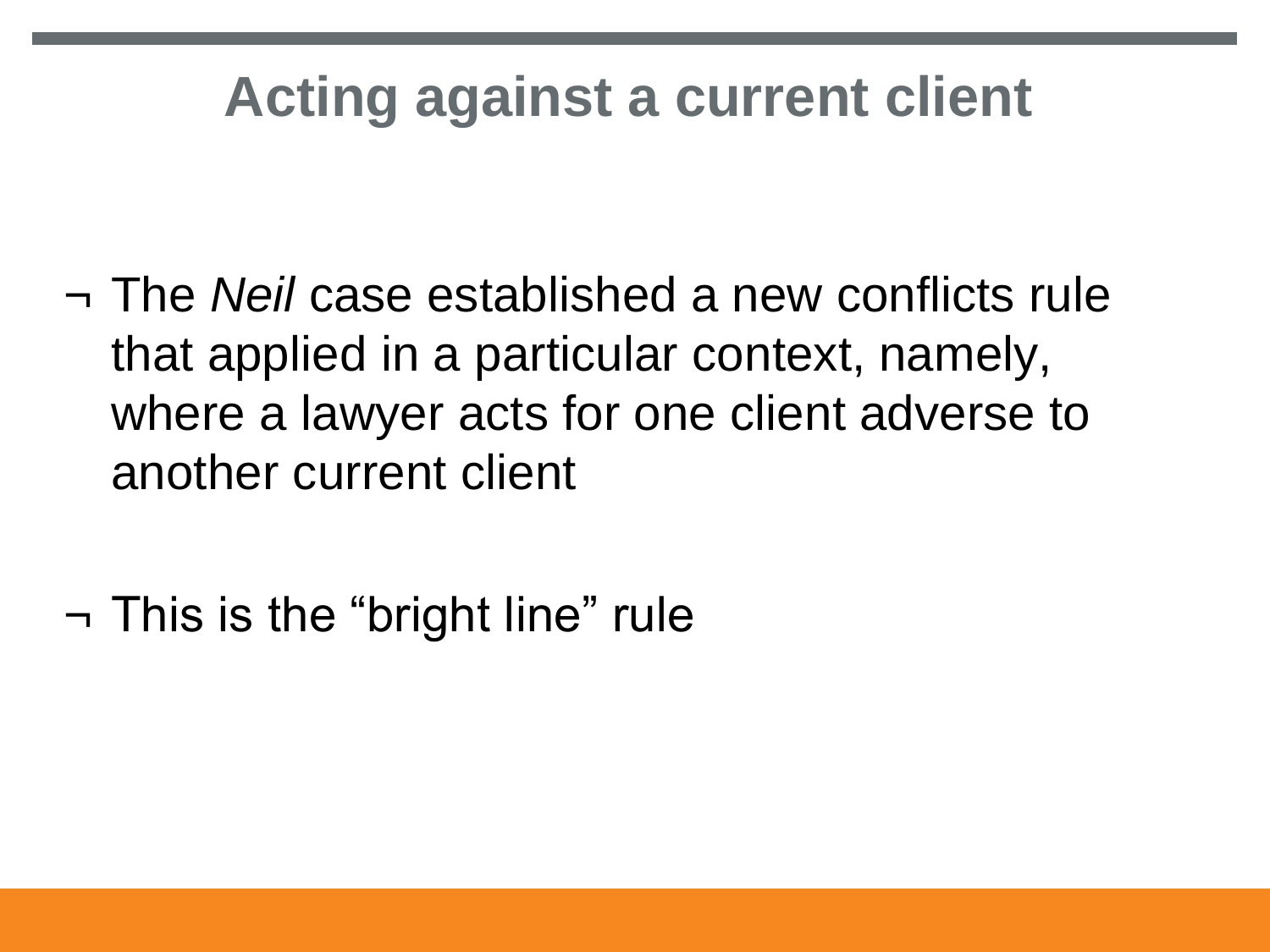#### ¬ Justice Binnie in *Neil* said that

¬ The bright line is provided by the general rule that a lawyer may not represent one client whose interests are directly adverse to the immediate interests of another current client — *even if the two mandates are unrelated*— unless both clients consent after receiving full disclosure (and preferably independent legal advice), and the lawyer reasonably believes that he or she is able to represent each client without adversely affecting the other.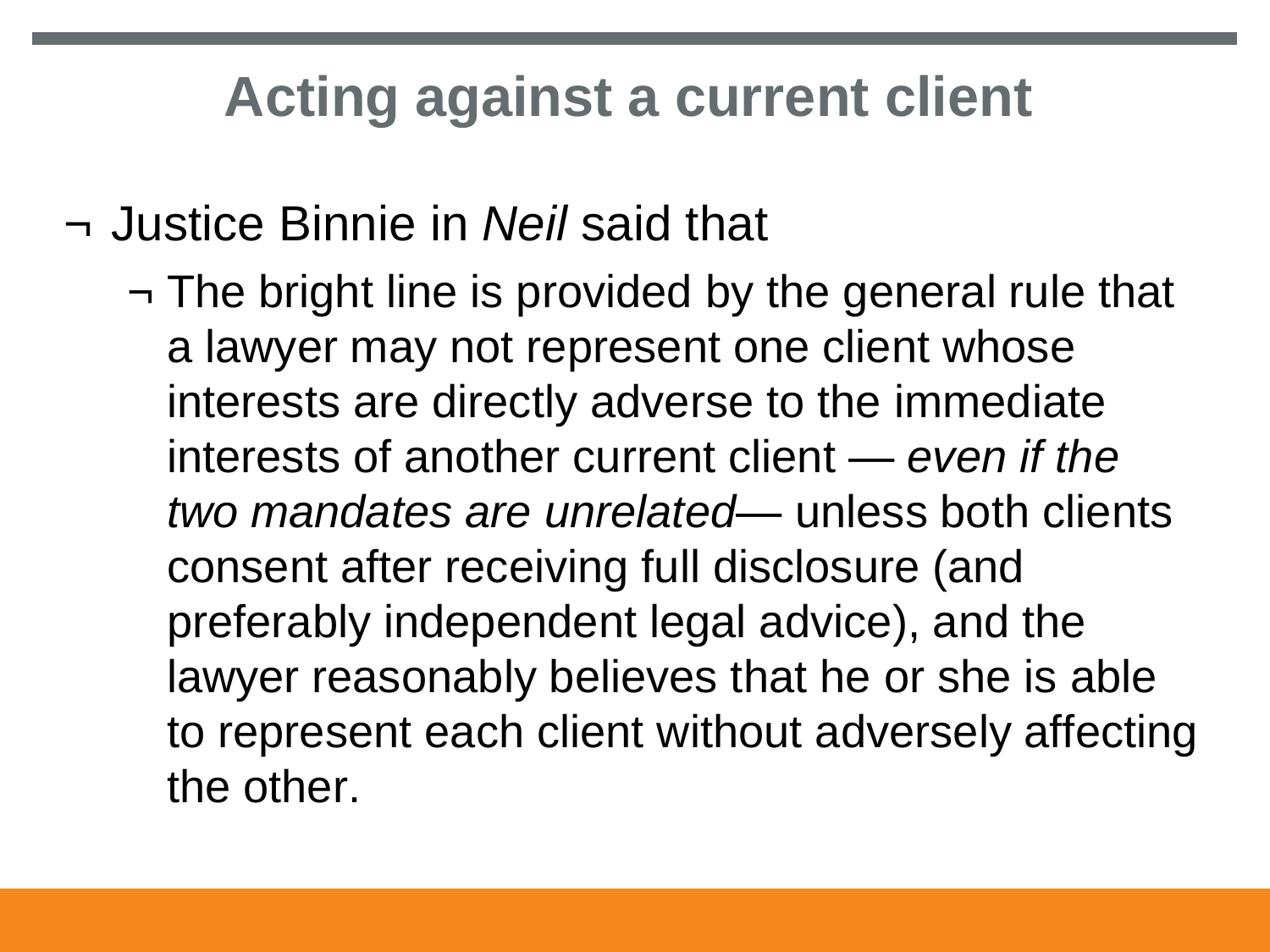#### ¬ He also said that

¬ In exceptional cases, consent of the client may be inferred. For example, governments generally accept that private practitioners who do their civil or criminal work will act against them in unrelated matters, and a contrary position in a particular case may, depending on the circumstances, be seen as tactical rather than principled. Chartered banks and entities that could be described as professional litigants may have a similarly broadminded attitude …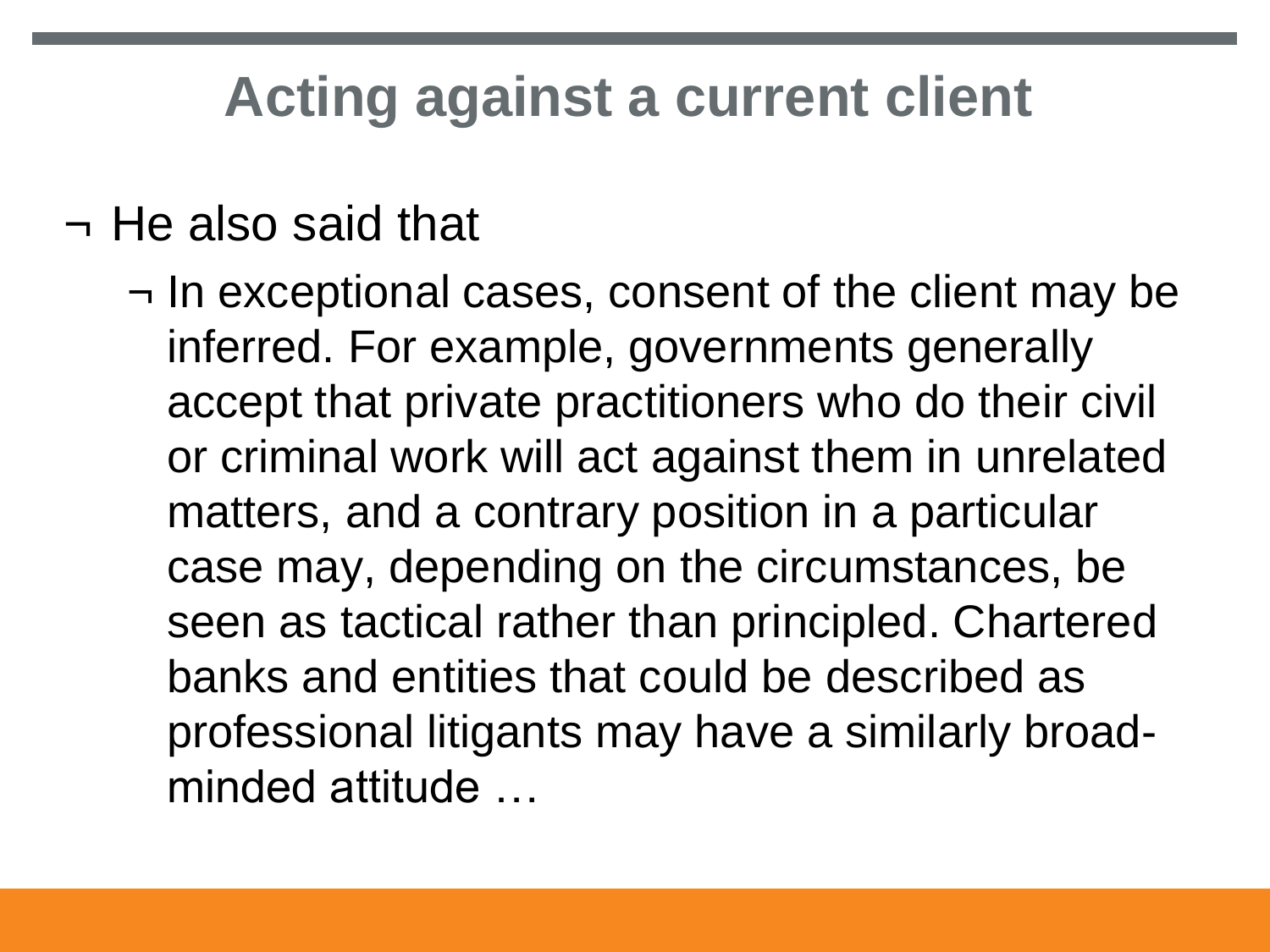- ¬ To be clear, the "bright line" rule didn't replace the substantial risk principle
- ¬ In *Neil*, a conflict was found on the basis of the substantial risk principle, not the "bright line" rule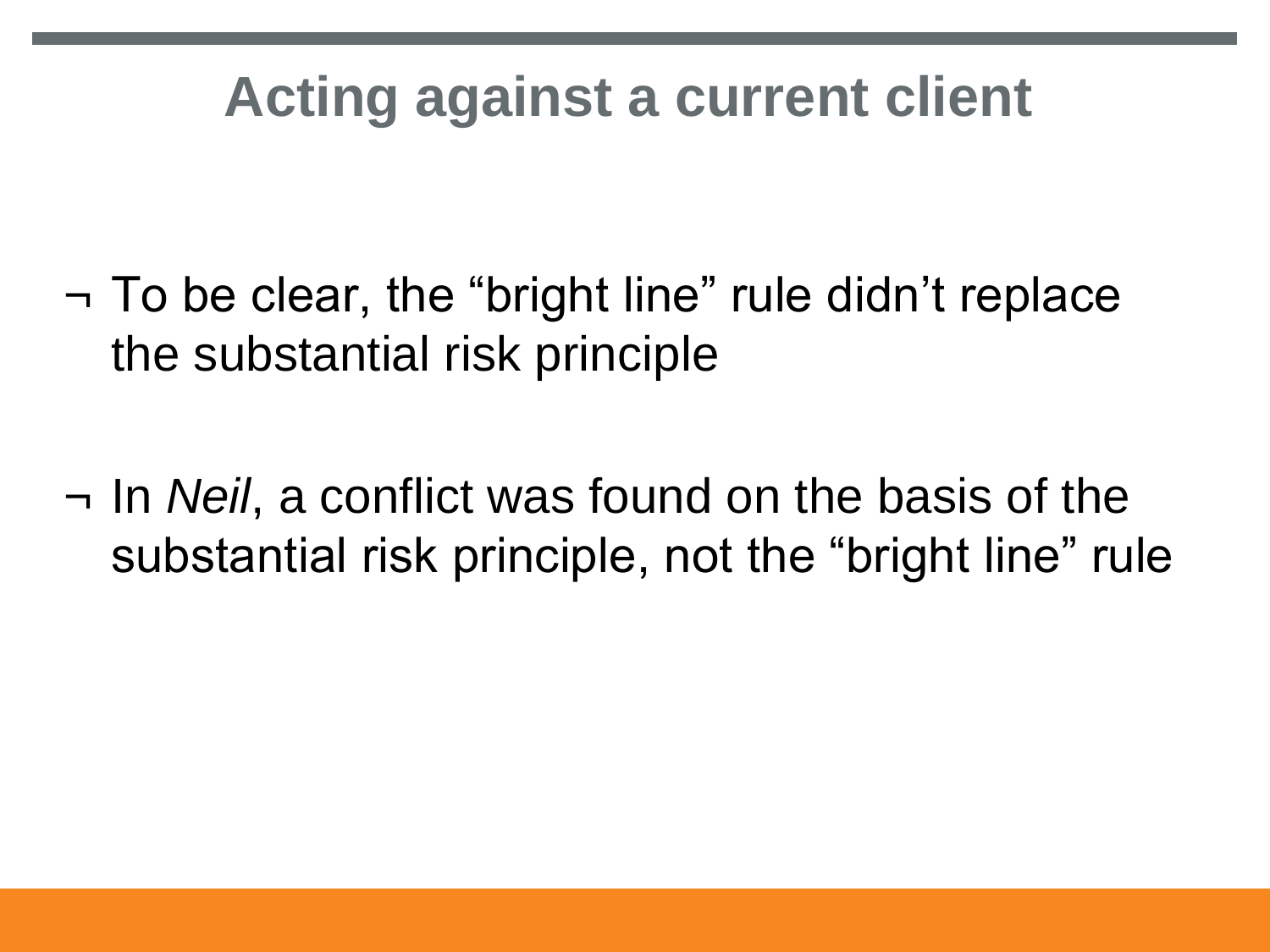- ¬ But the difficult question was what about situations where there was no risk to client representation yet the bright line rule applied
- ¬ Was the bright line rule over-broad and, if so, what is the implication of over-breadth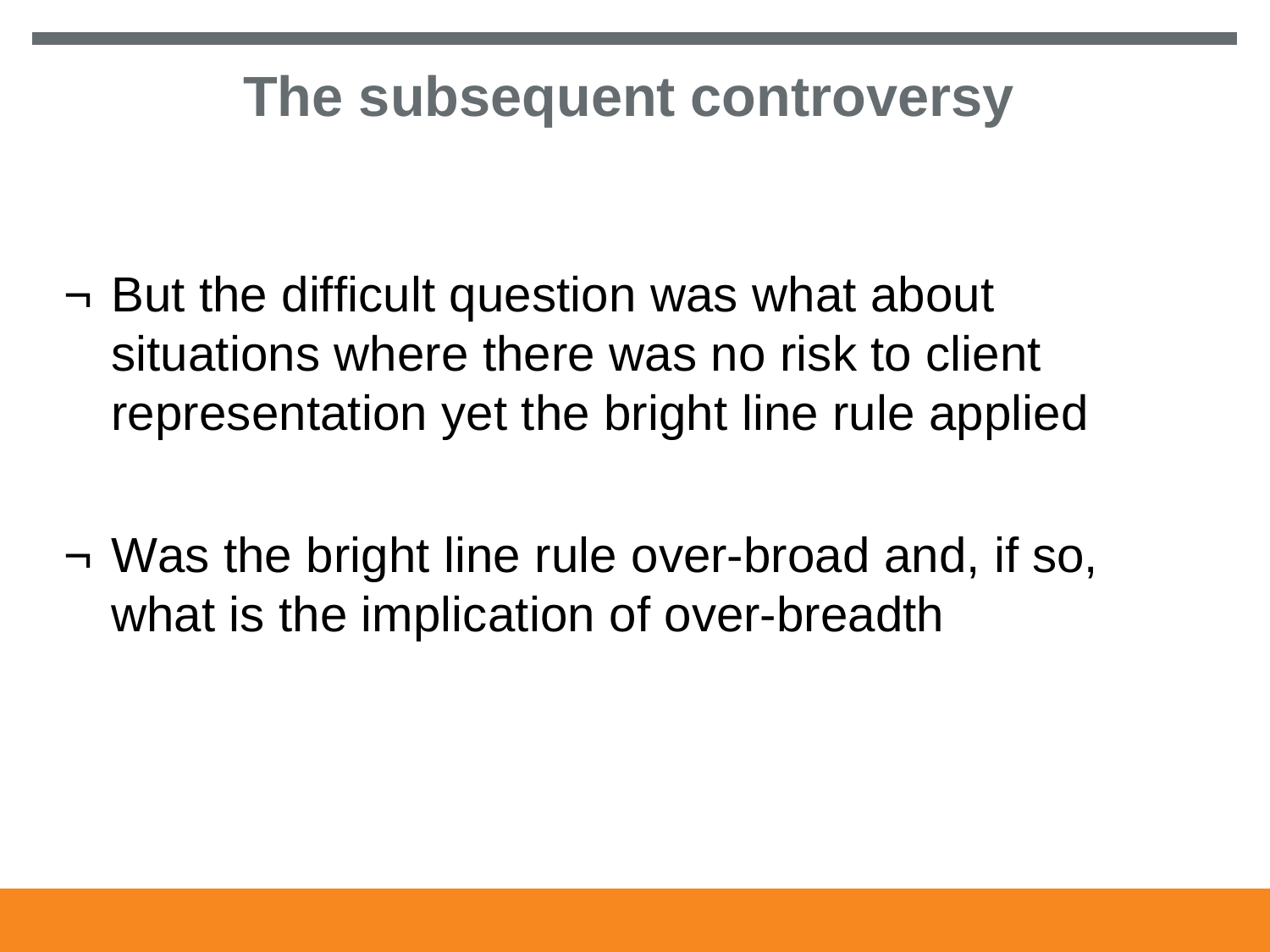- ¬ A couple of examples may help:
	- ¬ A lawyer acting for a bank as a mortgage lender in one matter and then acting for a different borrower in another completely different matter
	- ¬ A lawyer acting for a very large company in a real estate transaction and then against the same company in a slip and fall case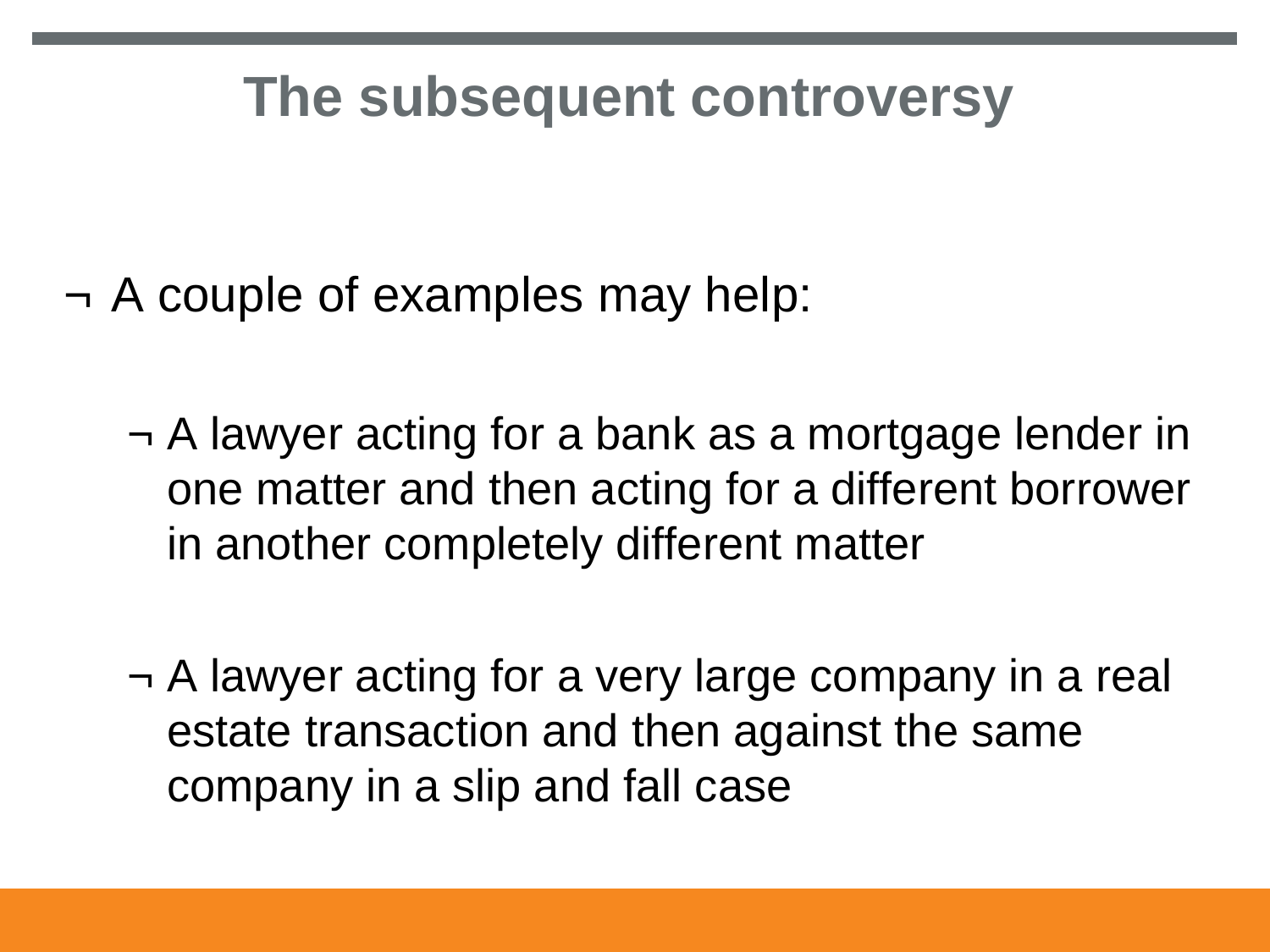- ¬ There were different views about this question
	- ¬ Some thought that the rule was overbroad and that it shouldn't apply if it could be shown that there wasn't actually any real risk
	- ¬ Some thought that acting directly adverse to immediate interests of a current client always caused substantial risk
	- ¬ Some thought that an overbroad rule was justified by its clarity and that a clear rule was required
	- ¬ Some thought the question irrelevant as the SCC had decided the point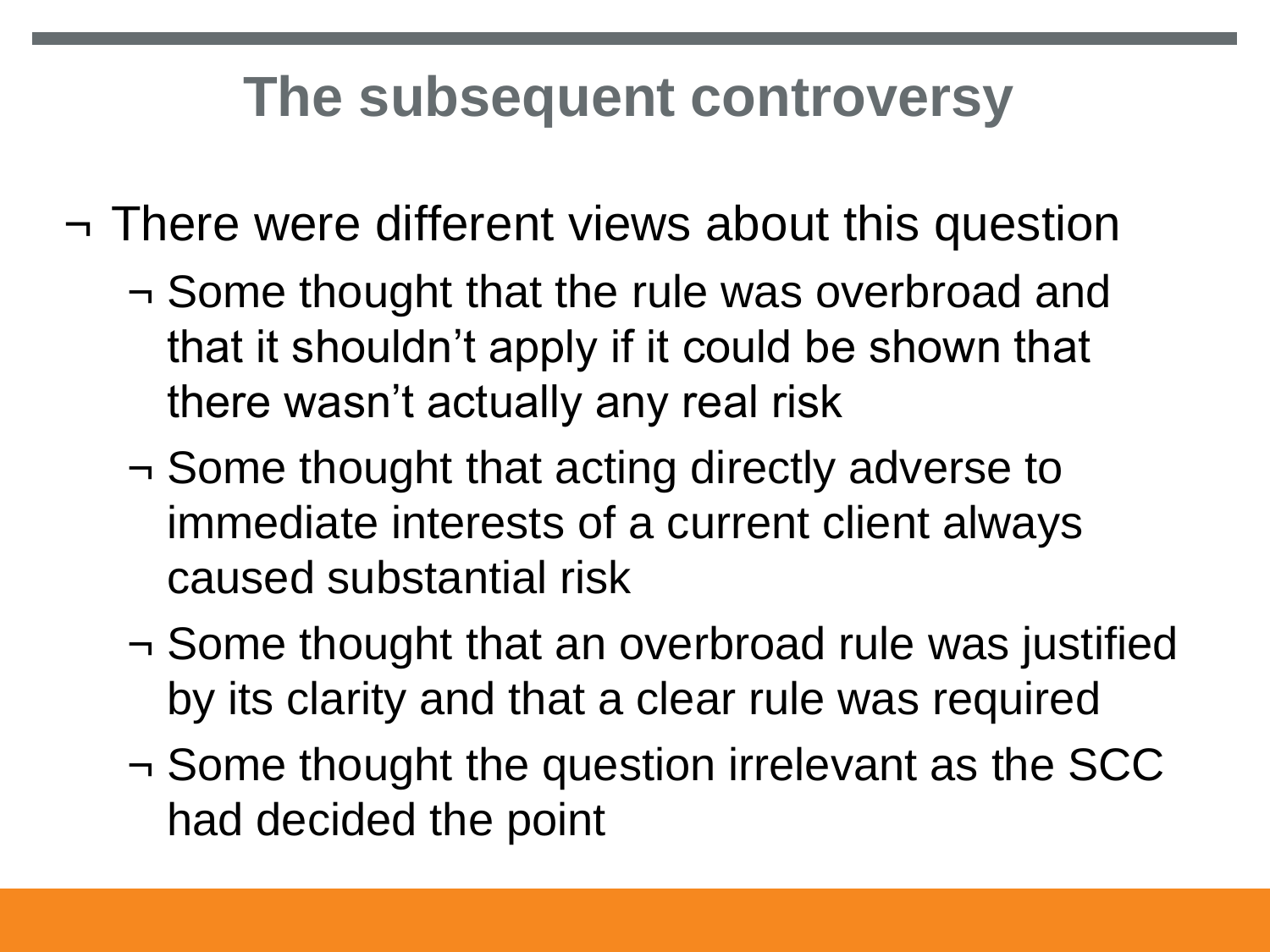- ¬ The Canadian Bar Association established a Task Force on Conflicts of Interest.
- ¬ The CBA's conclusion was that the bright line rule should be understood as presumptive i.e. that where it could be shown that there was no real risk then there is no conflict
- ¬ The CBA's position was that clients should be entitled to their choice of counsel and lawyers to act as they choose absent risk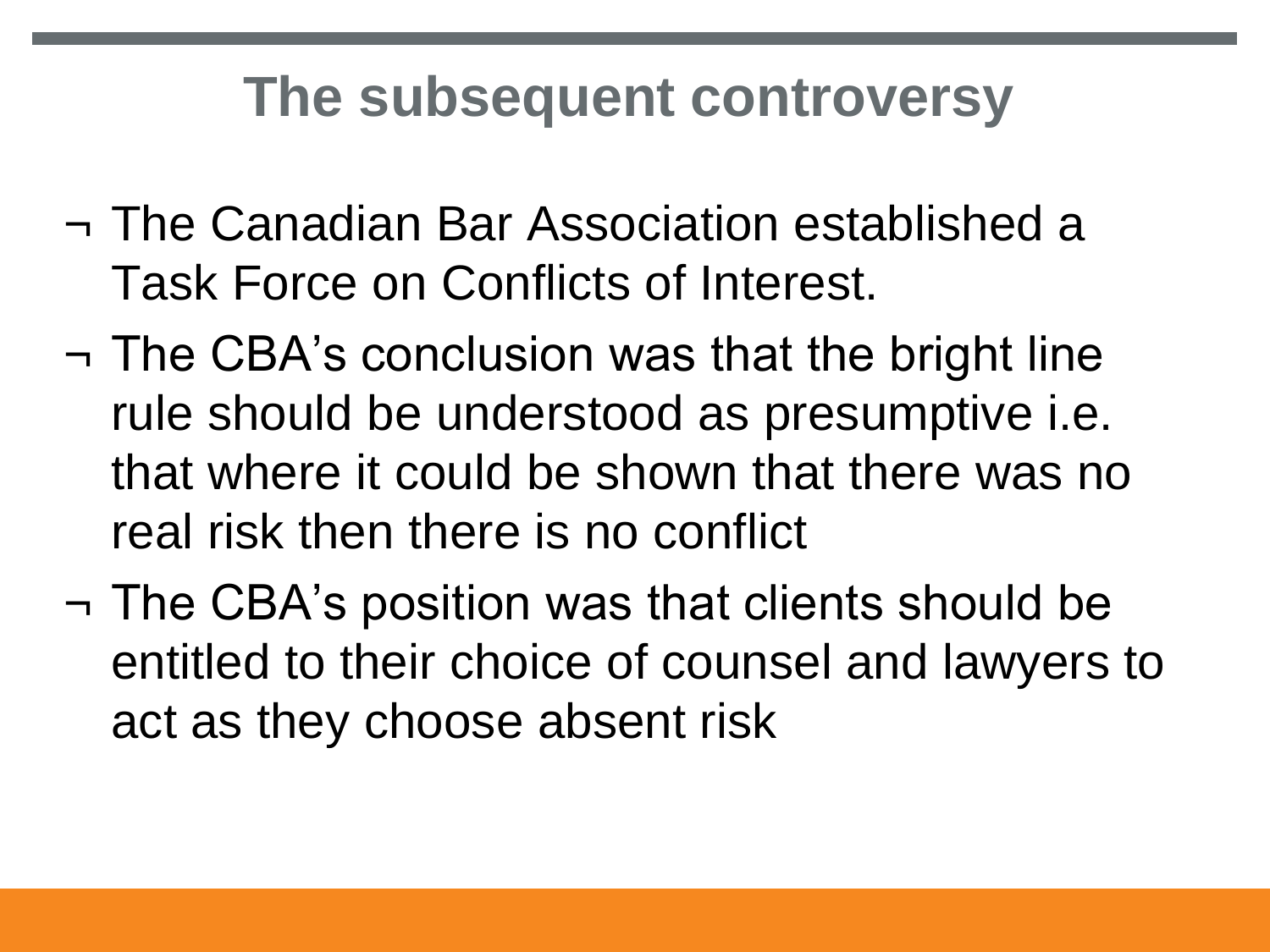- ¬ The Federation of Law Societies considered the CBA position but did not adopt it
- ¬ There were three committee reports from two FLSC committees on the point
- ¬ The first two reports proposed a model rule that expressly provided lawyers could not act directly adverse to the immediate interests of current clients
- ¬ Ultimately, the substantial risk principle was adopted as the model rule while the bright line rule was described in the commentary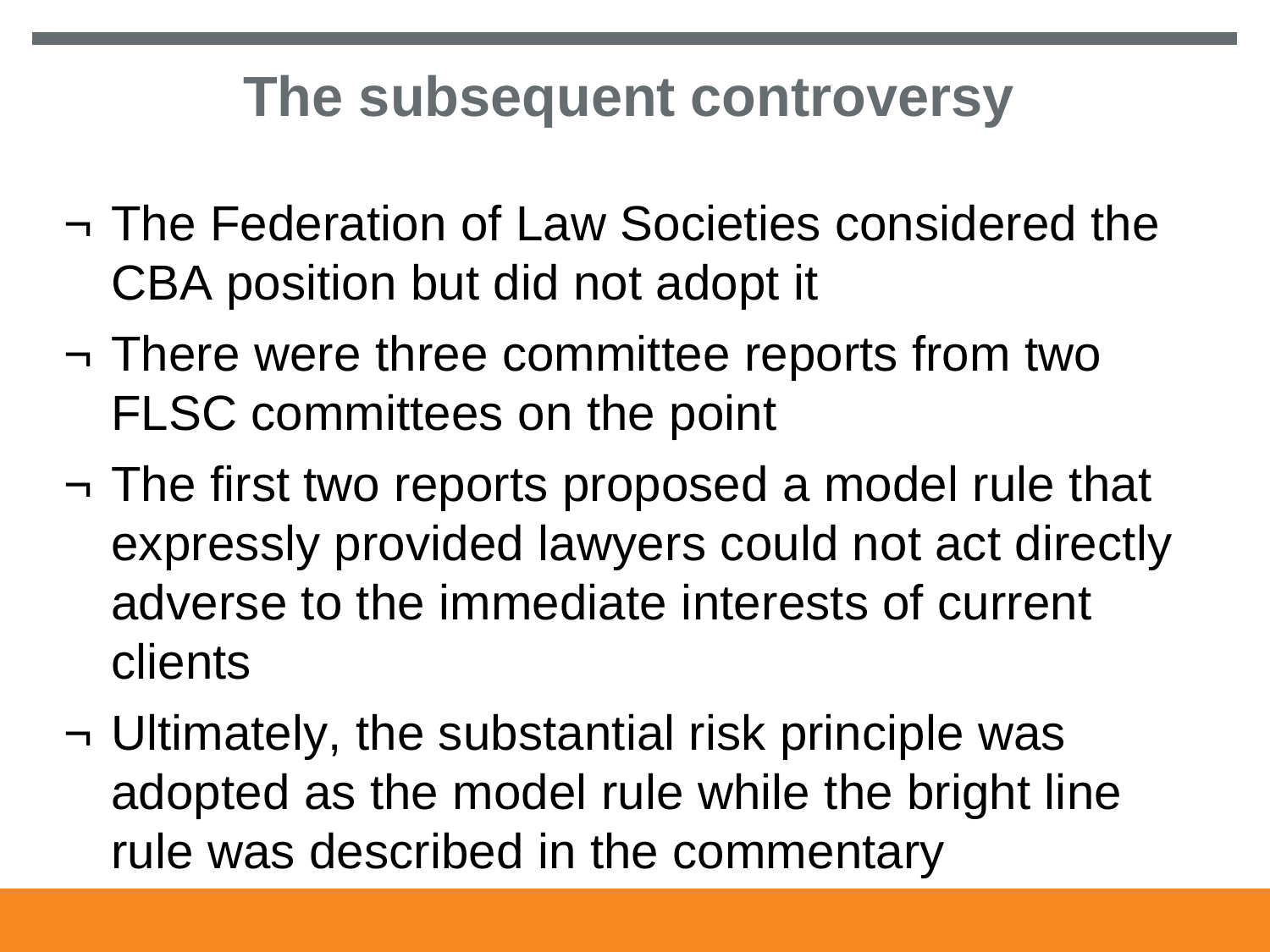## **Along comes** *McKercher*

- ¬ The CBA Task Force reported in August, 2008
- ¬ The FLSC Model Code was adopted in December, 2011
- ¬ In December 2008, the McKercher firm issued a Statement of Claim in a putative class action
- ¬ In September 2009, the McKercher firm was disqualified by the chambers judge
- ¬ In September 2011, Saskatchewan Court of Appeal set aside the disqualification order
- ¬ In July 2013, the Supreme Court of Canada allowed the appeal and referred the matter back for a rehearing. McKercher has since resigned the retainer.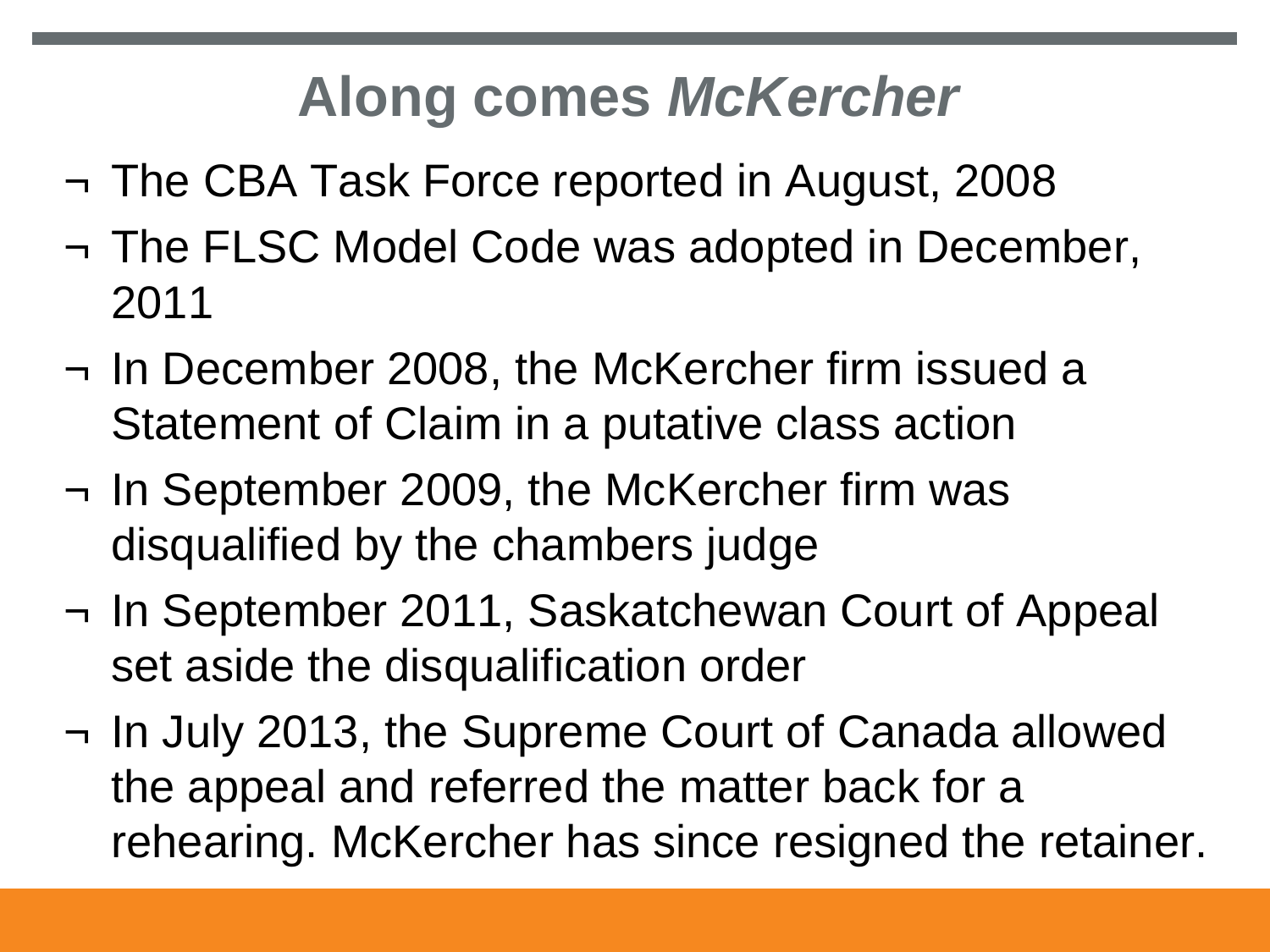## **McKercher – The facts and issues**

#### ¬ Facts

- ¬ McKercher LLP acted for CN in four matters:
- ¬ Wallace named Plaintiff in class action
- ¬ Class 100,000 grain growers alleged overcharge for transportation
- ¬ \$1.7 billion potential claim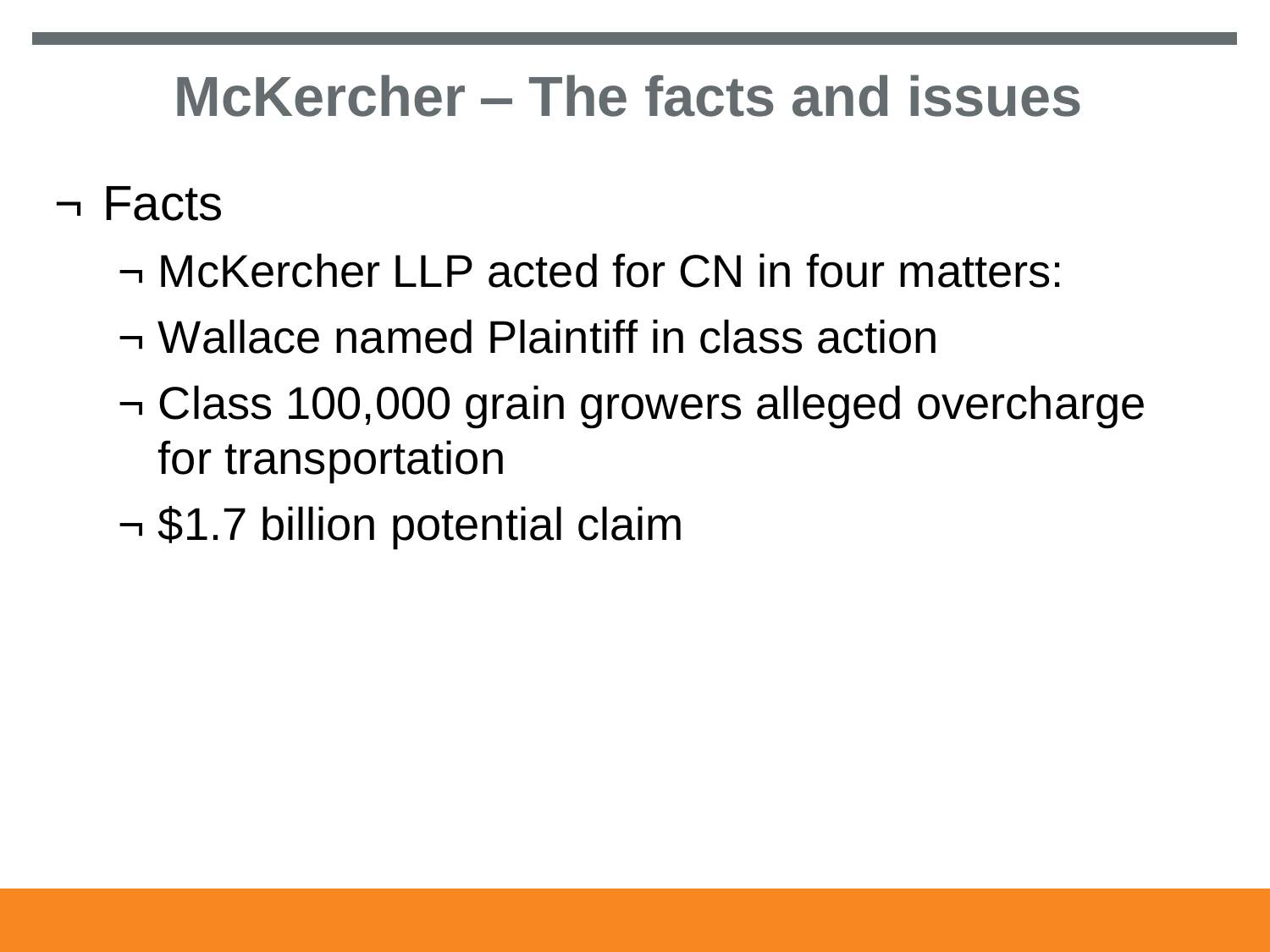#### **Facts**

- ¬ McKercher acts for Wallace
	- ¬ Consent not sought
	- ¬ CN not advised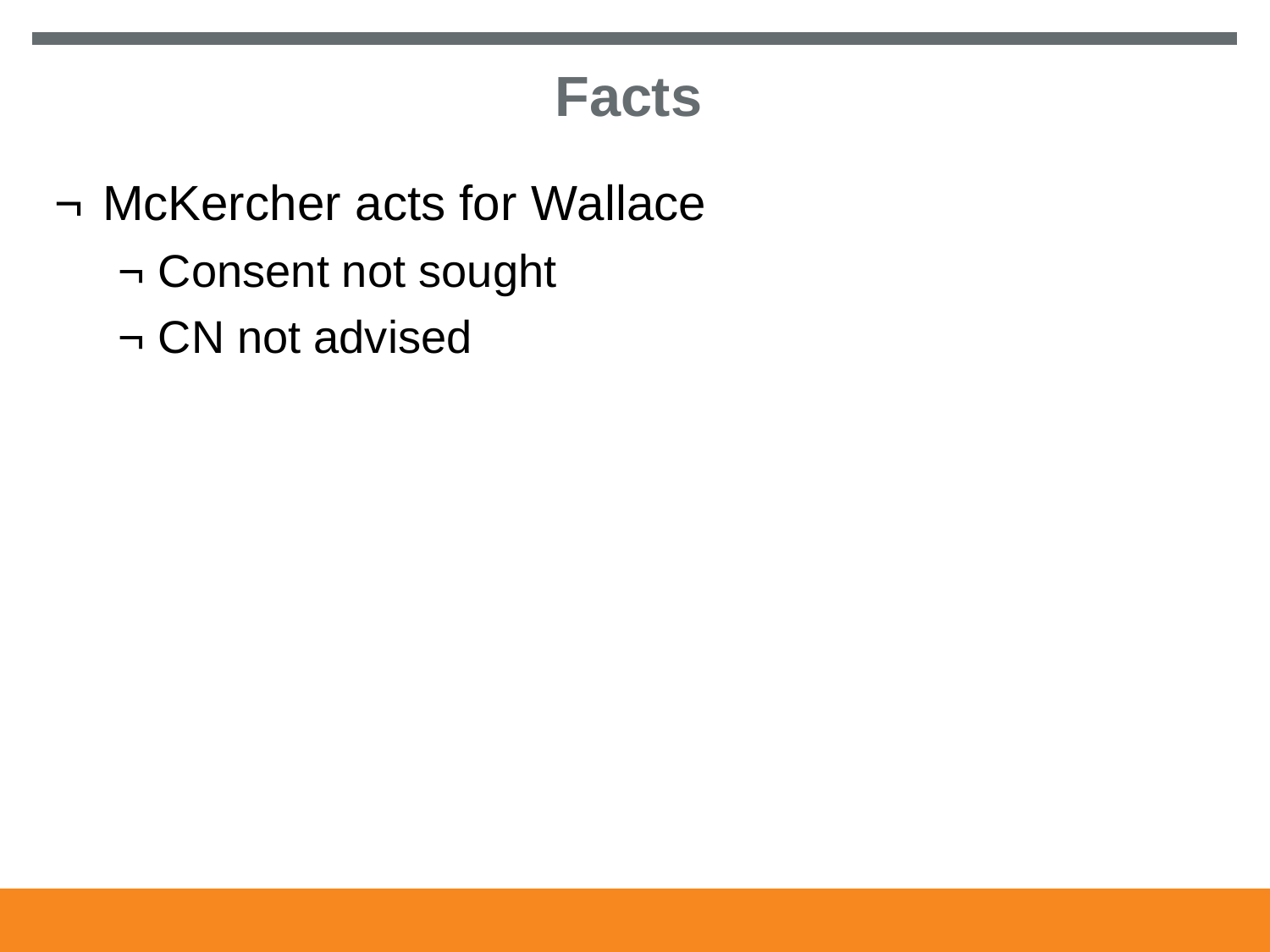- ¬ Court of Appeal set aside disqualification order
- ¬ CN appealed on basis
	- ¬ scope of McKercher duty to CN
	- ¬ not follow bright line rule
	- ¬ alternatively not properly follow CBA rule of substantial risk
	- ¬ no reasonable belief able to represent each client without affecting other client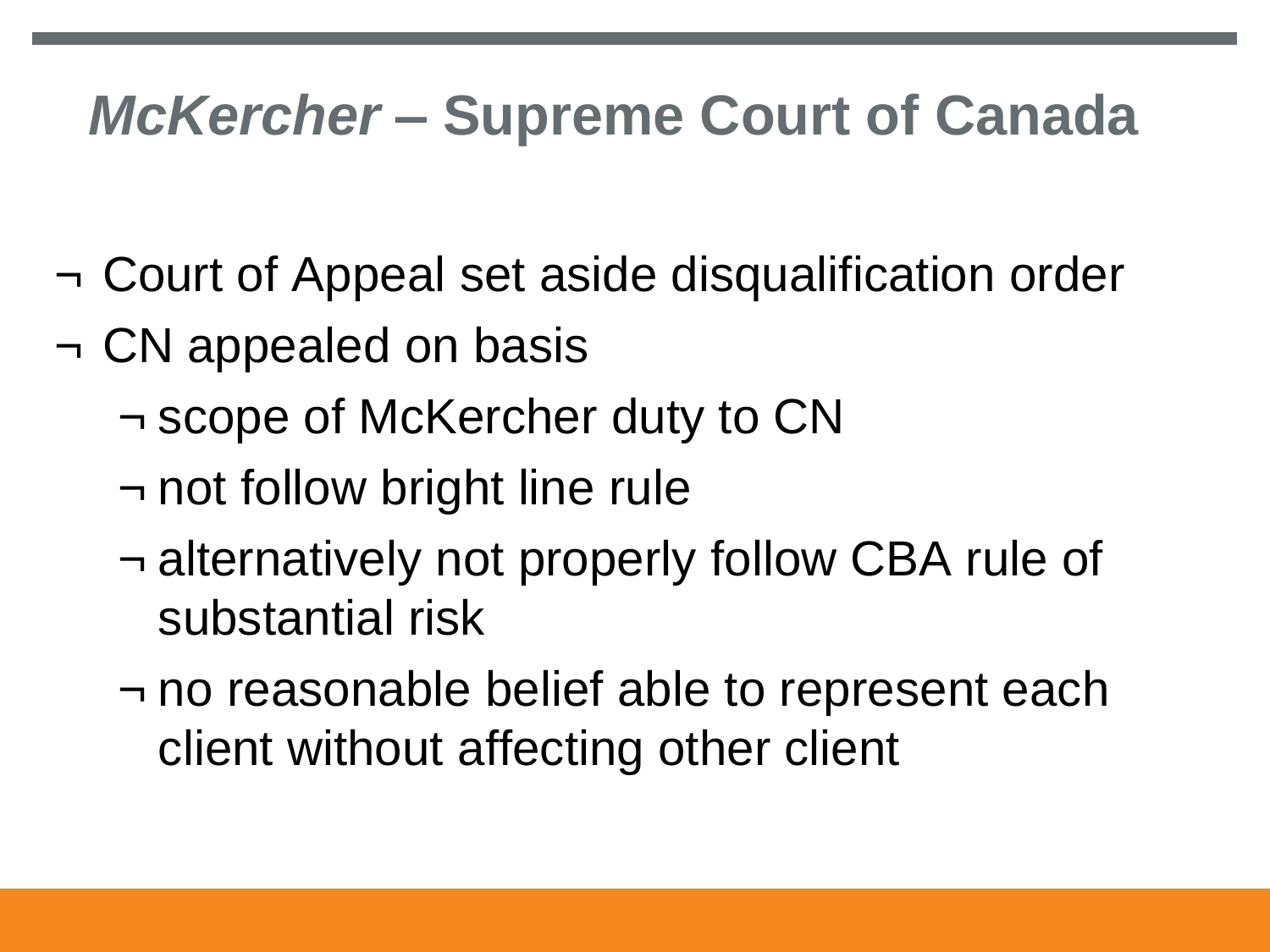#### ¬ McKercher response

- ¬ Bright line rule not a categorical prohibition
- ¬ Instead no conflict of interest in the absence of a substantial risk that representation on matters acting on would be materially and adversely affected by representation of other client
- ¬ CN a "professional litigant"
- ¬ No confidential information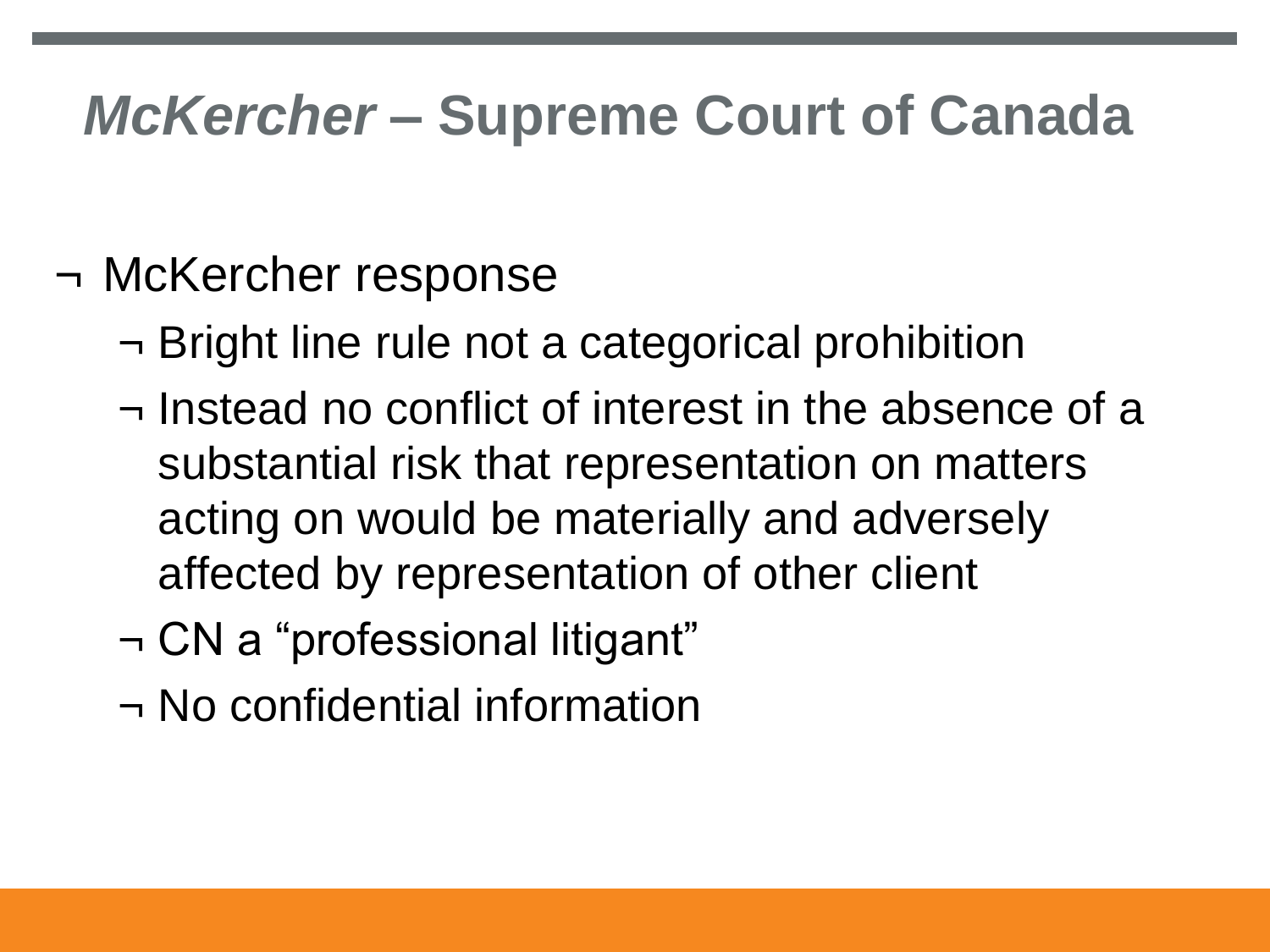- Intervener CBA
	- Unrelated matter rule is presumptive not categorical
	- Must be substantial risk of material impairment of client representation, otherwise too broad
	- Factors to consider include:
		- ¬Size of client an individual v. large corporation
		- ¬Confidential information
		- ¬Nature of the matters
		- ¬Same lawyer?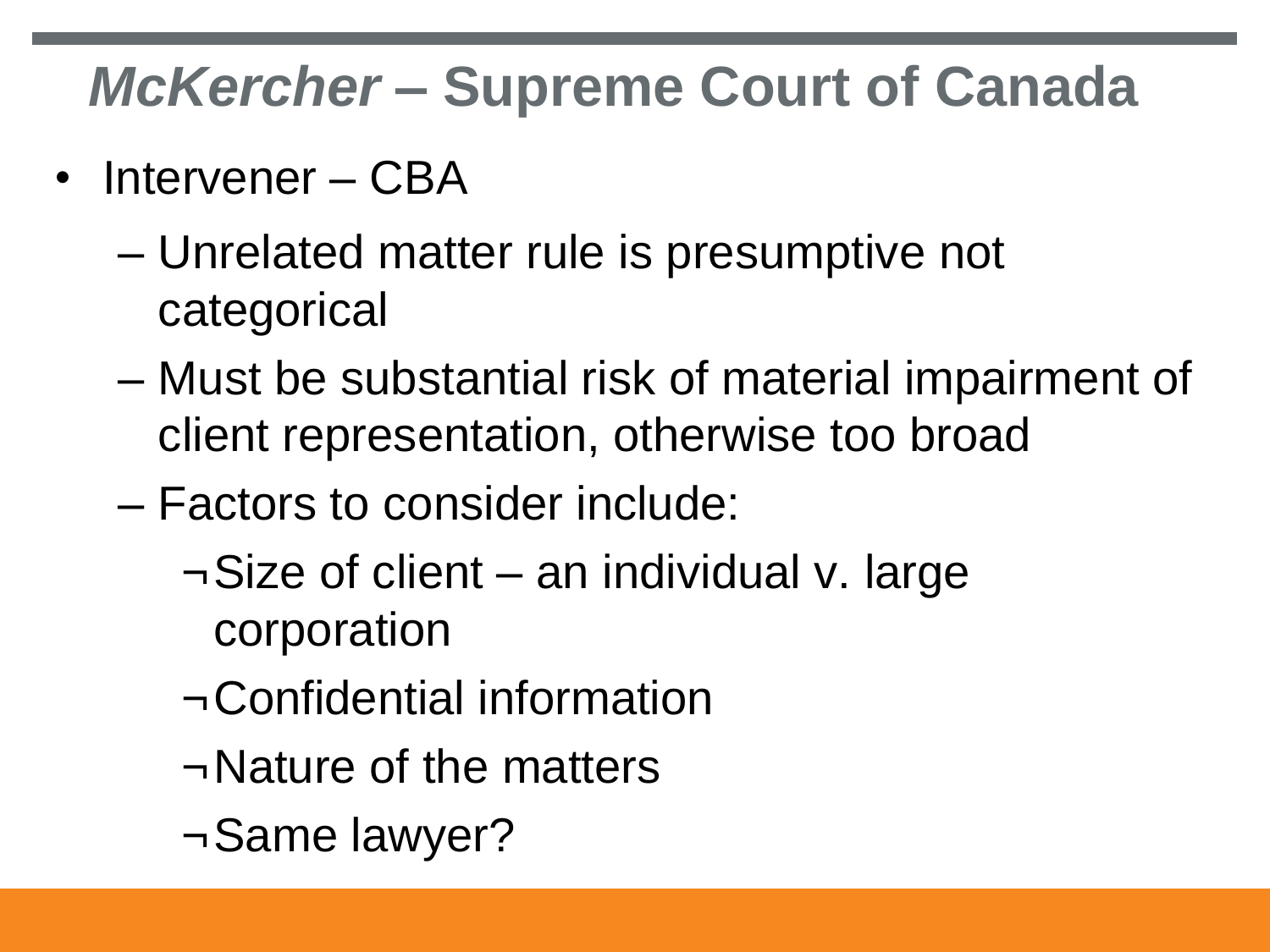- Intervener Federation
	- Focus on public interests
	- Maintain trust that exist between lawyers and clients
		- Not maintained if act against current client even if matters unrelated
		- Fiduciary duty of loyalty to client protects integrity of the administration of justice

–Otherwise public confidence is lost

- If a conflict, only act with expressed or implied consent
- Rule clear, functional and easily applied and understood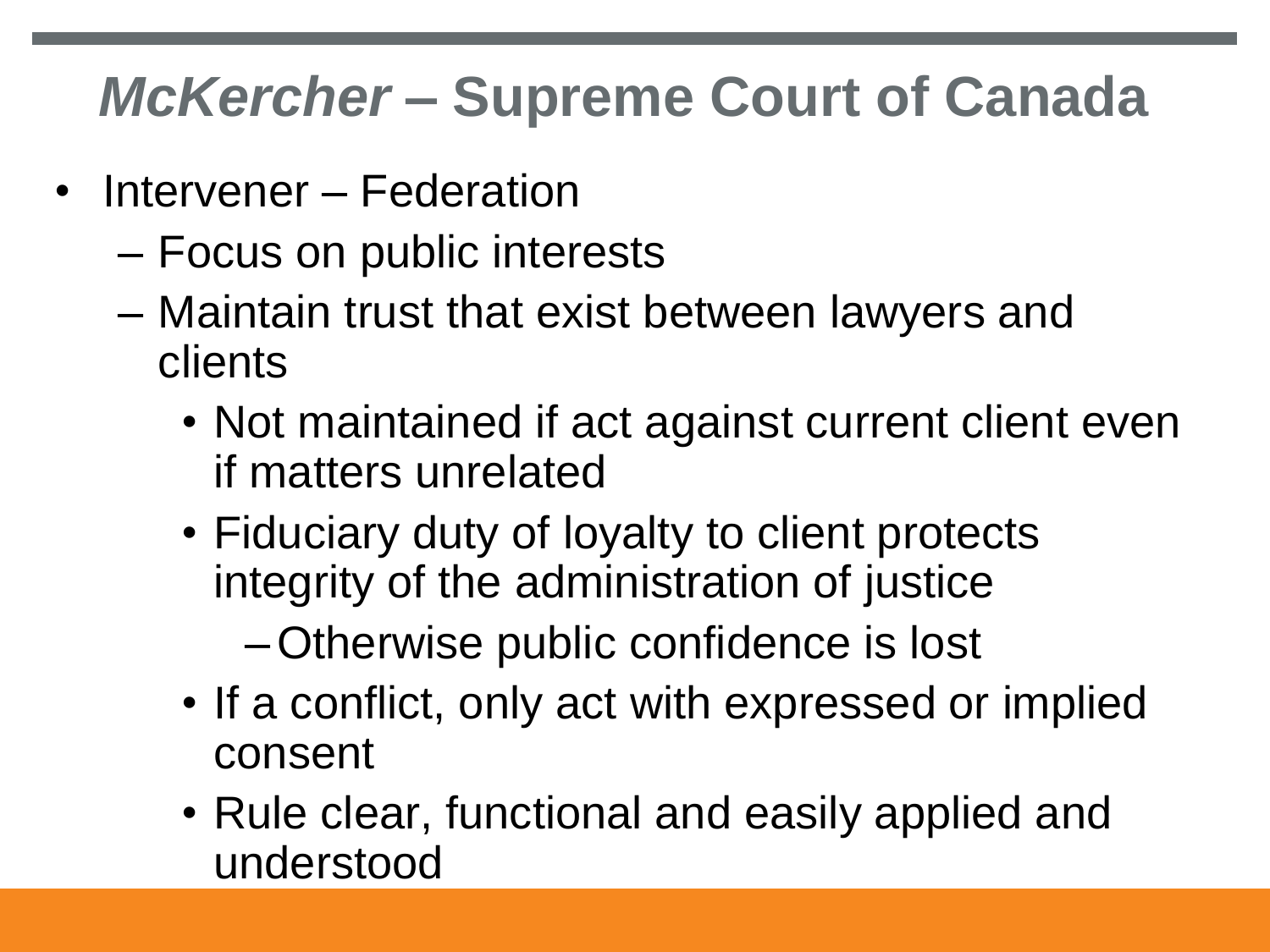- ¬ Appeal hearing January 24, 2013
	- ¬ Court actively questioning counsel for all four parties
	- ¬ Concerned existing client might refuse consent where there is no confidential information or material risk to representation
	- ¬ ? scope of unrelated matters
		- ¬Does there need to be a strategic link
		- ¬Can the link consist of \$1.7 billion claim, and allegation of "dishonest" conduct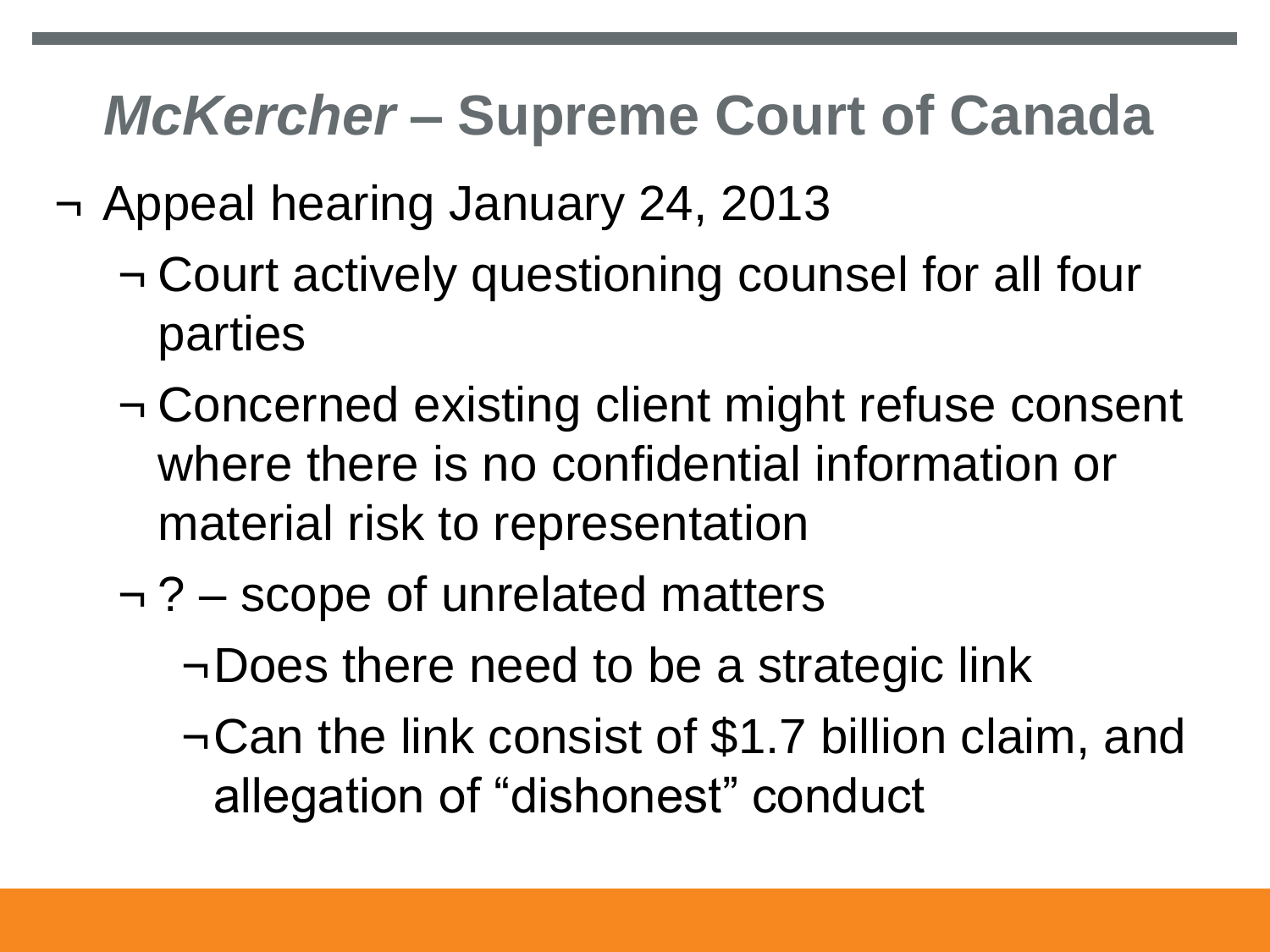- ¬ Concern breach of duty of loyalty and candour
	- ¬ Manner in which the files "dumped"
	- ¬ Preparing the case while acting for CN
	- ¬ Suing client and in effect alleging "dishonesty"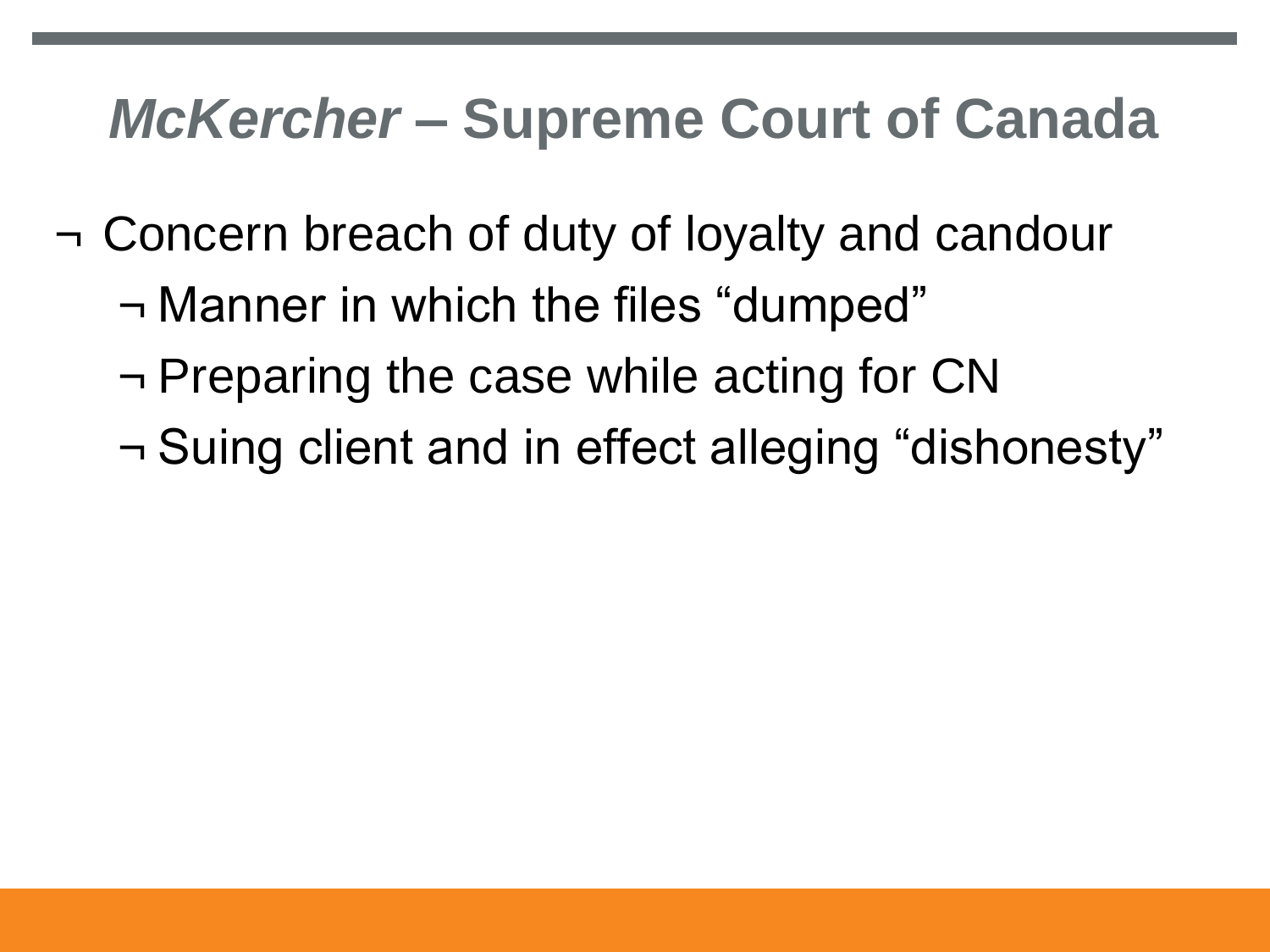#### *McKercher* **– Reasons released**

*Canadian National Railway Company v. McKercher LLP and Gordon Wallace, CBA and Federation of Law Societies of Canada*, Interveners, 2013 SCC 39 (July 5, 2013)

• McLachlin C.J. (LeBel, Fish, Abella, Rothstein, Cromwell, Moldaver, Karakatsanis and Wagner JJ. concurring)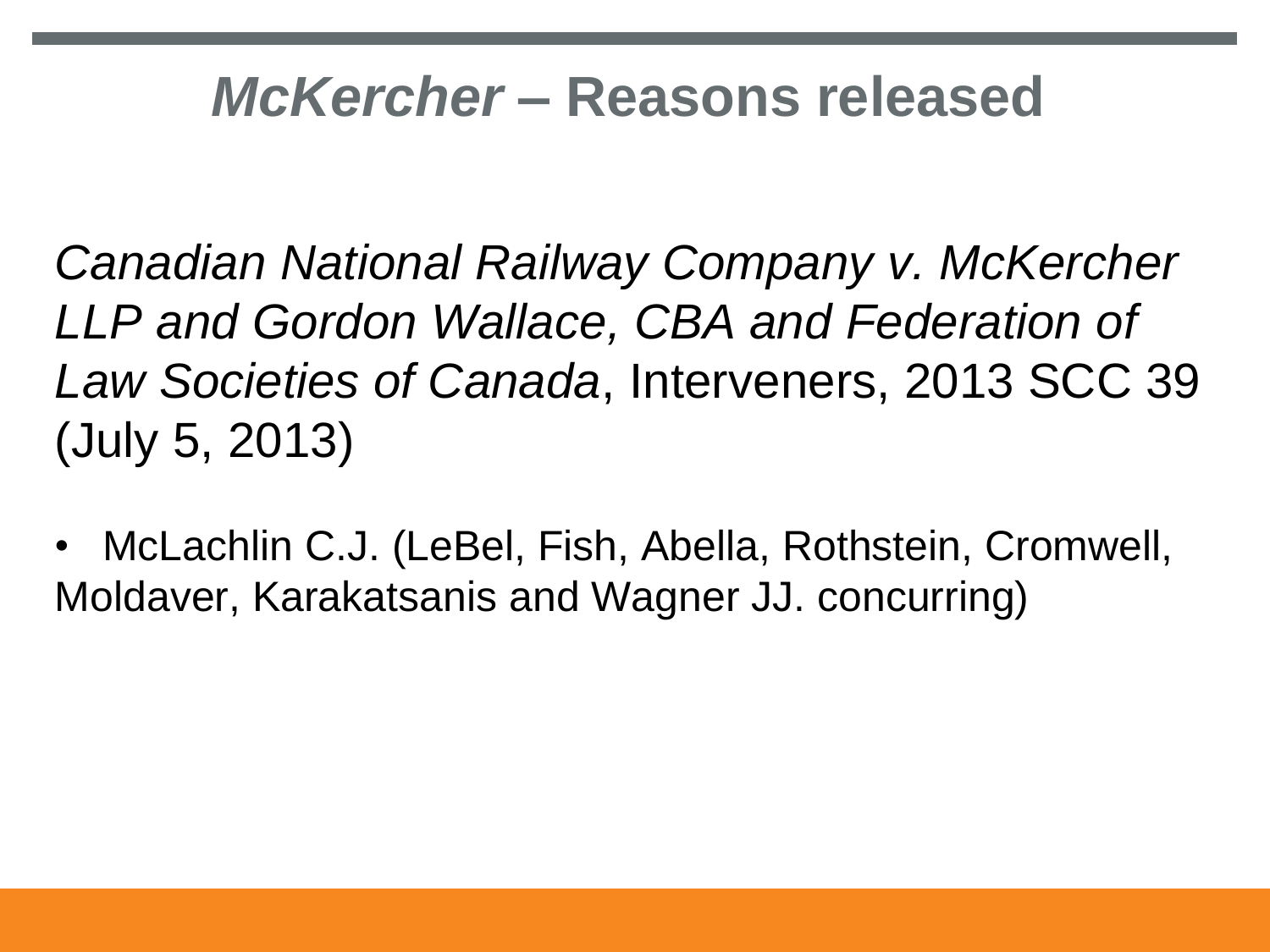# **The Bright Line Rule**

- ¬ Reaffirmed Bright Line Rule
- ¬ Rejected argument that Rule rebuttable "The bright line rule is precisely what its name implies: a bright line rule. It cannot be rebutted or otherwise attenuated. It applies to concurrent

representation in both related *and* unrelated matters."

(*CN,* at para. 41)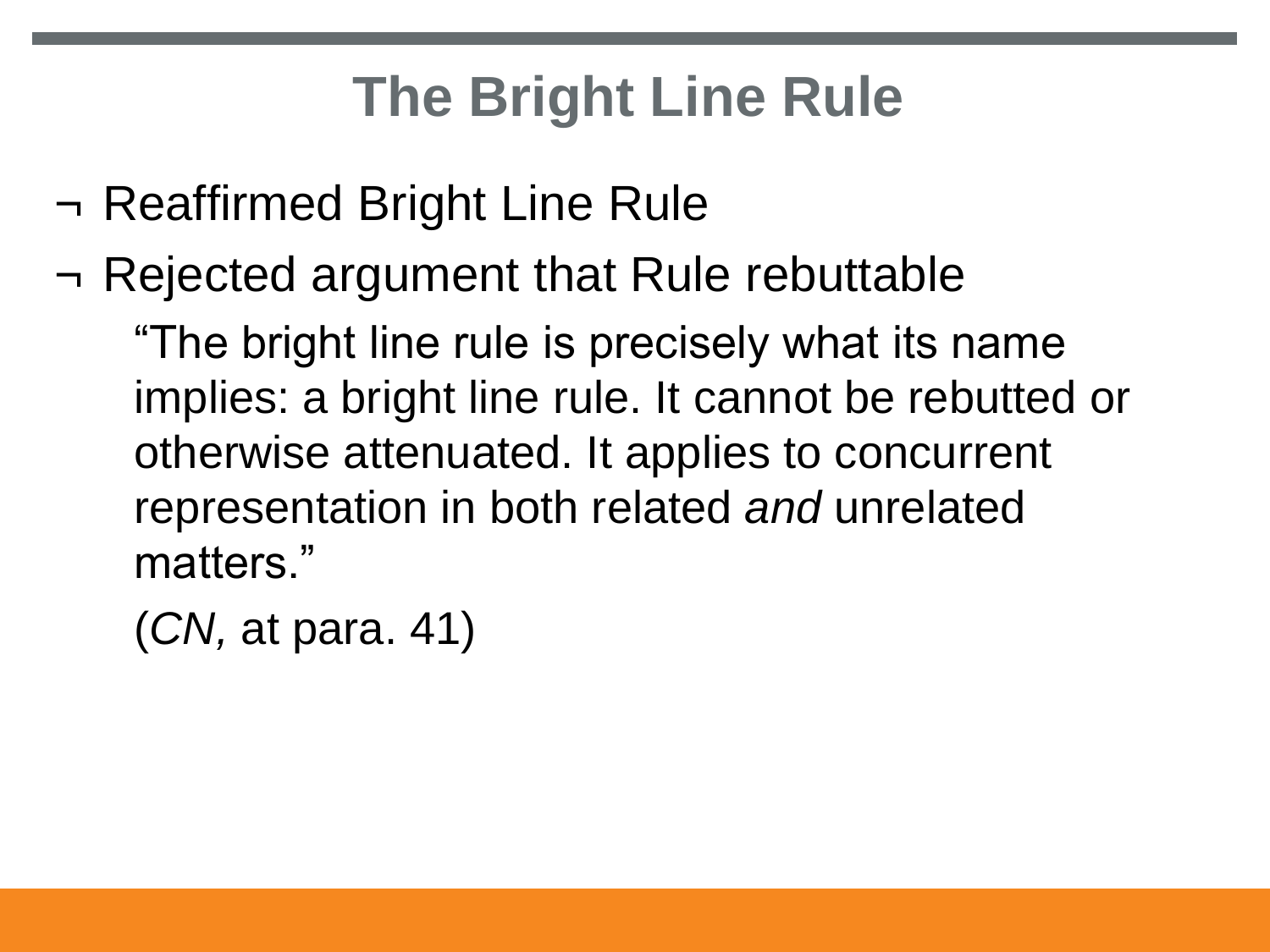#### **The Bright Line Rule - clarification**

[32] … The rule applies where the *immediate legal*  interests of clients are *directly* adverse. It does not apply to condone tactical abuses. And it does not apply in circumstances where it is unreasonable to expect that the lawyer will not concurrently represent adverse parties in unrelated legal matters. (*McKercher*, at para. 32)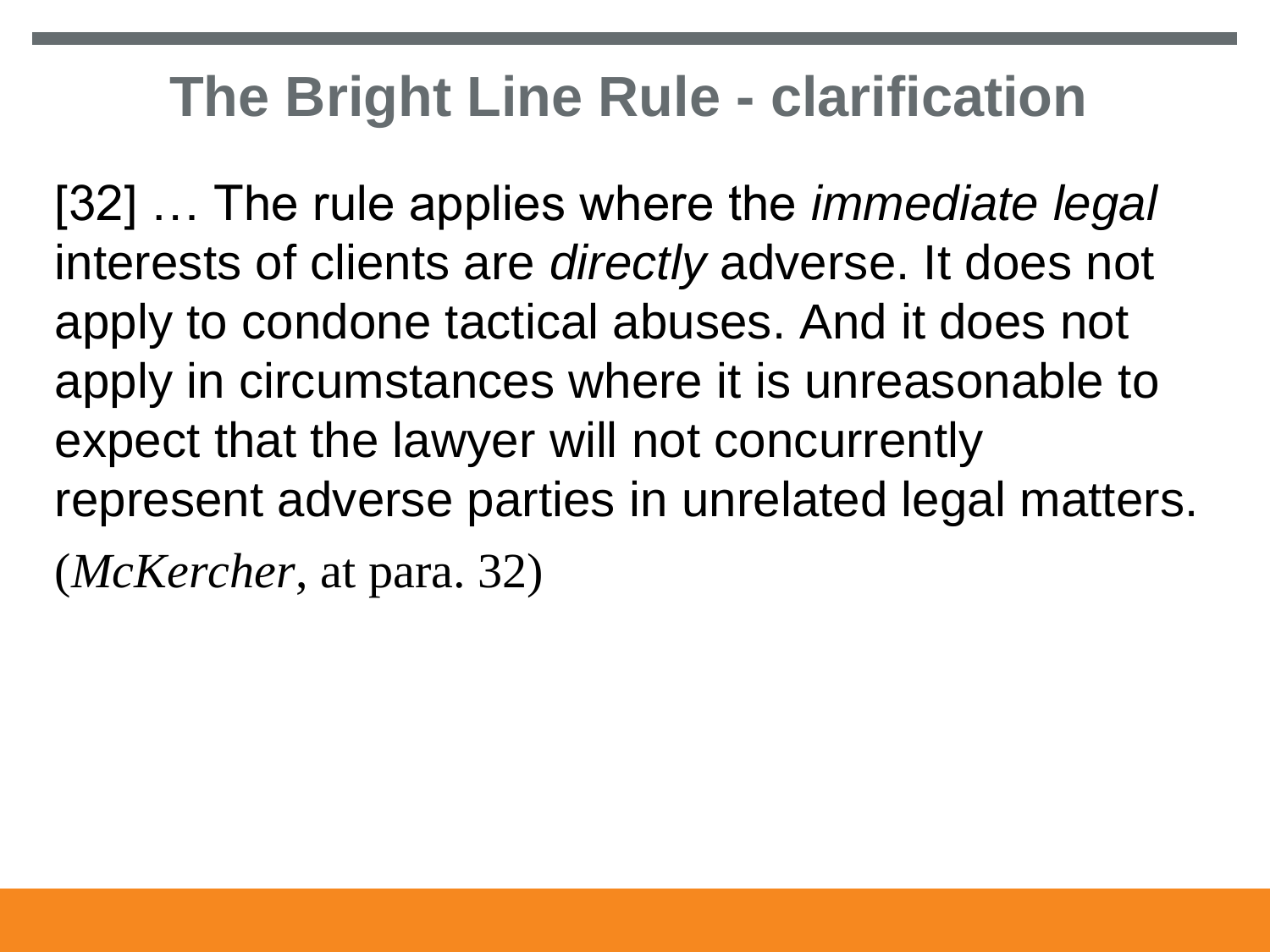# **The Bright Line Rule – Limited Scope**

- ¬ Limited in scope
	- ¬ Immediate interests are directly adverse
	- ¬ Legal interest
	- ¬ No tactical use
	- ¬ Does not apply in circumstances where it is unreasonable for a client to expect that its law firm will not act against it in unrelated matters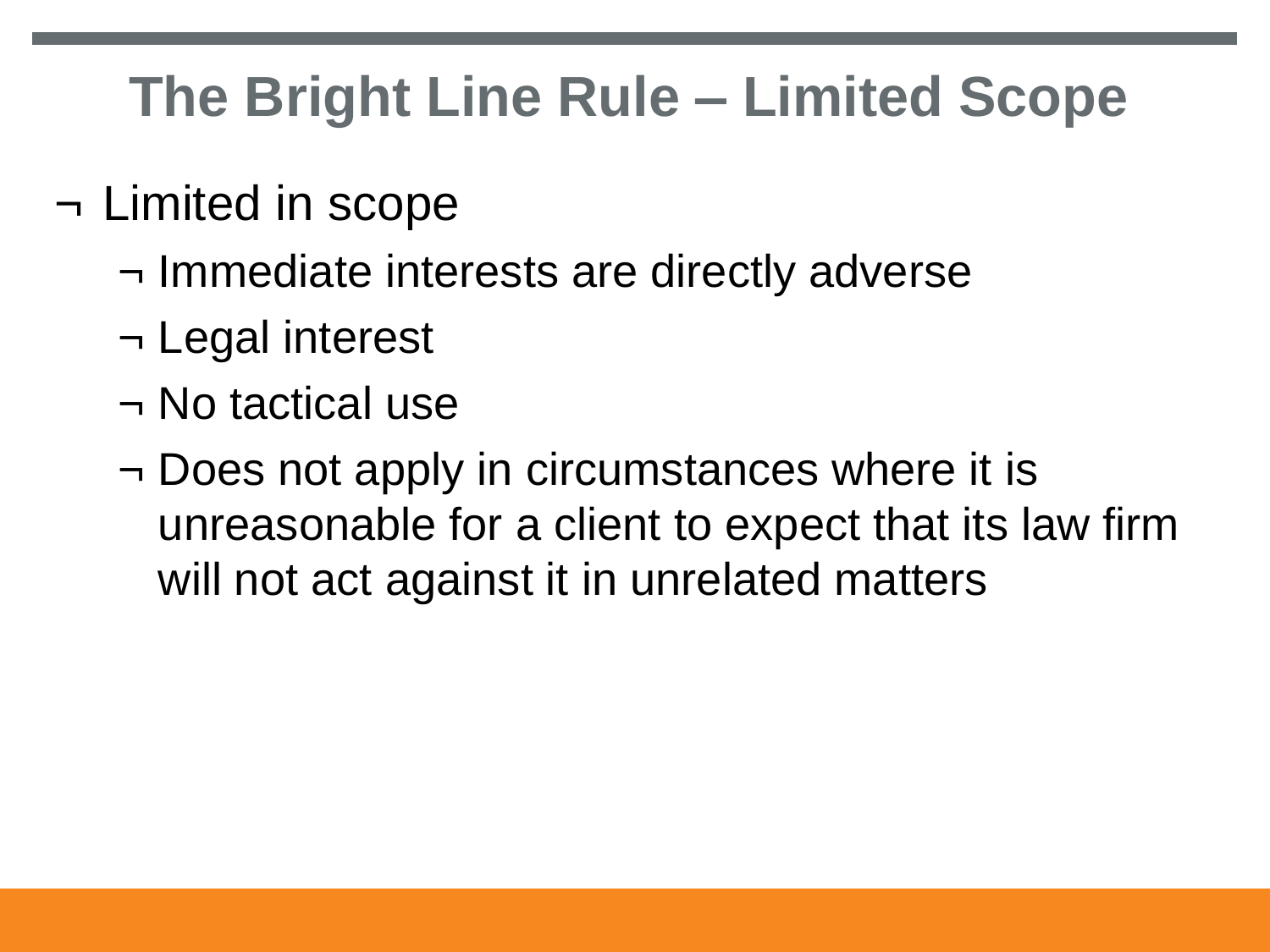## **Bright Line Rule – Direct/Immediate**

[33] First, the bright line rule applies only where the *immediate* interests of clients are *directly* adverse in the matters on which the lawyer is acting. …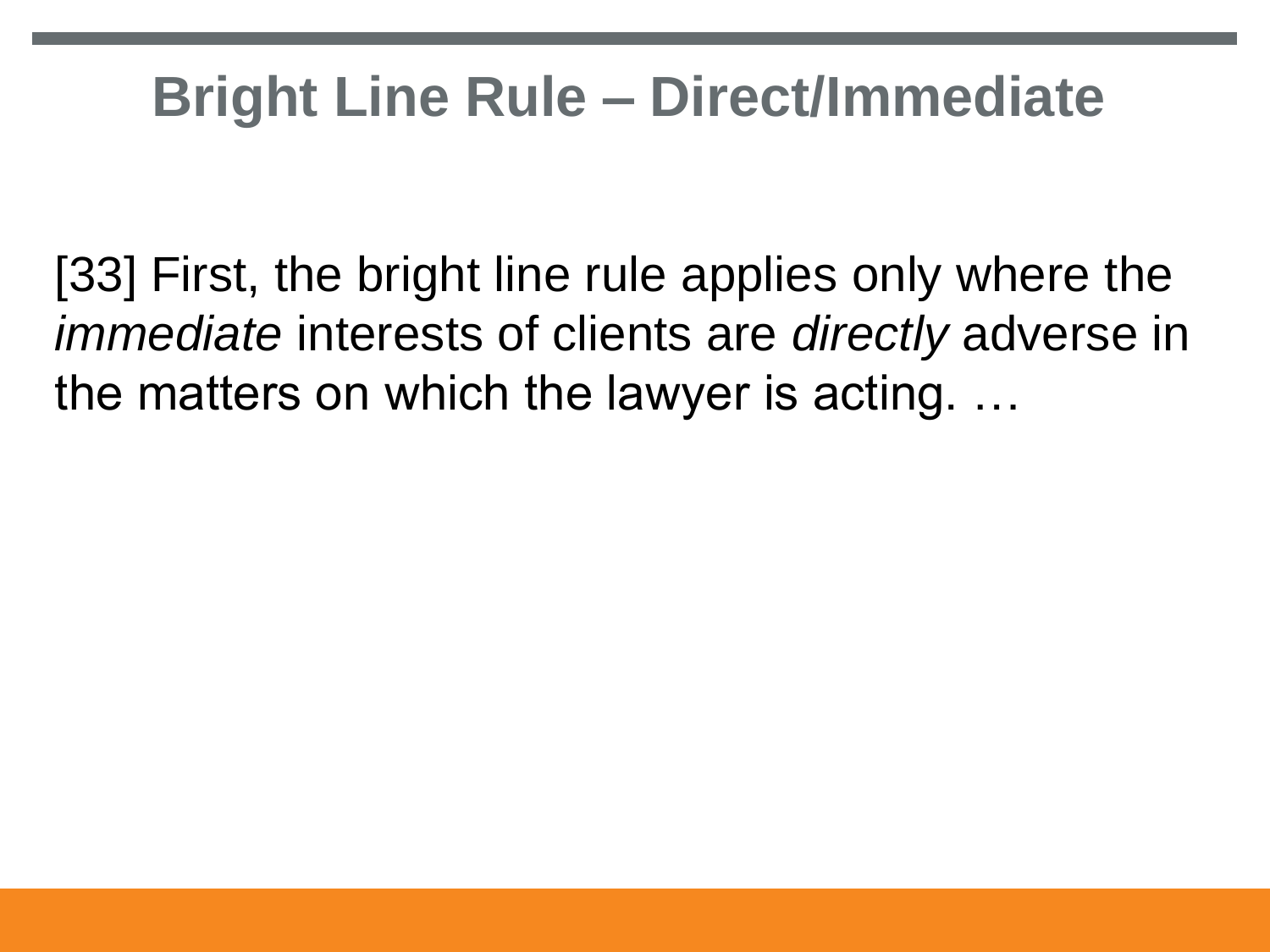#### **Bright Line Rule – Direct/Immediate**

[34] This Court did not apply the bright line rule to the facts in *Neil*, because of the nature of the conflict. Neither Neil and Lambert, nor Neil and Doblanko, were *directly* adverse to one another in the legal matters on which the law firm represented them. Neil was not a party to Lambert's divorce, nor to any action in which Doblanko was involved. The adversity of interests was *indirect*: it stemmed from the strategic linkage between the matters, rather than from Neil being directly pitted against Lambert or Doblanko in either of the matters.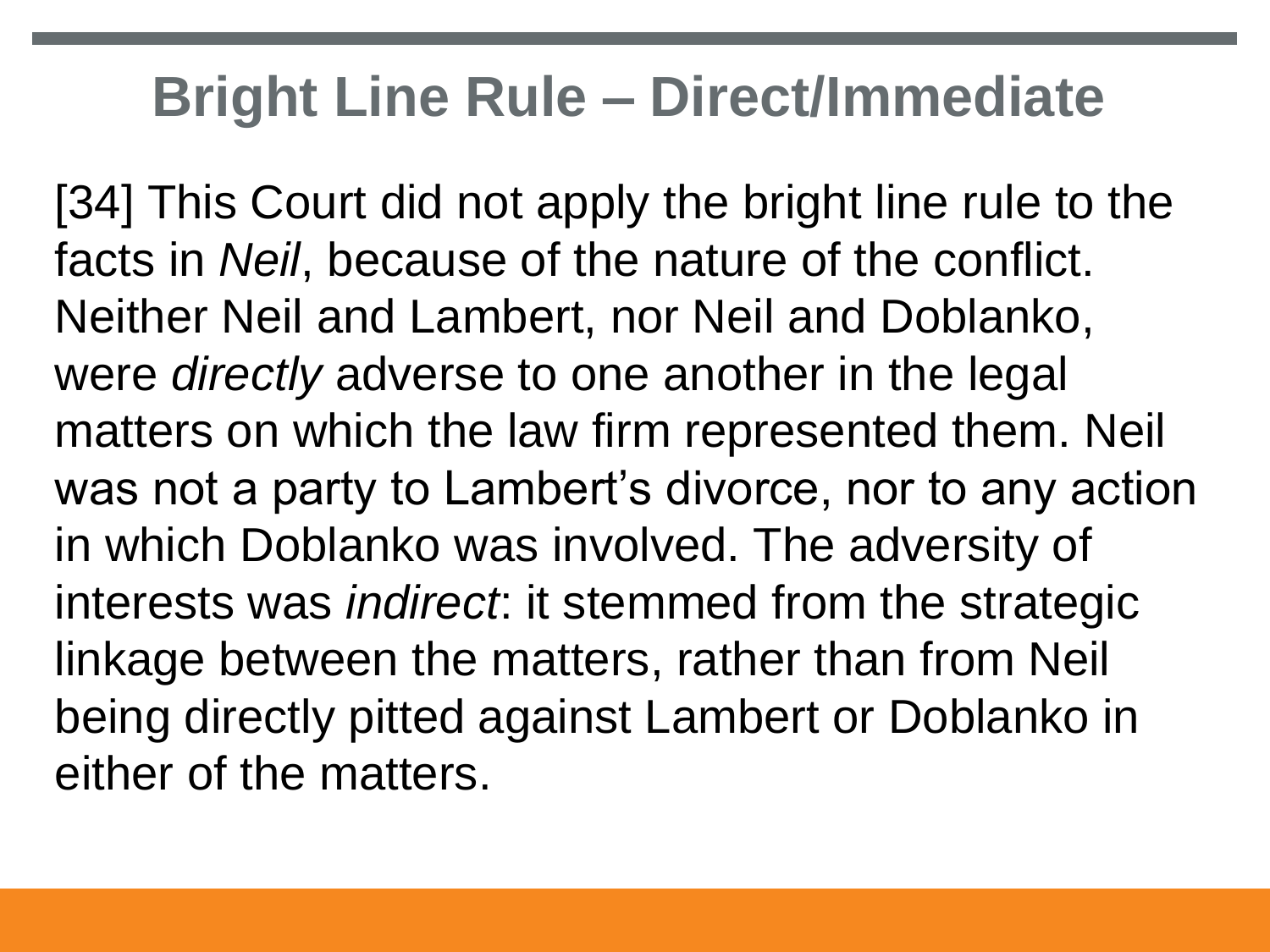#### **Bright Line Rule –** *Legal* **Interests**

[35] Second, the bright line rule applies only when clients are adverse in *legal* interest. The main area of application of the bright line rule is in civil and criminal proceedings. *Neil* and *Strother* illustrate this limitation. The interests in *Neil* were not legal, but rather strategic. In *Strother*, they were commercial

…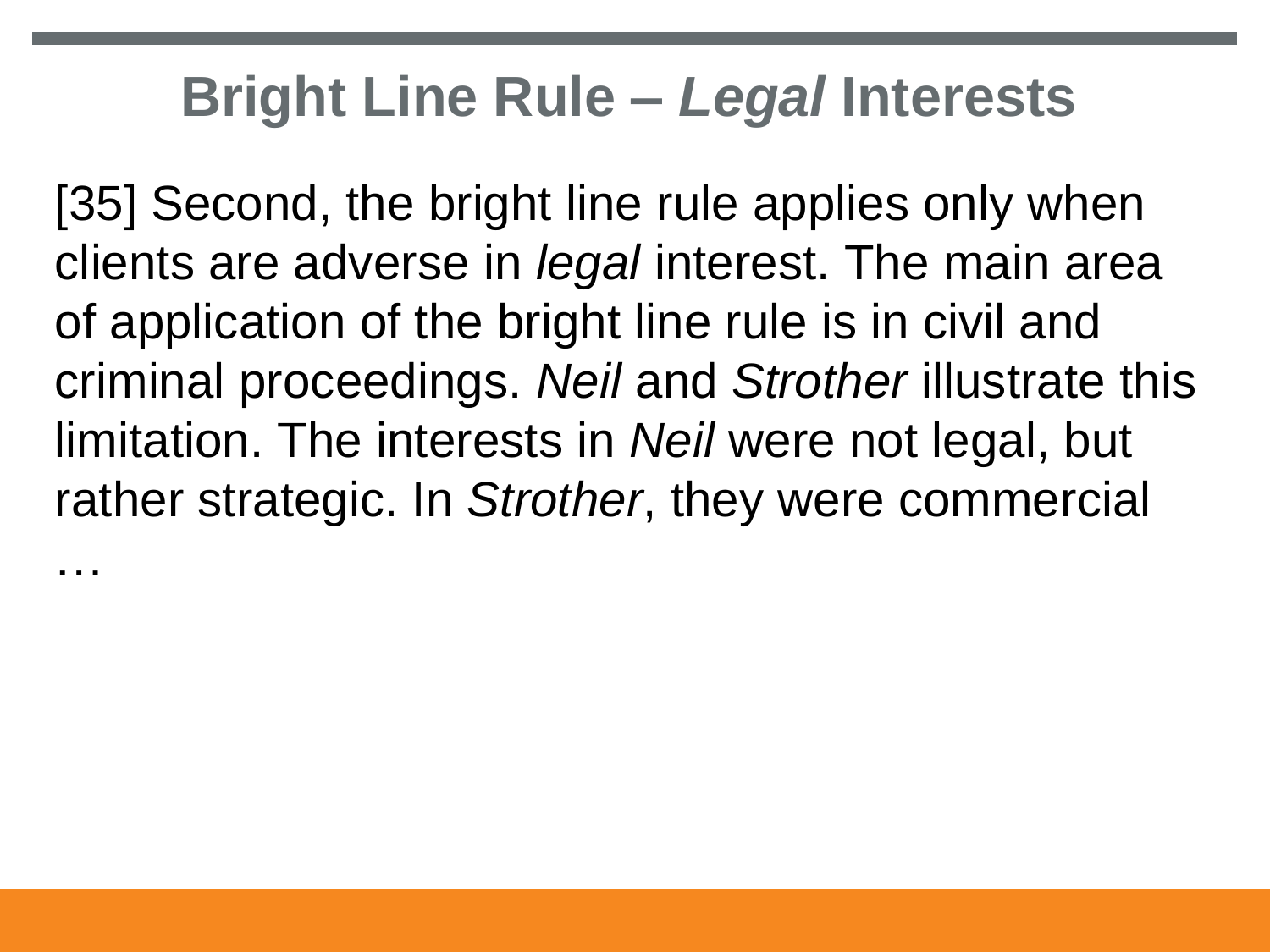## **Bright Line Rule – Tactical Abuse**

[36] Third, the bright line rule cannot be successfully raised by a party who seeks to abuse it. In some circumstances, a party may seek to rely on the bright line rule in a manner that is "tactical rather than principled": *Neil*, at para. 28. …

Thus, clients who intentionally create situations that will engage the bright line rule, as a means of depriving adversaries of their choice of counsel, forfeit the benefit of the rule …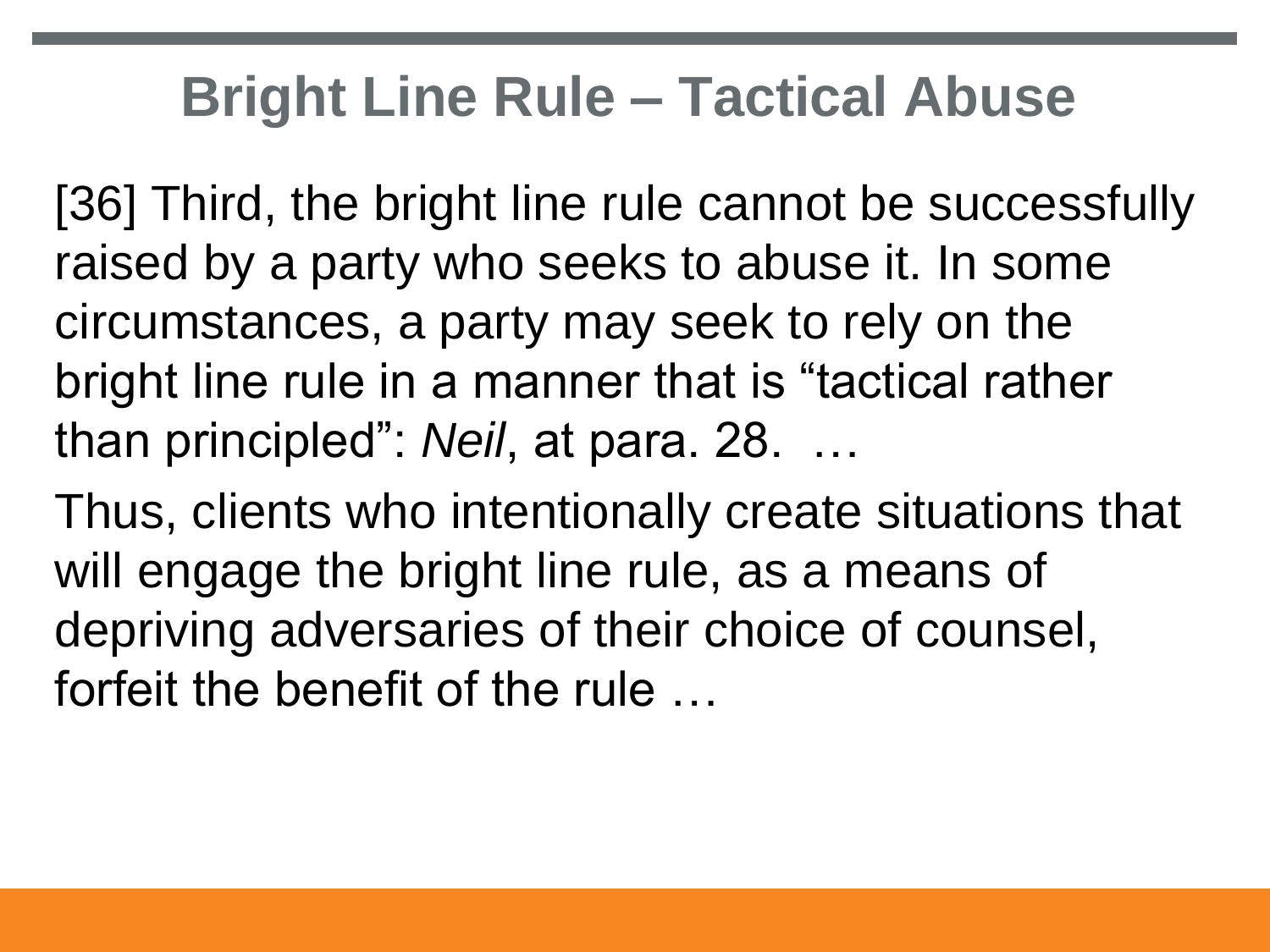#### **Bright Line Rule – Client Expectations**

[37] Finally, the bright line rule does not apply in circumstances where it is unreasonable for a client to expect that its law firm will not act against it in unrelated matters. In *Neil*, Binnie J. gave the example of "professional litigants" whose consent to concurrent representation of adverse legal interests can be inferred:

In exceptional cases, consent of the client may be inferred. … These exceptional cases are explained by the notion of informed consent, express or implied. [para. 28]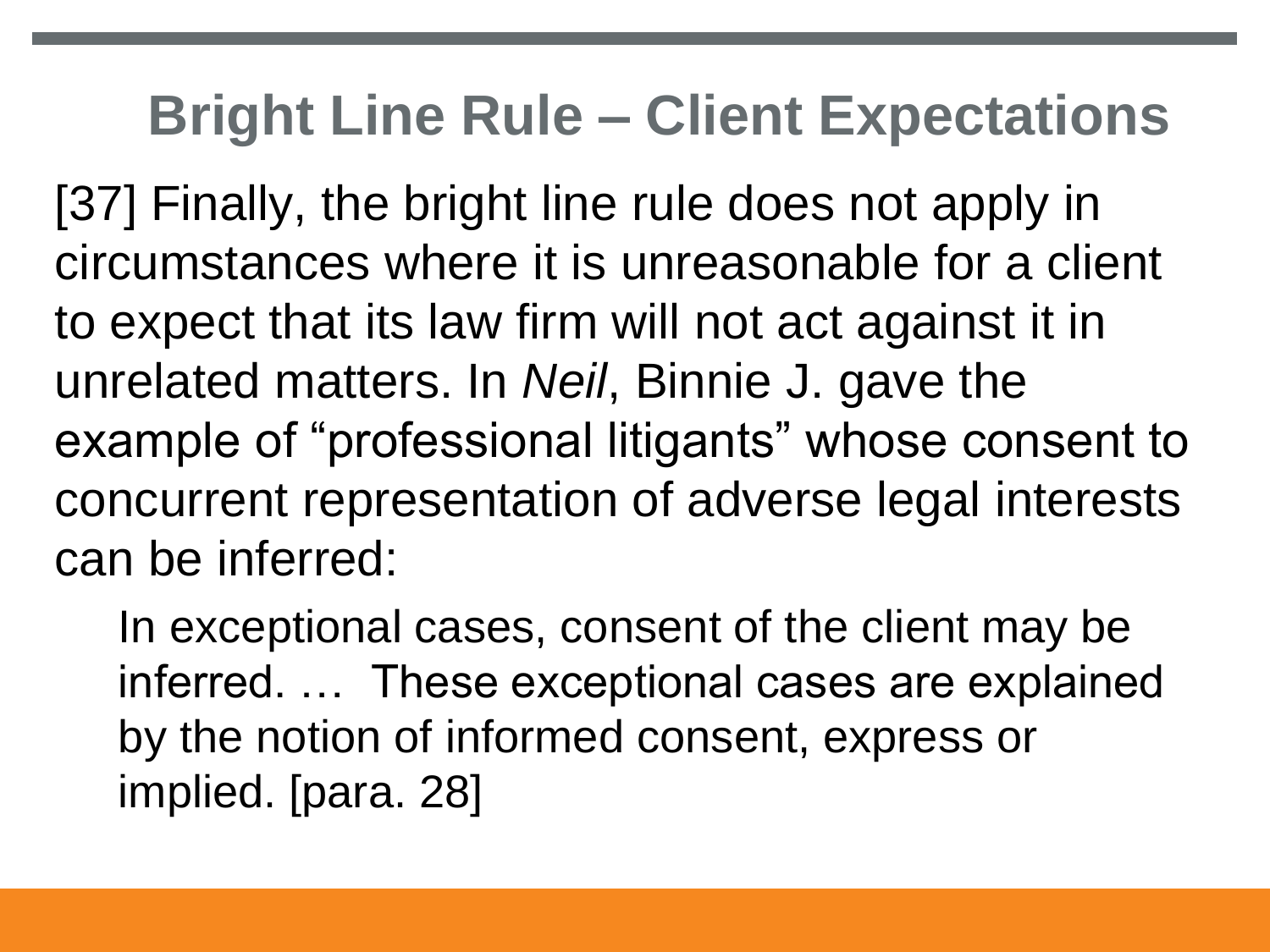#### **The Bright Line Rule – Client Expectations**

[37] … In some cases, it is simply not reasonable for a client to claim that it expected a law firm to owe it exclusive loyalty and to refrain from acting against it in unrelated matters. As Binnie J. stated in *Neil*, these cases are the exception, rather than the norm.

…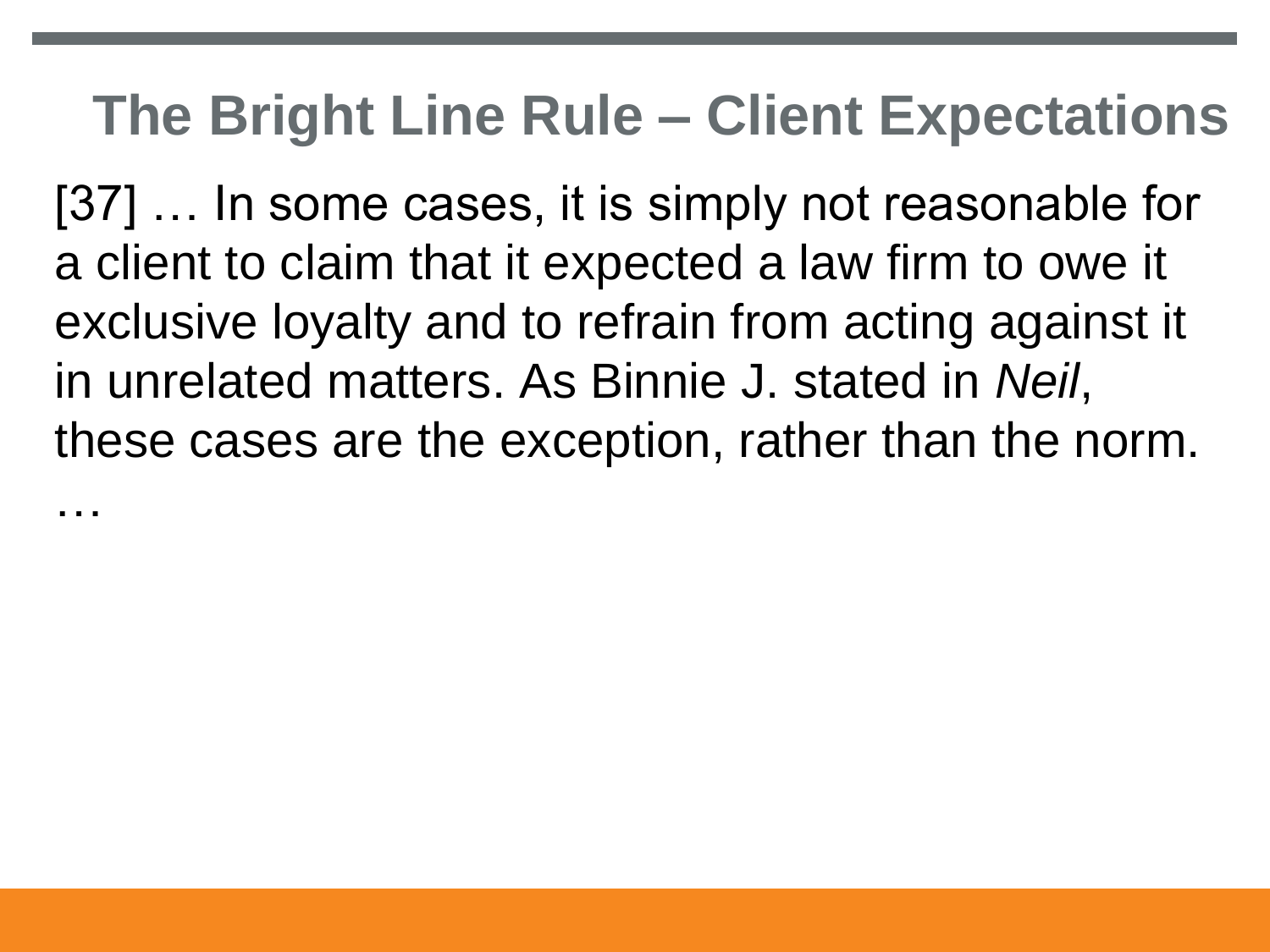#### **The Bright Line Rule – Client Expectations**

[37] … Factors such as the nature of the relationship between the law firm and the client, the terms of the retainer, as well as the types of matters involved, may be relevant to consider when determining whether there was a reasonable expectation that the law firm would not act against the client in unrelated matters. Ultimately, courts must conduct a case-by-case assessment, and set aside the bright line rule when it appears that a client could not reasonably expect its application.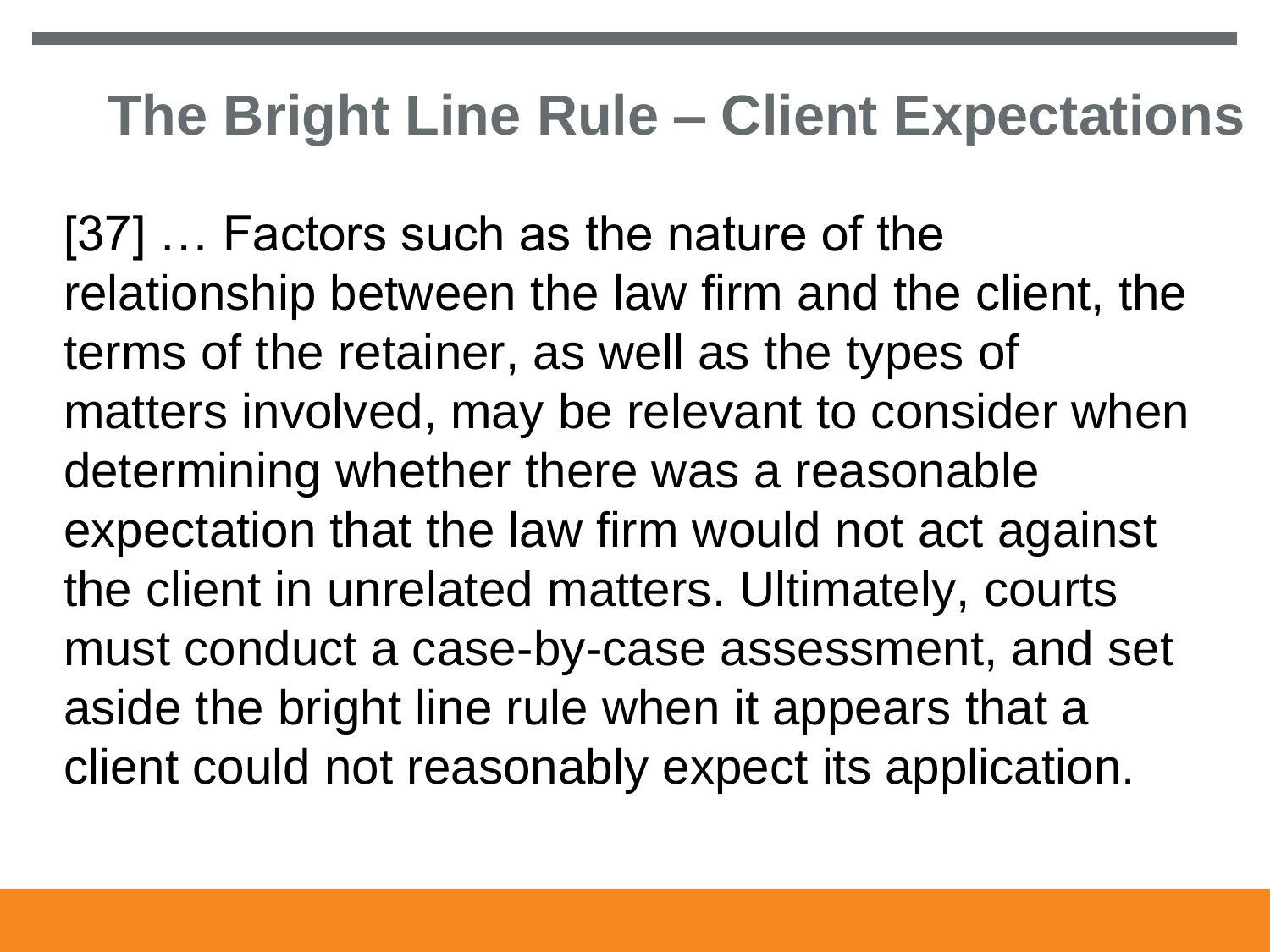# **If Bright Line does not apply**

- ¬ Where bright line is not implicated lawyer must still be satisfied that there is no substantial risk that the representation materially and adversely affect the client
- ¬ The substantial risk principle always applies.
- ¬ There is a conflict either if the bright line rule or the substantial risk principle applies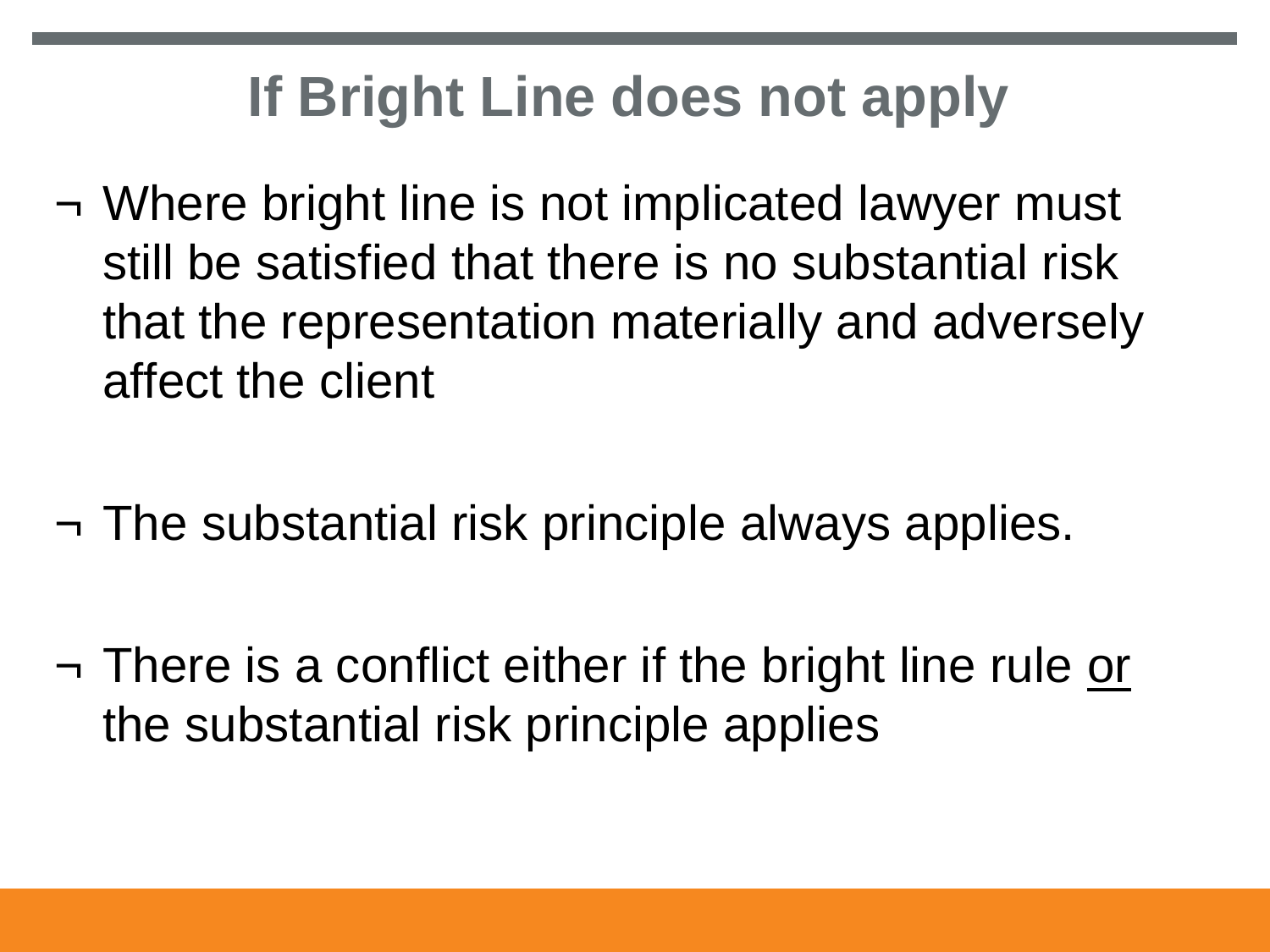#### **The Four Cs**

- Duty to avoid conflicting interests
- Duty of commitment to client's cause
- Duty of candour
- Duty of confidentiality

```
(CN, at para. 19)
```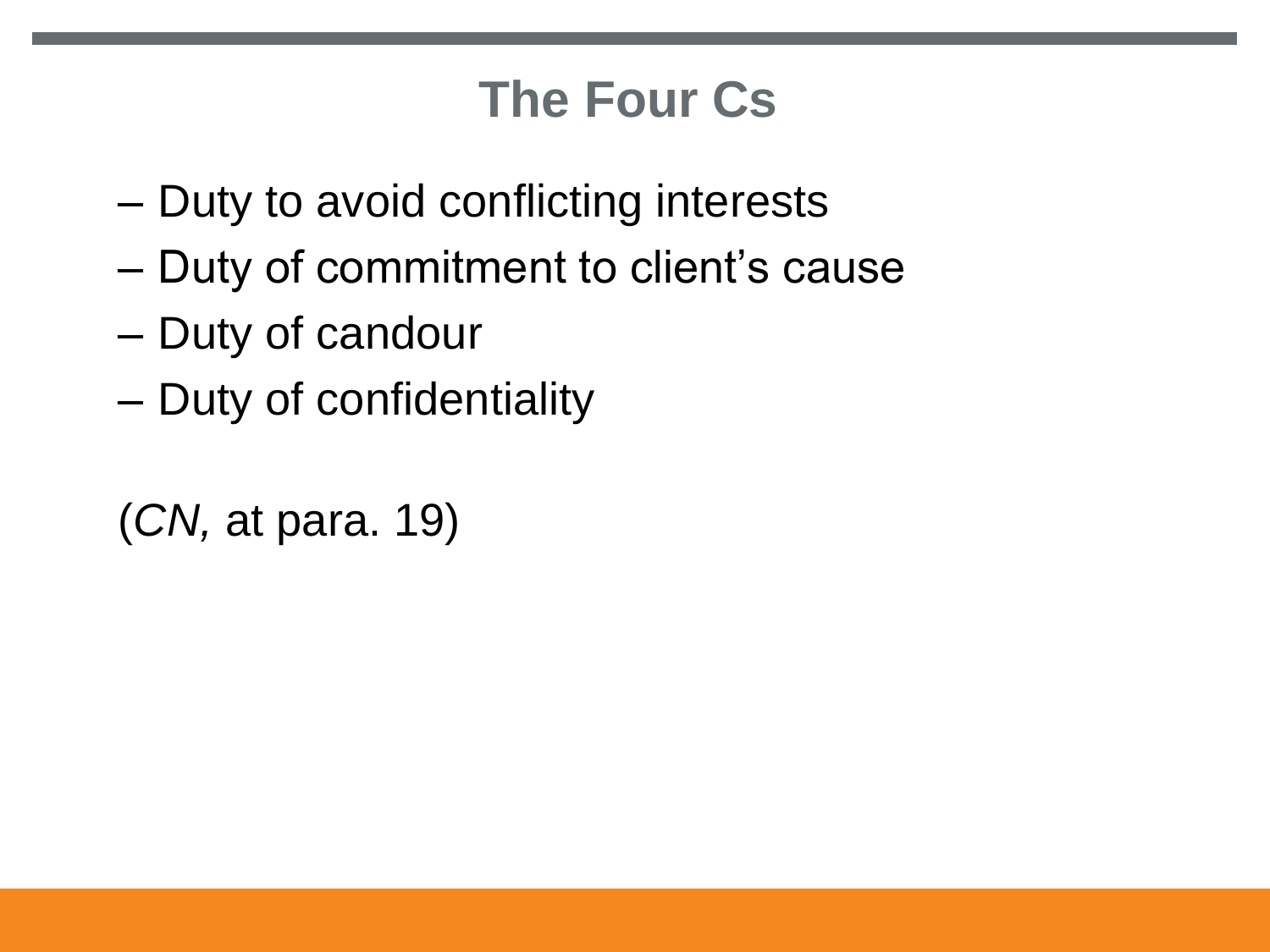# **Duty of Commitment**

¬ Commitment to client's cause

- ¬ Not soft pedal
- ¬ Representation of client not impaired because of another client or other interests
- ¬ Not summarily drop a client in order to avoid conflict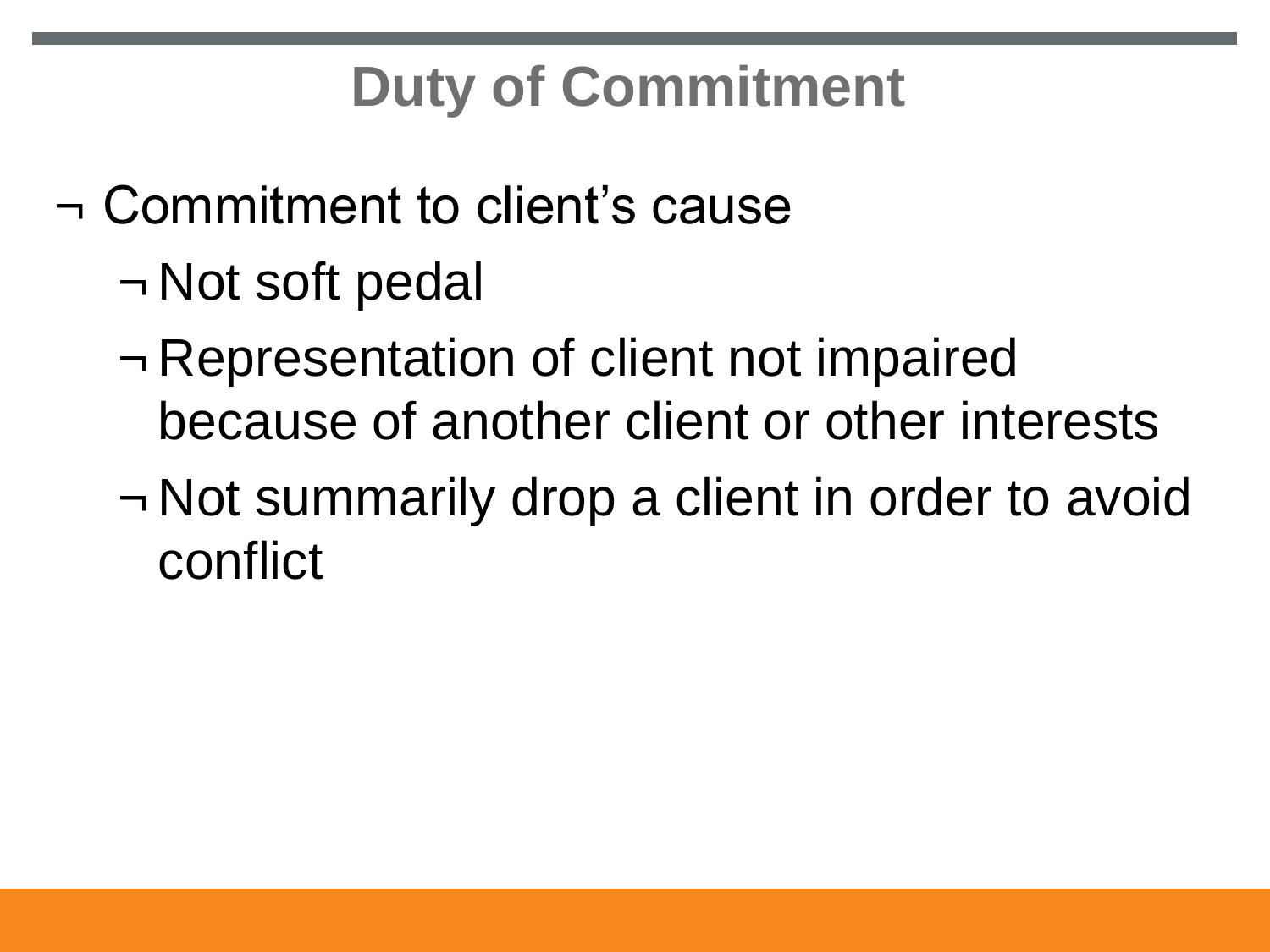## **Duties of Candour and Confidentiality**

- ¬ Must be candid about matters relevant to effective
	- ¬Must advise client before accepting retainer even if conclude outside Bright Line
- ¬ And must maintain confidentiality ¬If can't disclose, not act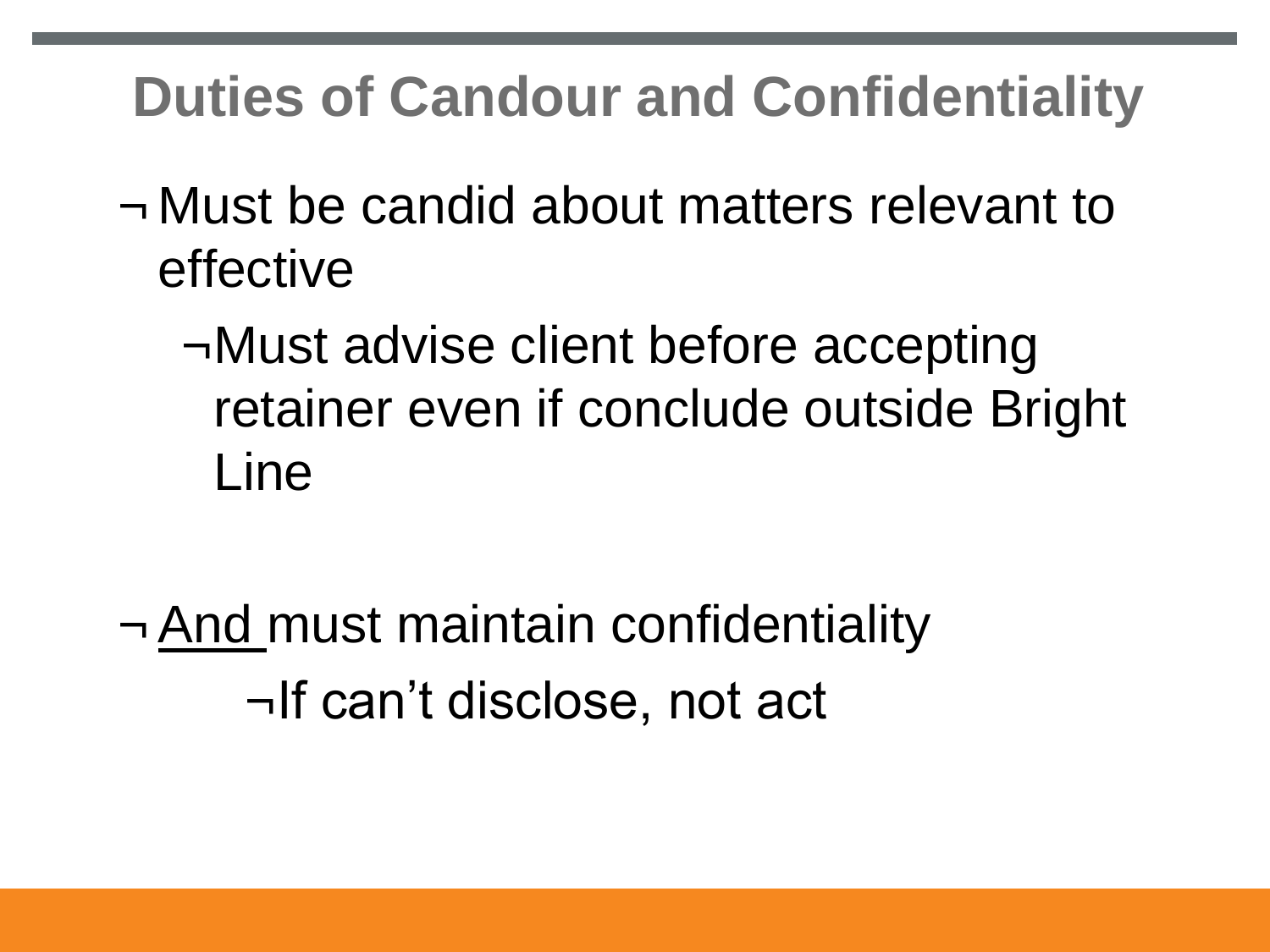## **Duty of Candour**

#### ¬ Chief Justice McLachlin:

[47] I add this. The lawyer's duty of candour towards the existing client must be reconciled with the lawyer's obligation of confidentiality towards his new client. In order to provide full disclosure to the existing client, the lawyer must first obtain the consent of the new client to disclose the existence, nature and scope of the new retainer. If the new client refuses to grant this consent, the lawyer will be unable to fulfill his duty of candour and, consequently, must decline to act for the new client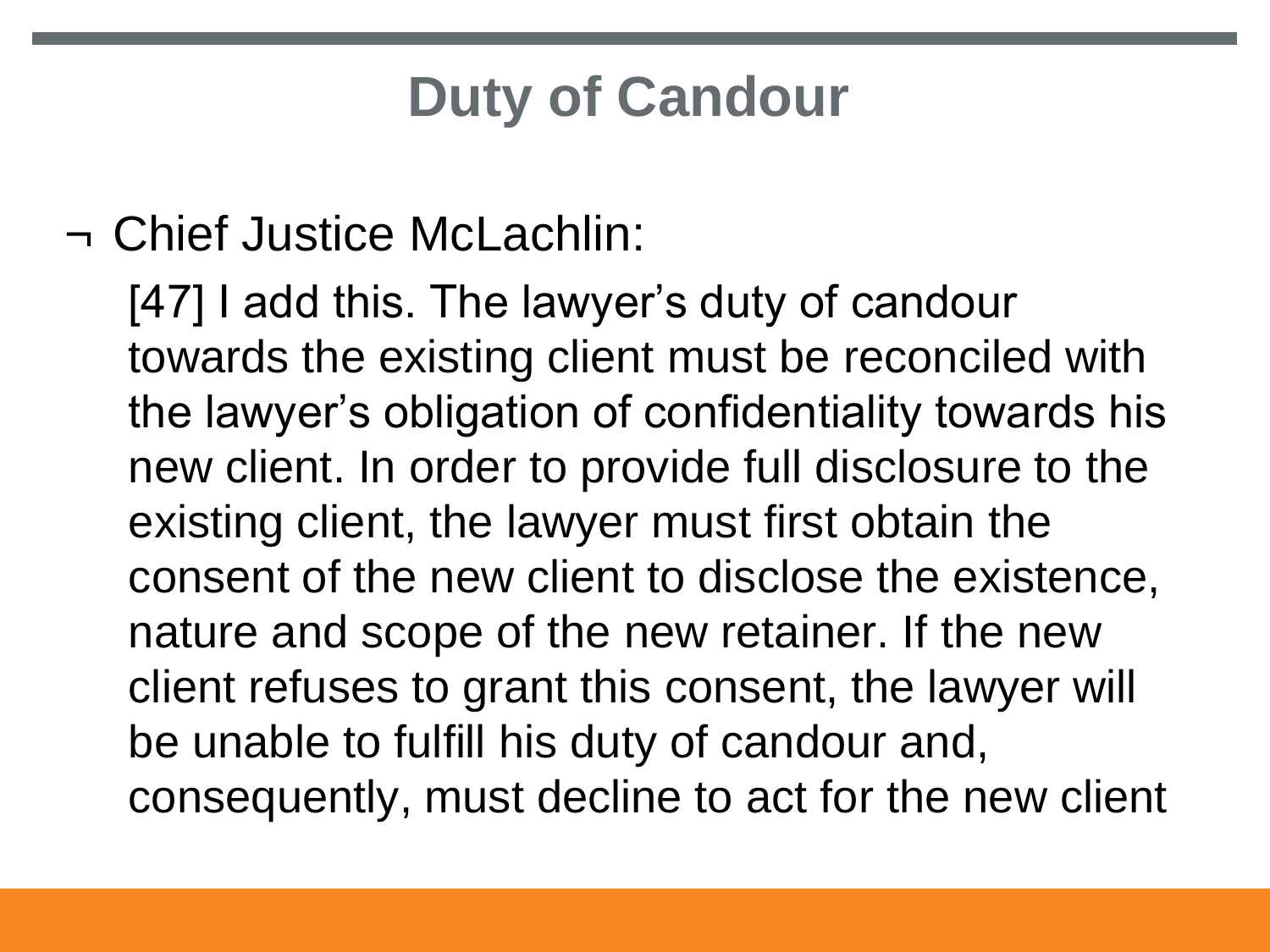# **Remedy**

- ¬ Court inherent jurisdiction to remove firm ¬ Disqualification
	- ¬Avoid improper use of confidential information
	- ¬Avoid risk of impaired representation
	- ¬Maintain reputation of administration of justice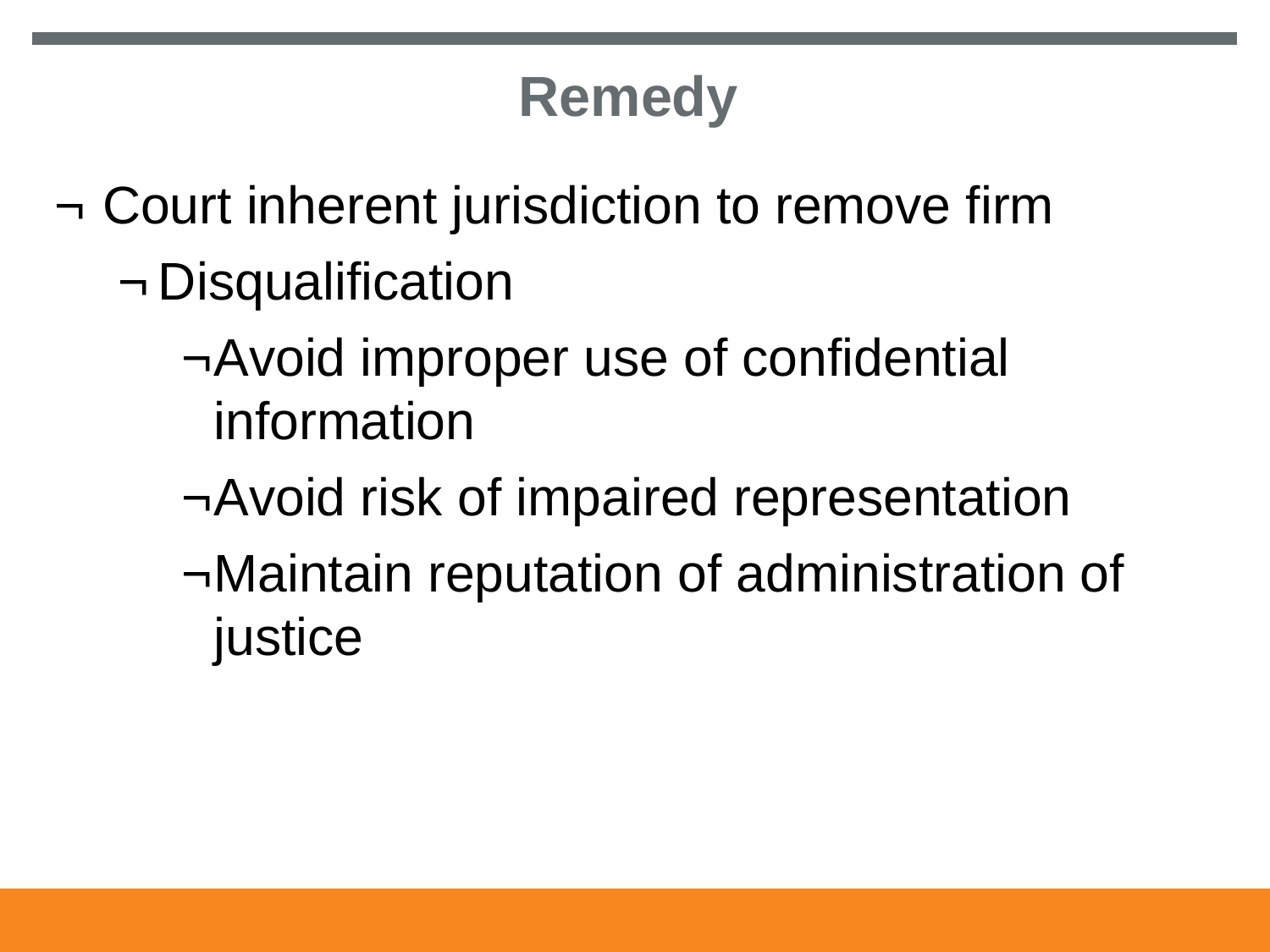#### **Confidential Information/Representation**

[62] Where there is a need to prevent misuse of confidential information, as set out in *Martin*, disqualification is generally the only appropriate remedy, subject to the use of mechanisms that alleviate this risk as permitted by law society rules. Similarly, where the concern is risk of impaired representation as set out in these reasons, disqualification will normally be required if the law firm continues to concurrently act for both clients.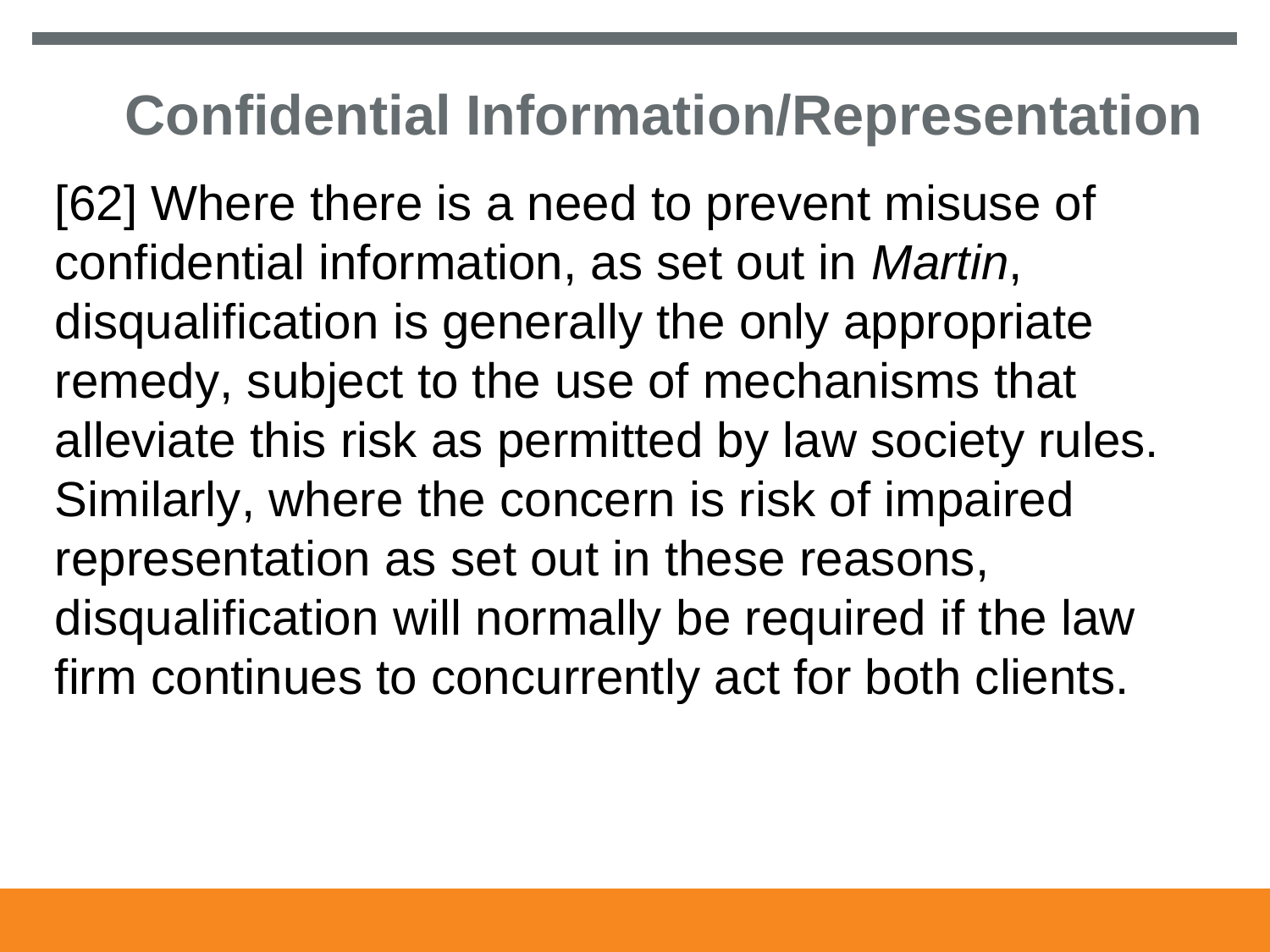#### **Reputation of Administration of Justice**

[63] The third purpose that may be served by disqualification is to protect the integrity and repute of the administration of justice. Disqualification may be required to send a message that the disloyal conduct involved in the law firm's breach is not condoned by the courts, thereby protecting public confidence in lawyers and deterring other law firms from similar practices.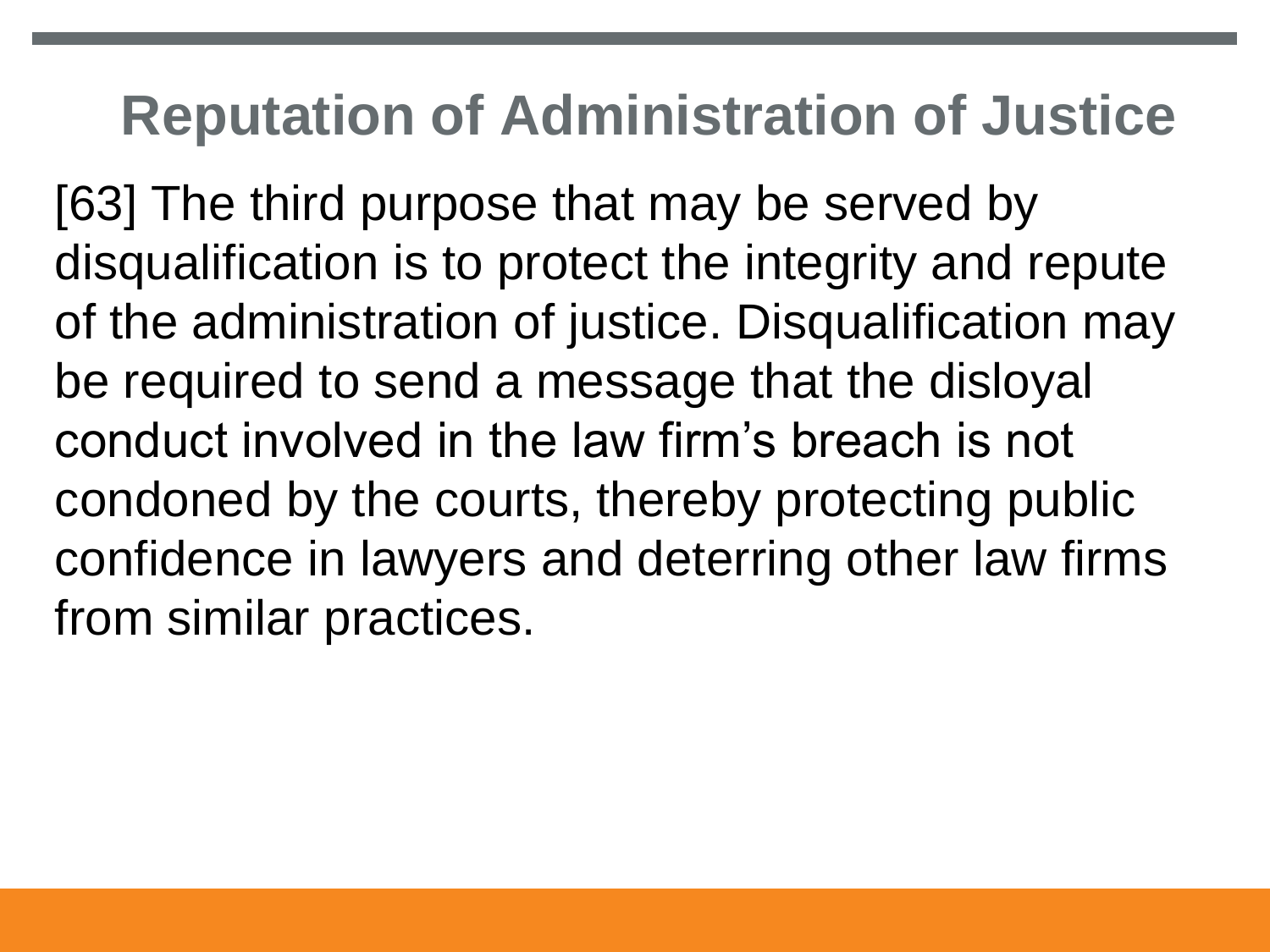## **Reputation of Administration of Justice**

[64] … On the one hand, acting for a client in breach of the bright line rule is always a serious matter that on its face supports disqualification. The termination of the client retainers — whether through lawyer withdrawal or through a client firing his lawyer after learning of a breach — does not necessarily suffice to remove all concerns that the lawyer's conduct has harmed the repute of the administration of justice.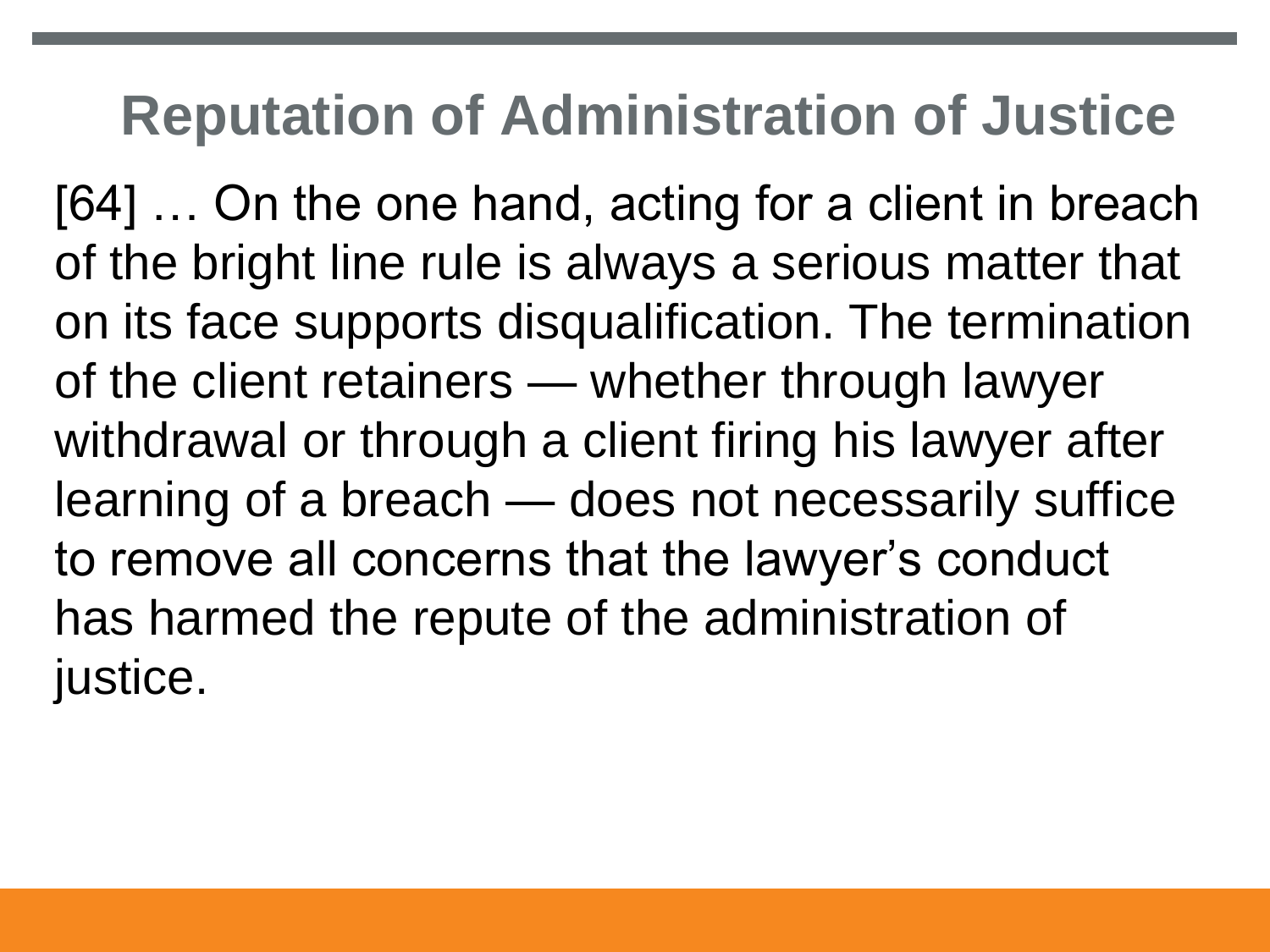#### **Reputation of Administration of Justice**

[65] … where the lawyer-client relationship has been terminated and there is no risk of misuse of confidential information, there is generally no longer a concern of ongoing prejudice to the complaining party. In light of this reality, courts faced with a motion for disqualification on this third ground should consider certain factors that may point the other way. …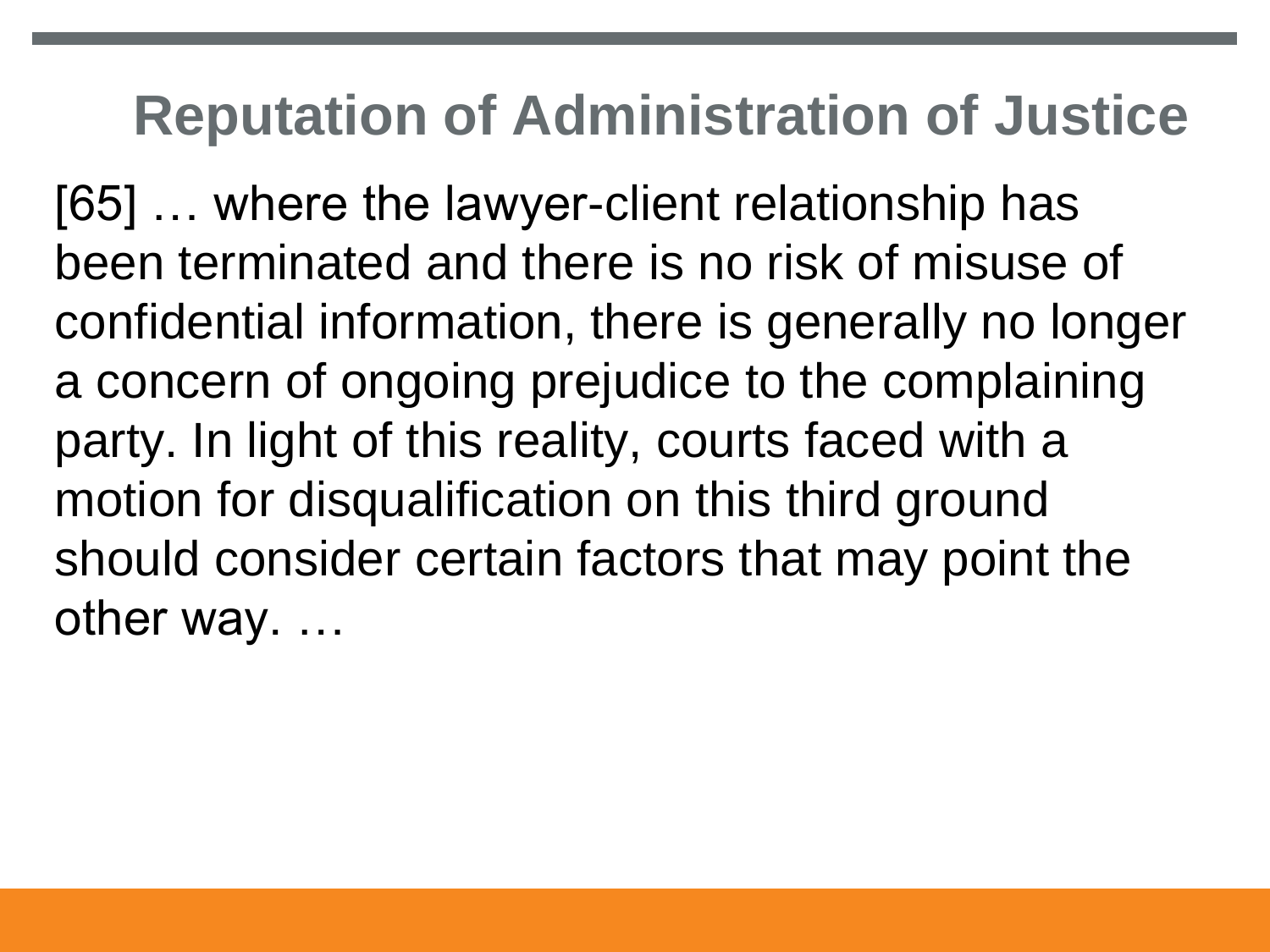## **Consider these questions**

- ¬ In circumstances where there is no real risk to client representation:
	- ¬ Would a reasonable client expect their lawyer not to act against them?
	- ¬ Will the court disqualify?
- ¬ What do we make of the statement by the Chief Justice "The main area of application of the bright line rule is in civil and criminal proceedings. "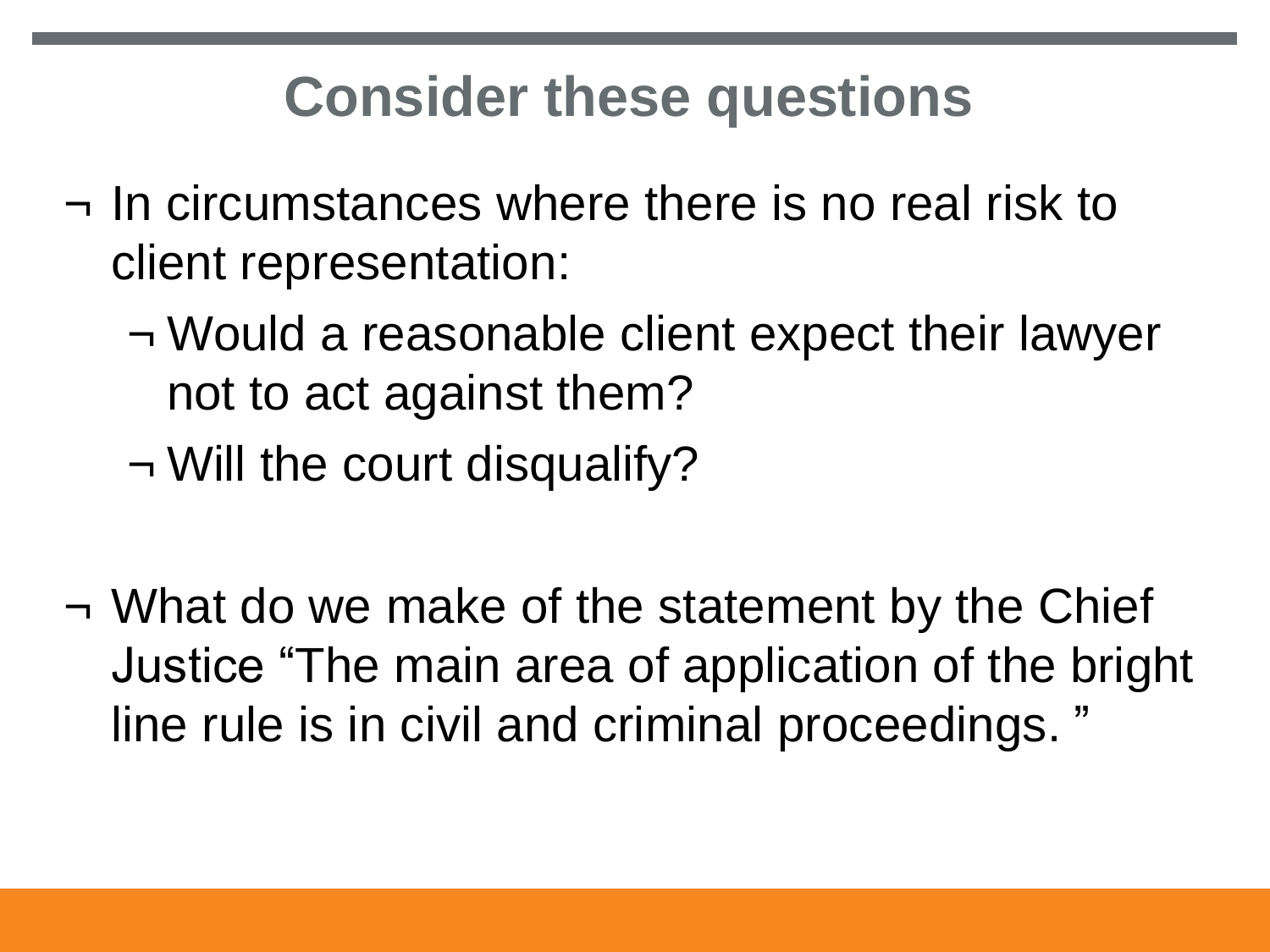## **Consider these questions**

- ¬ Of course, where there is substantial risk of material impairment of client representation, disqualification follows. But what if there is no such risk?
- ¬ As a practical matter, what does the bright line rule add to the substantial risk principle?
- ¬ Where does the bright line rule apply beyond litigation, if at all?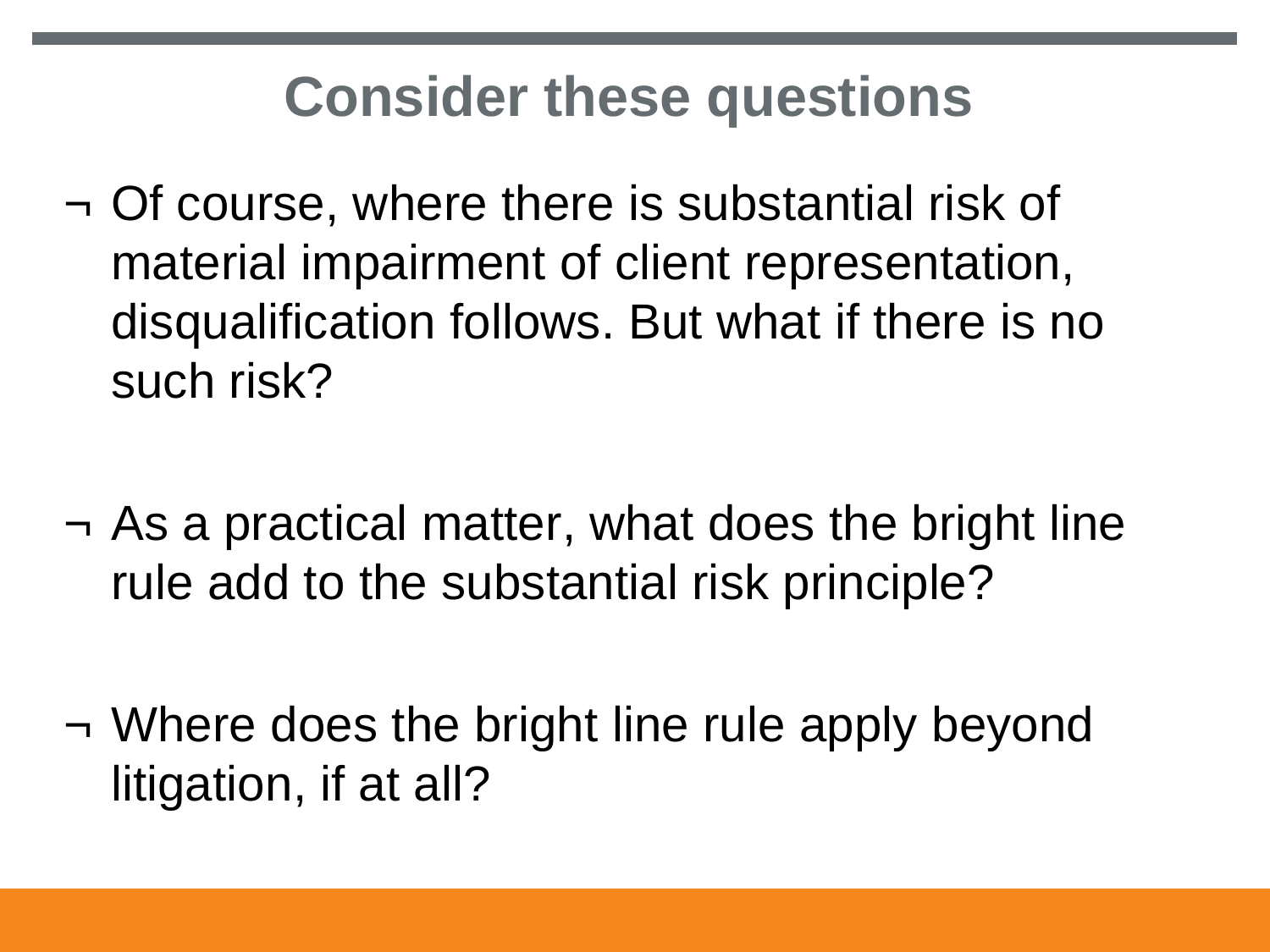#### **And there are other questions**

- ¬ In *Neil*, Justice Binnie framed the bright line rule in terms of fiduciary law. In *McKercher*, the Chief Justice took care to apply the jurisdiction over the administration of justice.
- ¬ Does this mean that the bright line rule applies only to litigation before the courts and that the only judicial remedy is disqualification?
- ¬ How will the law societies deal with all of this? Is it professional misconduct to act where there is no real risk to the client?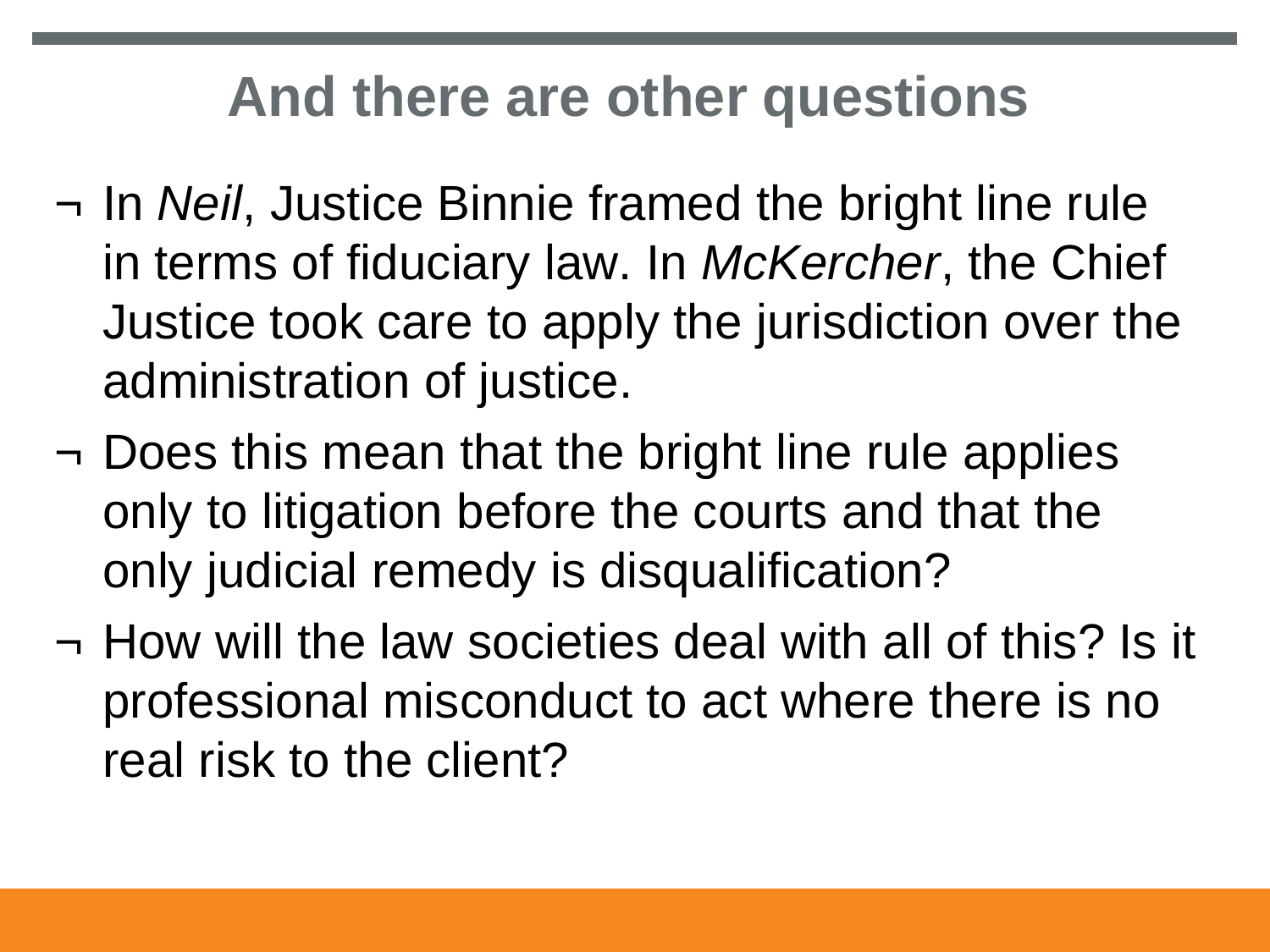## **Leading SCC Conflicts Cases for Lawyers**

- ¬ *McDonald Estate v. Martin,* 1990 3 SCR 1235
- ¬ *R. v. Neil,* 2002 SCC 70
- ¬ *Côté v. Rancourt*, 2004 SCC 58
- ¬ *Celanese Canada Inc. v. Murray Demolition Corp.*, 2006 SCC 36
- ¬ *Strother v. 3464920 Canada Inc.* 2007 SCC 24
- ¬ *Galambos v. Perez, 2009 SCC 48*
- ¬ *Canadian National Railway Co. v. McKercher LLP,* 2013 SCC 39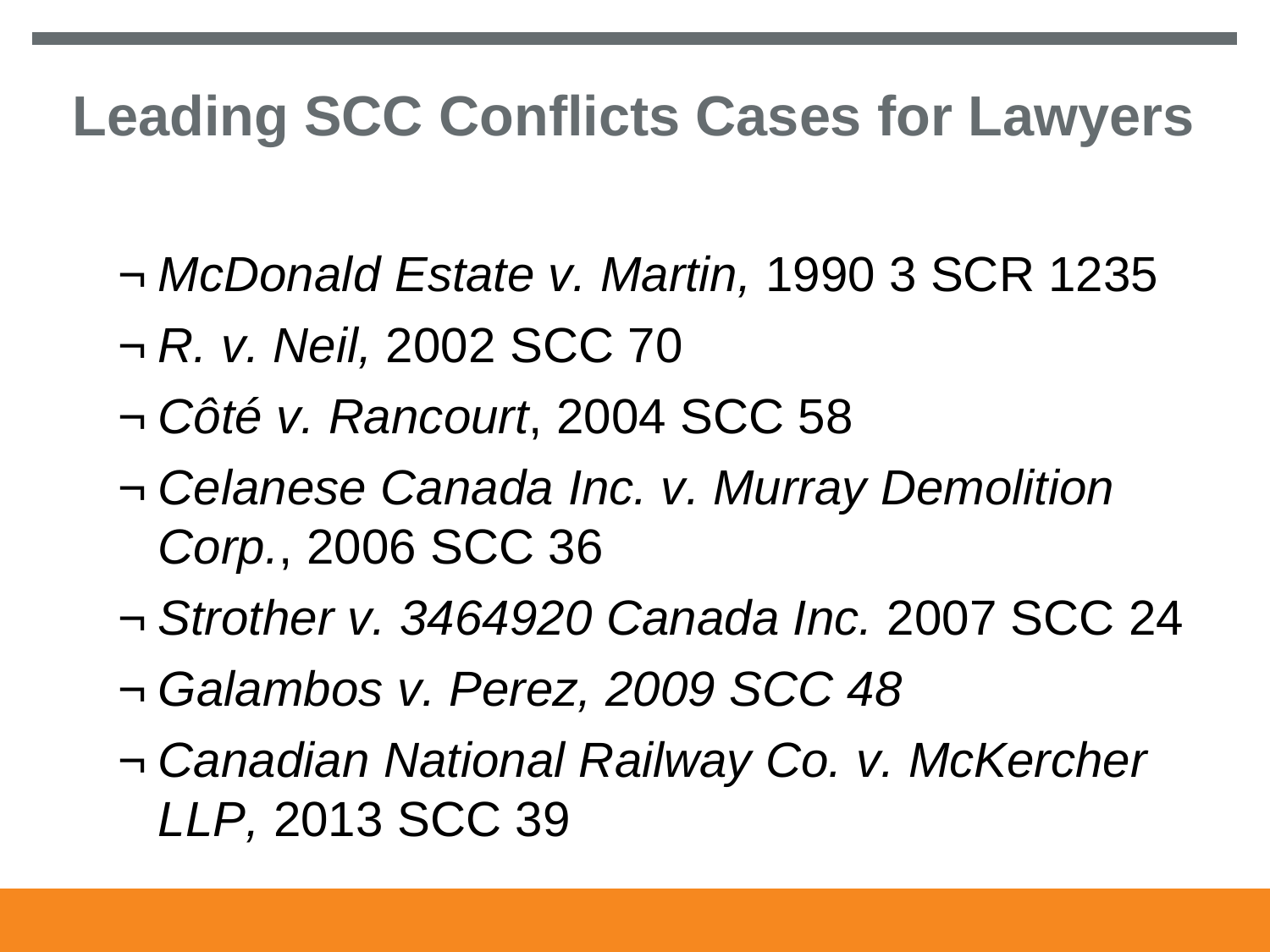Your firm is retained by a German law firm on behalf of its client HardwareCo to seek Canadian patent protection for an invention. The German firm is responsible for the world-wide patent strategy. You are instructed by the German firm. Your firm is retained by another current client to sue HardwareCo for in a major commercial dispute not involving the technology at issue in the patent prosecution.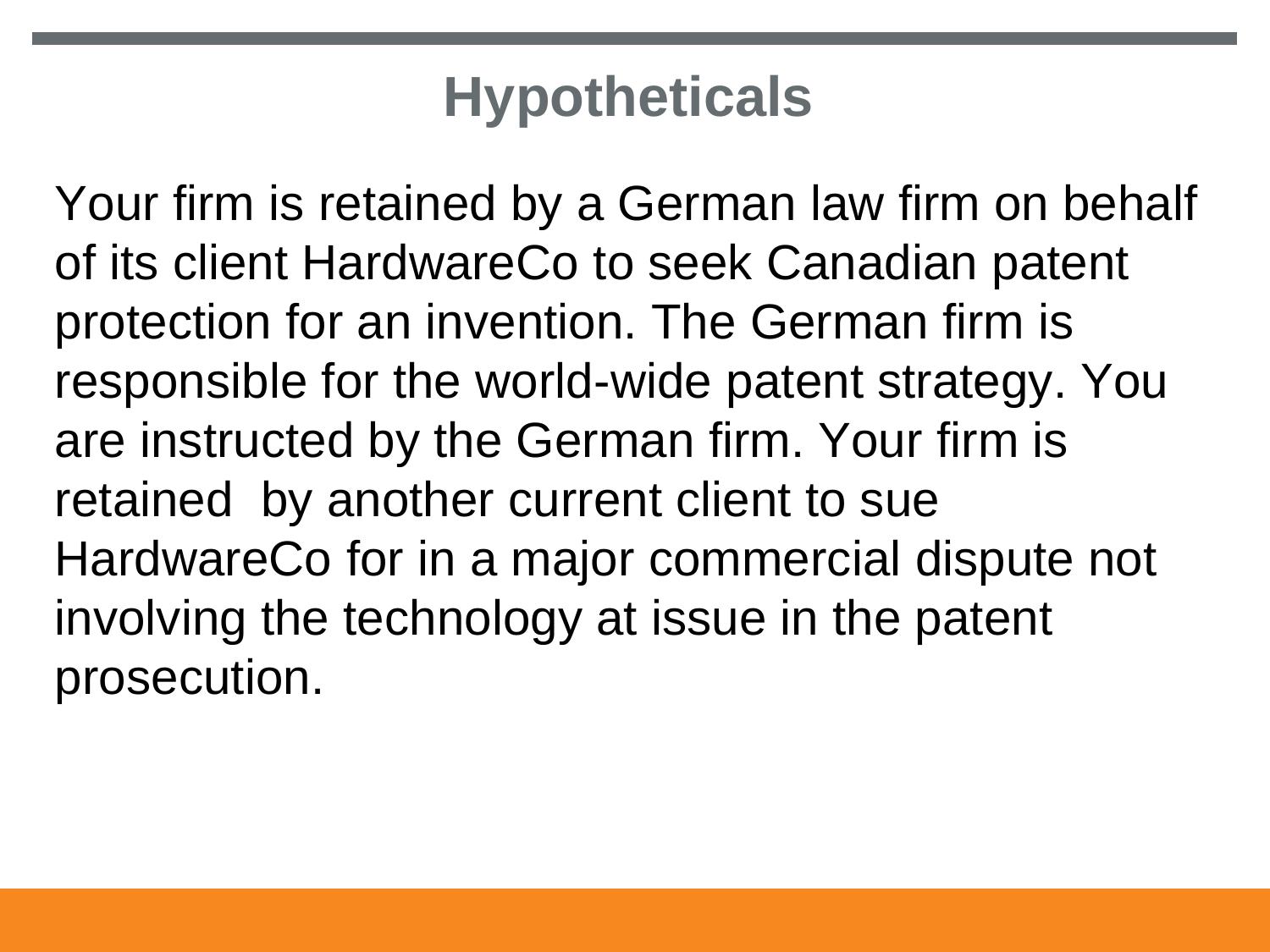Your firm decides not to act in the litigation against HardwareCo. The litigation is settled and your client now wants you to act in the negotiation of a joint venture agreement with HardwareCo.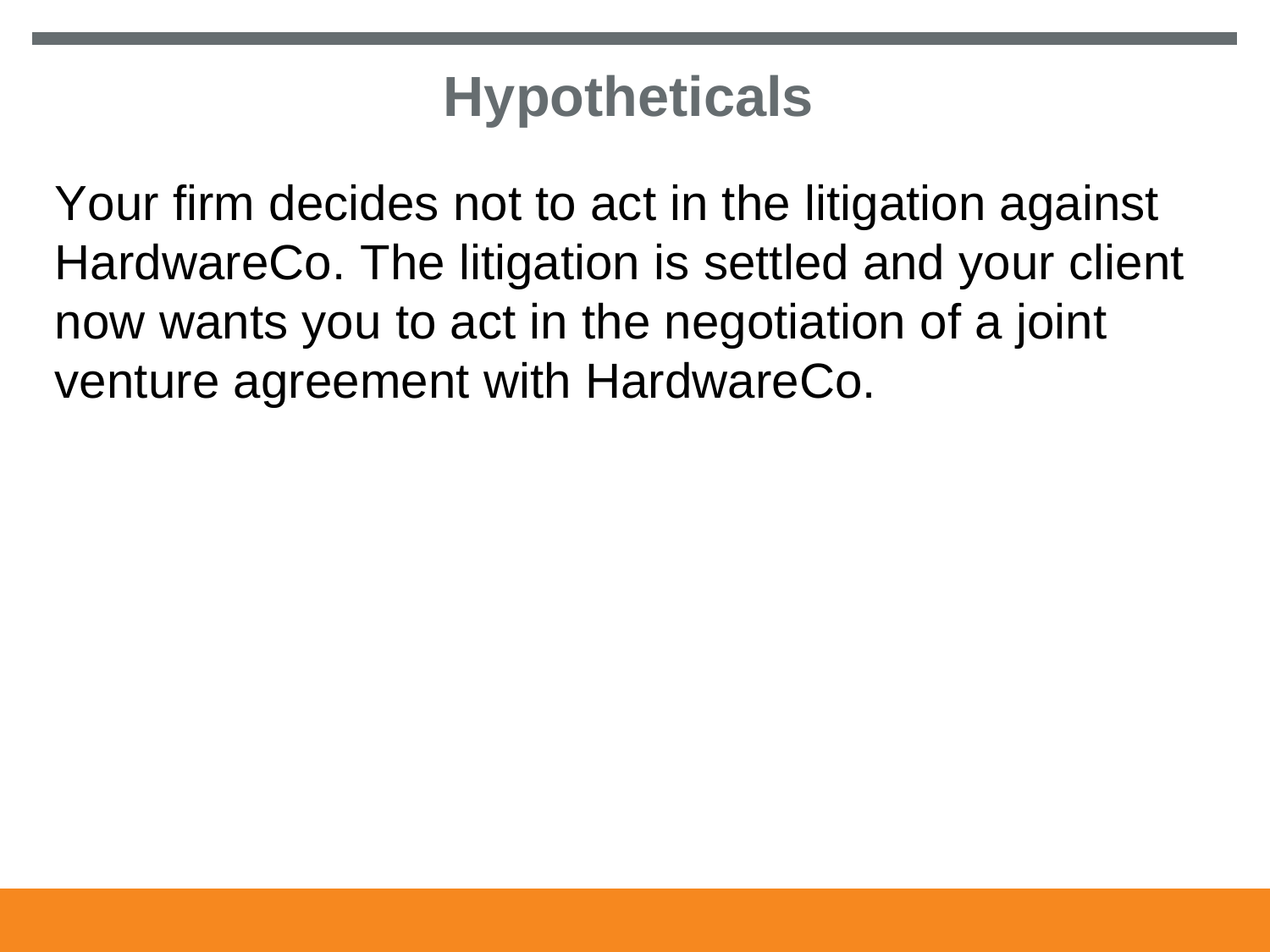You act for a small business in a breach of contract claim brought by a much larger plaintiff. Discoveries are completed. Trial is scheduled six months from now.

You have just learned that a current client has just taken an assignment of the claim. As a result, a current client has become the plaintiff.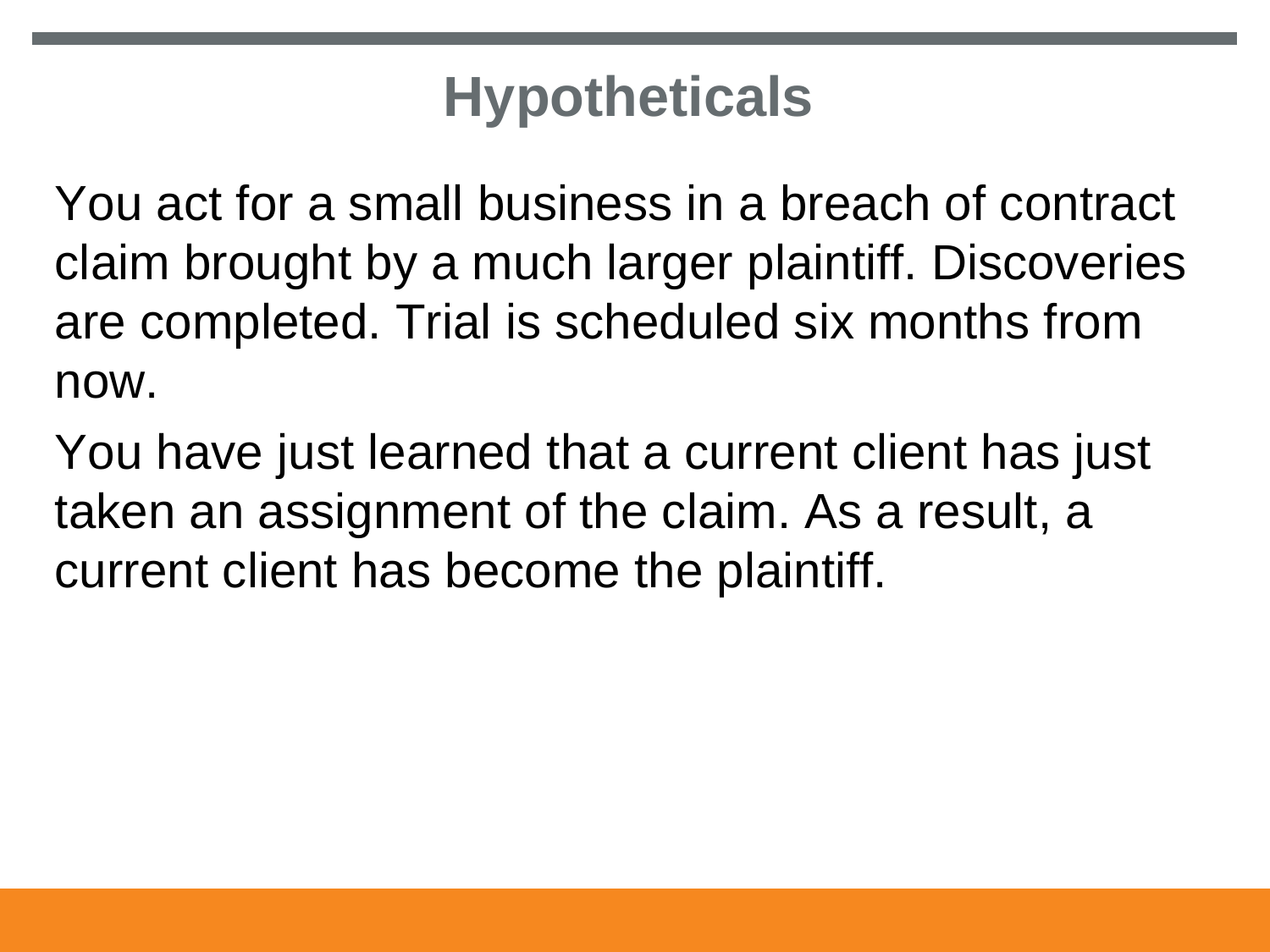Your firm acts for SloppyAir which is an airline that spreads its work around between many firms. Fred is the CEO of the firm's biggest client. SloppyAir has lost his luggage, again! Fred wants one of your associates to sue SloppyAir on Fred's behalf in Provincial Court.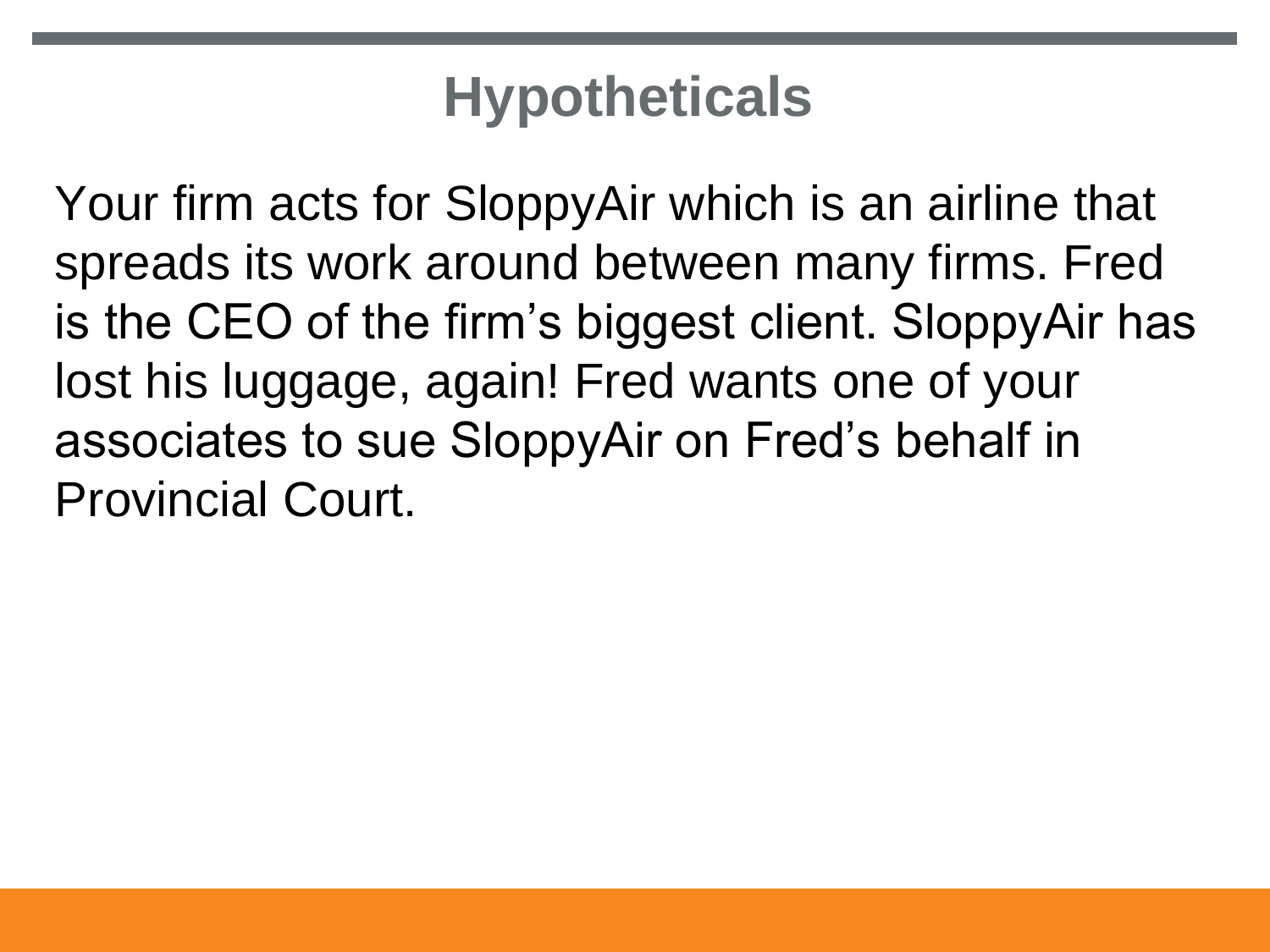Since deciding to sue SloppyAir in Provincial Court, you learn that your firm is acting for SloppyAir in a contractual dispute with the company to which SloppyAir outsources its baggage handling. Does this change anything?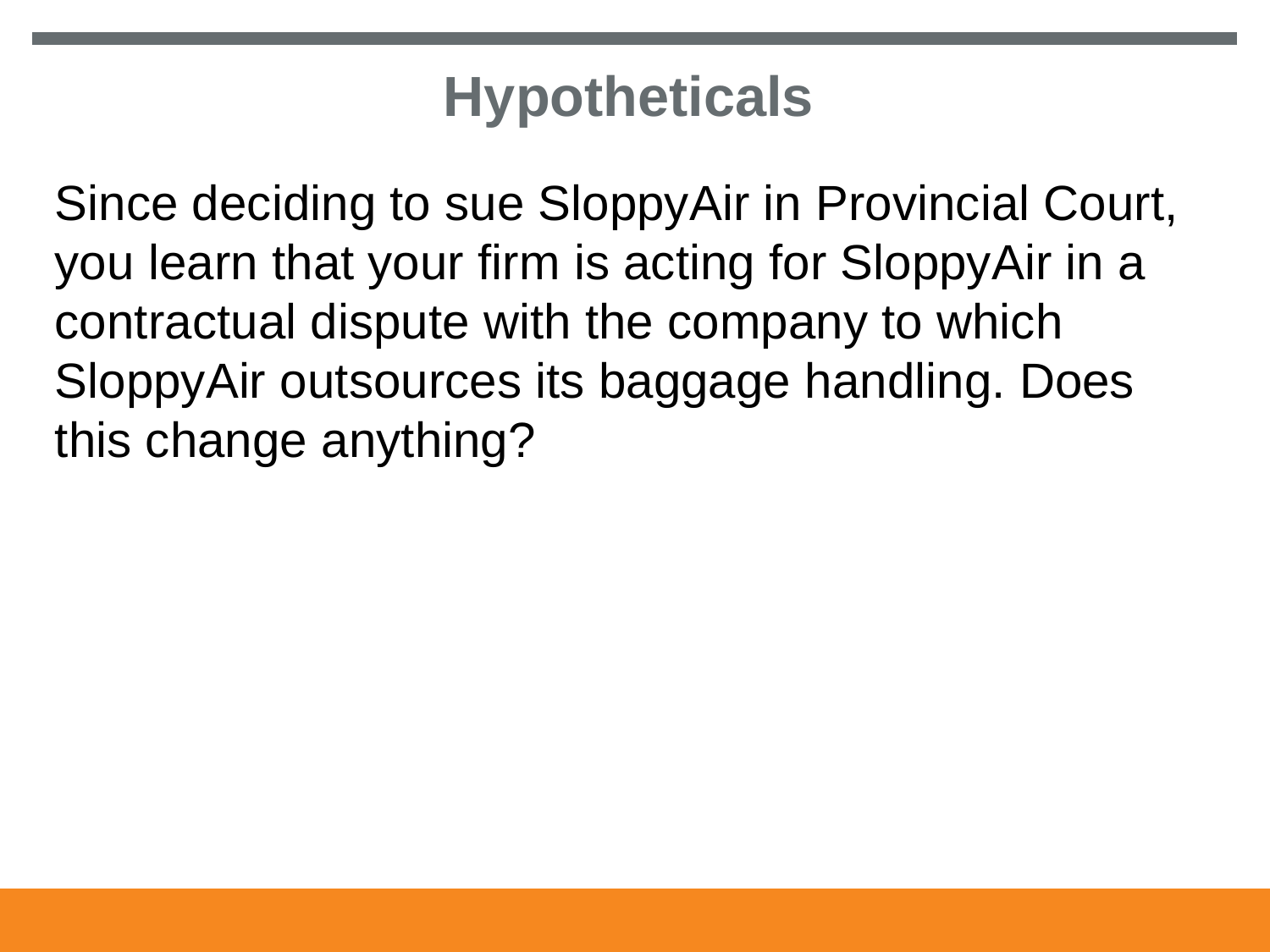Your firm acts for ConspireCo in a price-fixing class action. Another current client, RatCo, is a codefendant represented by another law firm. There are no cross-claims but the defence strategies are inconsistent.